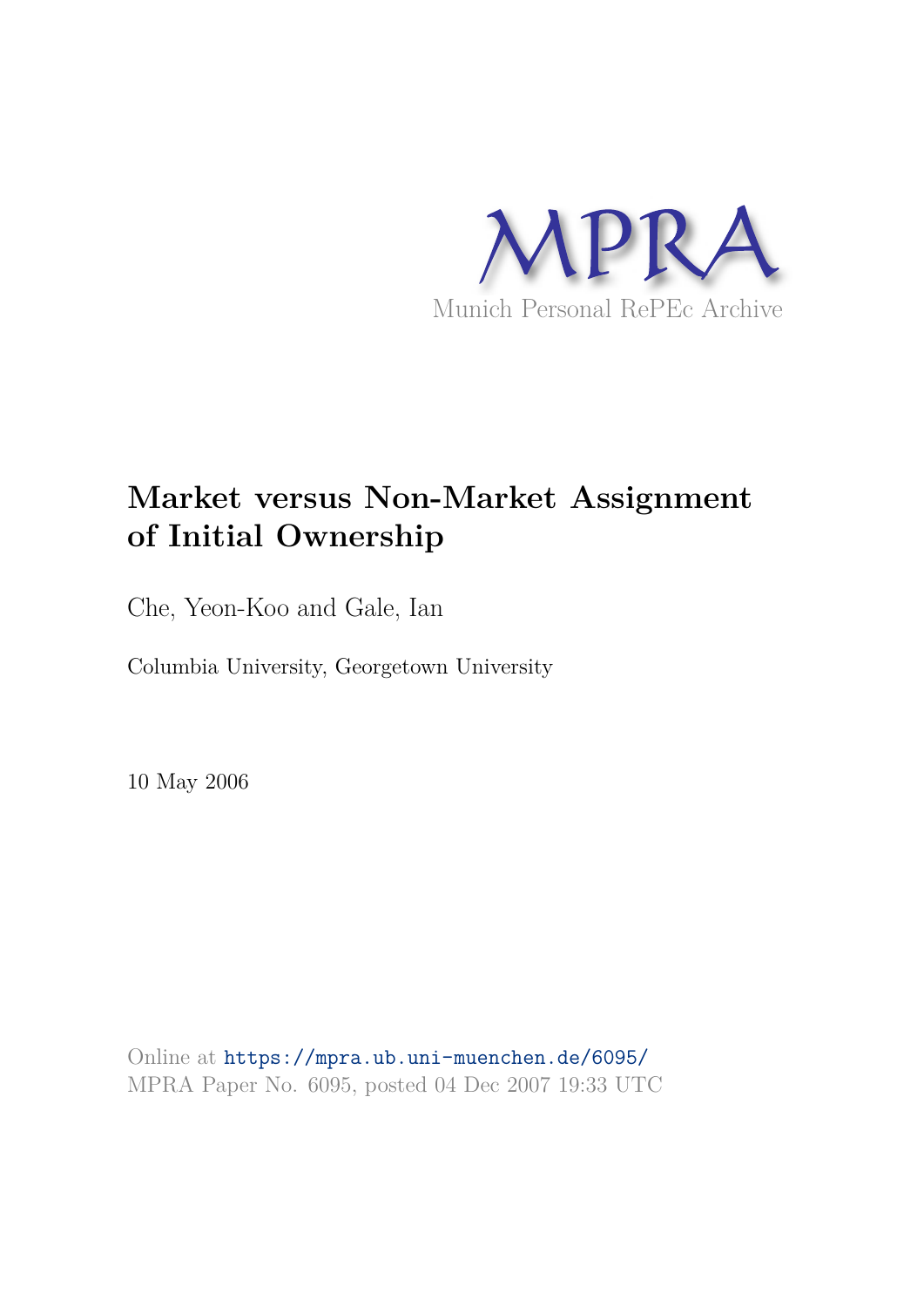# Market versus Non-Market Assignment of Initial Ownership<sup>∗</sup>

Yeon-Koo Che† Ian Gale‡

November 28, 2006

ABSTRACT: We study the assignment of initial ownership of a good when agents differ in their ability to pay. Selling the good at the market-clearing price favors the wealthy in the sense that they may acquire the good instead of poor buyers who value it more highly. Non-market assignment schemes, even simple random rationing, may yield a more efficient allocation than the competitive market would  $\frac{1}{\sqrt{1-\frac{v^2}{c^2}}}$  if recipients of the good are allowed to resell. Schemes that favor the poor are even more desirable in that context. The ability to resell the good is critical to the results, but allowing resale also invites speculation, which undermines its effectiveness. If the level of speculation is sufficiently high, restricting resale may be beneficial.

KEYWORDS: efficiency, non-market assignment, merit-based assignment rules, need-based assignment rules, resale, speculation.

<sup>\*</sup>The authors thank Susan Athey, Pierre-André Chiappori, Steve Coate, Garance Genicot, Faruk Gul, Oliver Hart, Billy Jack, Todd Kaplan, Louis Kaplow, Jon Levin, Arik Levinson, Albert Ma, John Matsusaka, Paul Milgrom, Bernard Salanié, Ananth Seshadri, Kathy Spier, Eyal Winter, Rui Zhao and seminar participants at Albany, Georgetown, Harvard, Michigan, Penn, Princeton, Toronto, USC, Yonsei, the 2006 Jerusalem Summer School in Economic Theory and the 2006 Korean Economic Association Conference for helpful comments.

<sup>†</sup>Department of Economics, Columbia University; yc2271@columbia.edu.

<sup>‡</sup>Department of Economics, Georgetown University; galei@georgetown.edu.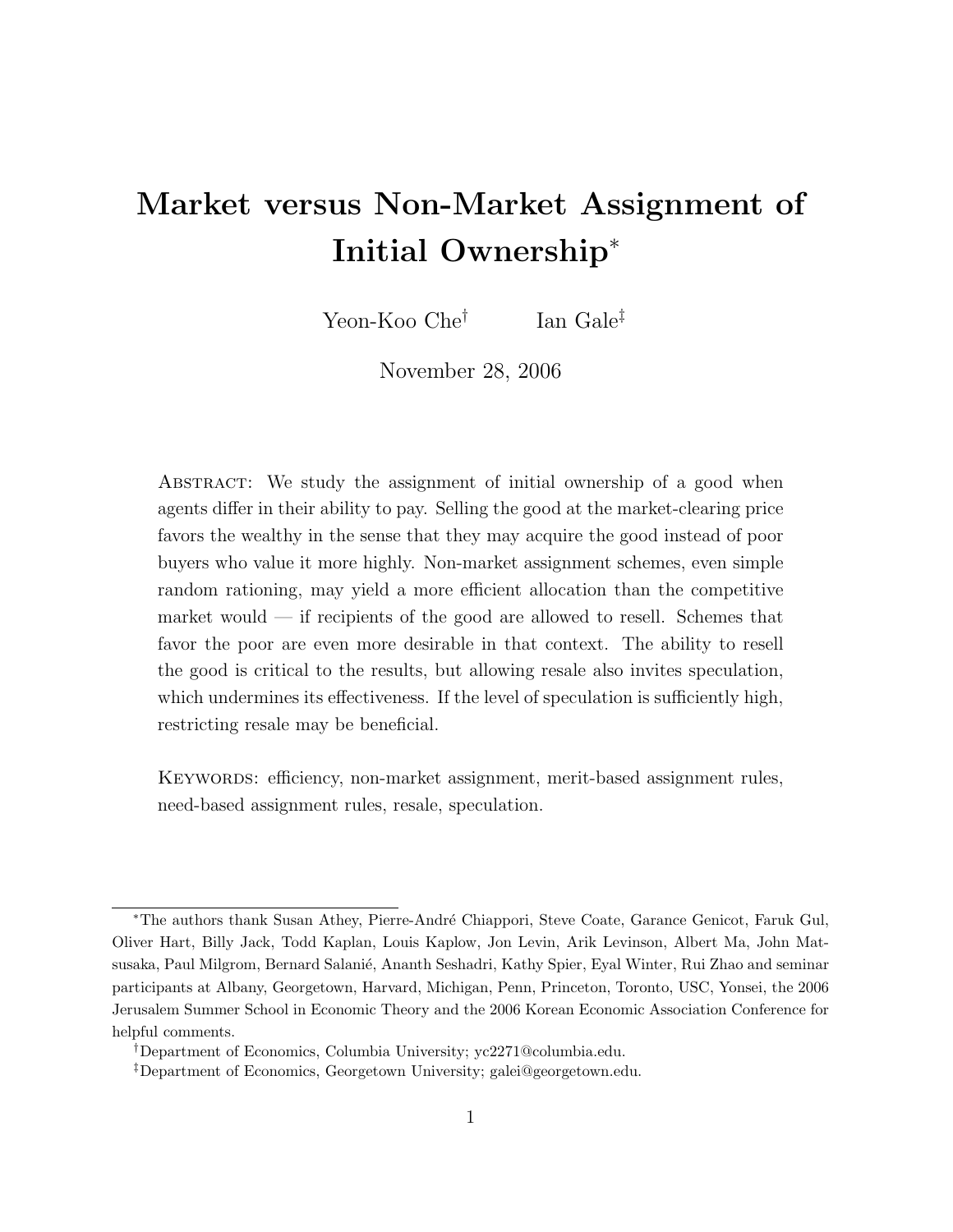When ye are passed over Jordan into the land of Canaan ... ye shall divide the land by lot for an inheritance among your families ... every man's inheritance shall be in the place where his lot falleth  $\ldots$  (Num. 33:51-54)

## 1 Introduction

Suppose that a government wishes to distribute a scarce good such as public land or radio spectrum. A natural way to assign ownership is to sell the good at the market-clearing price. Yet, the market is just one of many possible ways to assign ownership. Non-market assignment methods such as first-come-first-served or a lottery have a long history, as the passage above indicates, and their use remains widespread. Land was assigned on a first-come-first-served basis (i.e., by a race) during the 1889 Oklahoma Land Rush, and by lottery in 1901. Human organs are assigned to transplant patients by a priority rule that depends on factors including the recipient's age, the severity of the condition, and the distance between the donor and recipient. In Korea and Singapore, substantial numbers of new housing units are subject to price caps that are well below market prices, and the units are assigned by lottery.<sup>1</sup> In addition, lotteries have been used to assign immigration visas and jury duty, and to select conscripts for military service. School enrollment is assigned by non-price factors such as the location of a student's residence or test scores.

While the virtues of markets are well understood, the case for using markets to assign initial ownership of goods is less clear. After all, the Coase theorem is neutral about the use of markets in this regard: As long as frictionless trade is possible subsequently, it does not matter how initial ownership is assigned.<sup>2</sup> In fact, the market may not produce an efficient allocation when potential buyers have limited assets or face liquidity constraints. If a spectrum license is sold at a market-clearing price, it may go to a well-capitalized buyer instead of one who can generate higher value from the license but happens to be under-

<sup>&</sup>lt;sup>1</sup>In Singapore, most citizens live in units sold by the government at prices that are well below the market. Some 86 per cent of Singapore's citizens live in such units and 92 per cent of those residents own their units. (See "Building Homes, Shaping Communities," at http://www.mnd.gov.sg/, accessed on May 28, 2005.) The price cap is as low as half of the price on the resale market (Tu and Wong, 2002). The same multiple is given by Green, Malpezzi and Vandell (1994) for Korea. See also Kim (2002).

<sup>&</sup>lt;sup>2</sup>The Coase Theorem is invoked frequently when new assignment schemes are proposed. A prominent example concerns the Federal Communications Commission (FCC) spectrum license auctions. Opponents of the FCC's favored design argued that the design would not affect the ultimate allocation, so revenue should be the only criterion. See the discussion in Milgrom (2004), which also contains several counterpoints.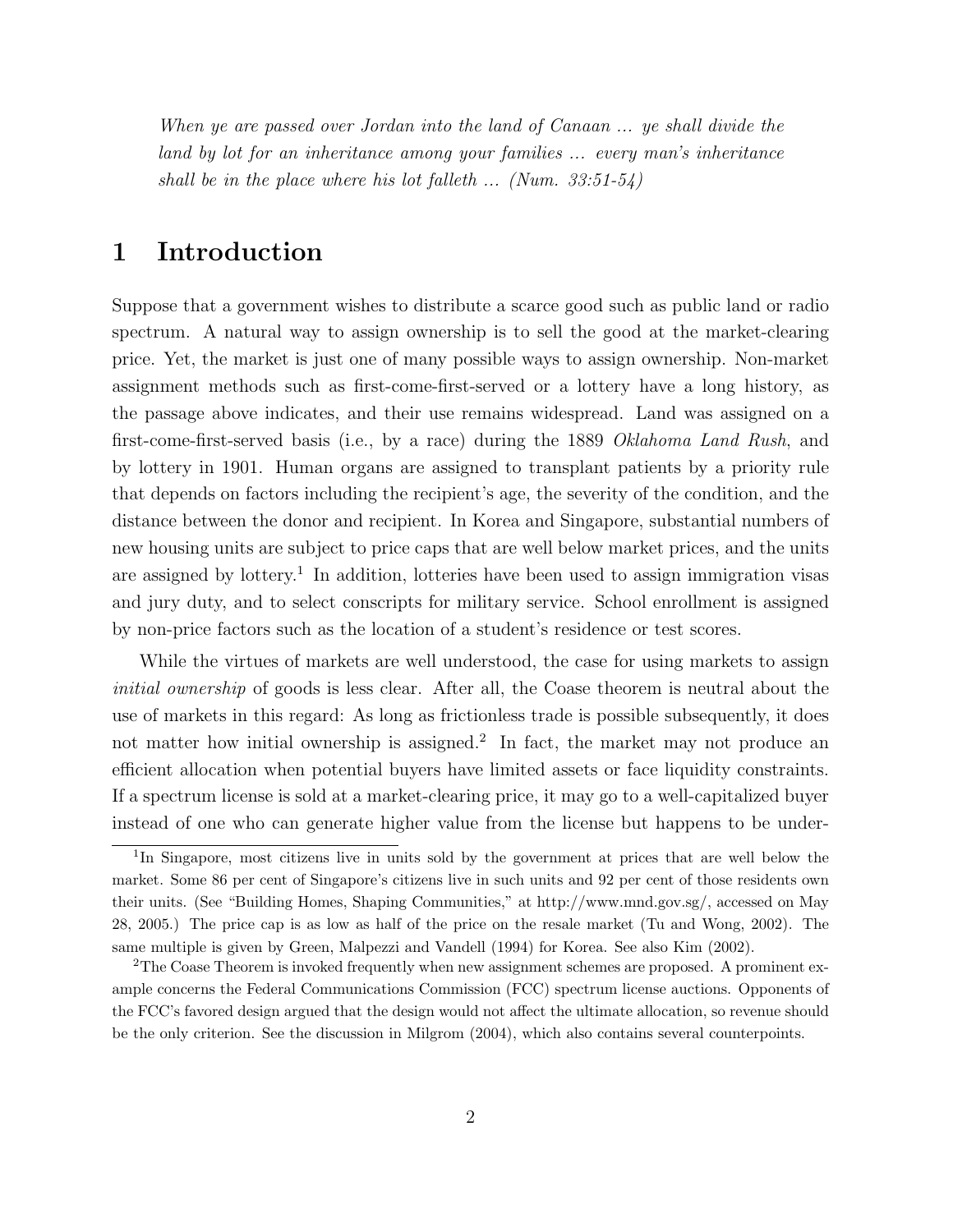capitalized or illiquid.<sup>3</sup> This concern is pertinent whenever the good being assigned has a large value relative to buyers' (liquid) assets. In such circumstances, the initial assignment of the good will affect the ultimate allocation.<sup>4</sup> We therefore ask how non-market methods of assigning initial ownership compare with the market.

Specifically, we develop a model in which the supply of an object is assigned to a mass of agents. The object could be a productive asset such as a license to operate a business, to exploit resources, or to export goods, in which case the willingness to pay reflects the monetary payoff that the asset will generate for the recipient. Alternatively, the object could be a consumption good such as housing or health care, in which case the willingness to pay reflects the utility from consuming the good. We then introduce binding wealth constraints, which capture liquidity constraints, capital market imperfections or consumers' income effects.<sup>5</sup> Our analysis of this model yields several results.

#### $\square$  EFFICIENCY OF NON-MARKET ASSIGNMENT:

Consistent with the discussion above, assigning initial ownership through a competitive market results in allocative *inefficiency*. A simple non-market scheme that assigns initial ownership randomly at a below-market price yields a more efficient allocation than the competitive market if and only if resale is allowed. Random assignment provides the good to some low-wealth buyers and low-valuation buyers who would not get it in the market. If resale is not permitted, the resulting allocation is less efficient than the market. If resale is permitted, low-valuation recipients will resell while those with low wealth and high valuations will not. As a consequence, more high-valuation buyers will get the good ultimately than in the competitive market, so efficiency is now greater.

#### $\Box$  DESIRABILITY OF NEED-BASED ASSIGNMENT:

The benefits of non-market assignment depend in part on the information possessed by the government. If it has information about agents' preferences or wealth, the government can do better than simple random assignment. For housing or health care, an individual's

<sup>3</sup>Salant (1997) describes the impact of binding liquidity constraints in FCC spectrum license auctions. The author, who participated in the bidding as a member of the GTE team, noted the importance of liquidity constraints: "We were very concerned about how budget constraints could affect bidding. ... In the [Major Trading Area] auction, budget constraints appeared to limit bids."

<sup>&</sup>lt;sup>4</sup>In other words, the strong version of the Coase theorem will not hold in the sense that different assignments of initial ownership will result in different final allocations. The resulting allocation will still be Pareto efficient, so the weak version of the Coase theorem will continue to hold.

<sup>&</sup>lt;sup>5</sup>The main results here hold with the weaker condition that the shadow value of wealth differs across buyers. Specifically, we show in Subsection 5.3 that the main results hold without quasi-linear utility.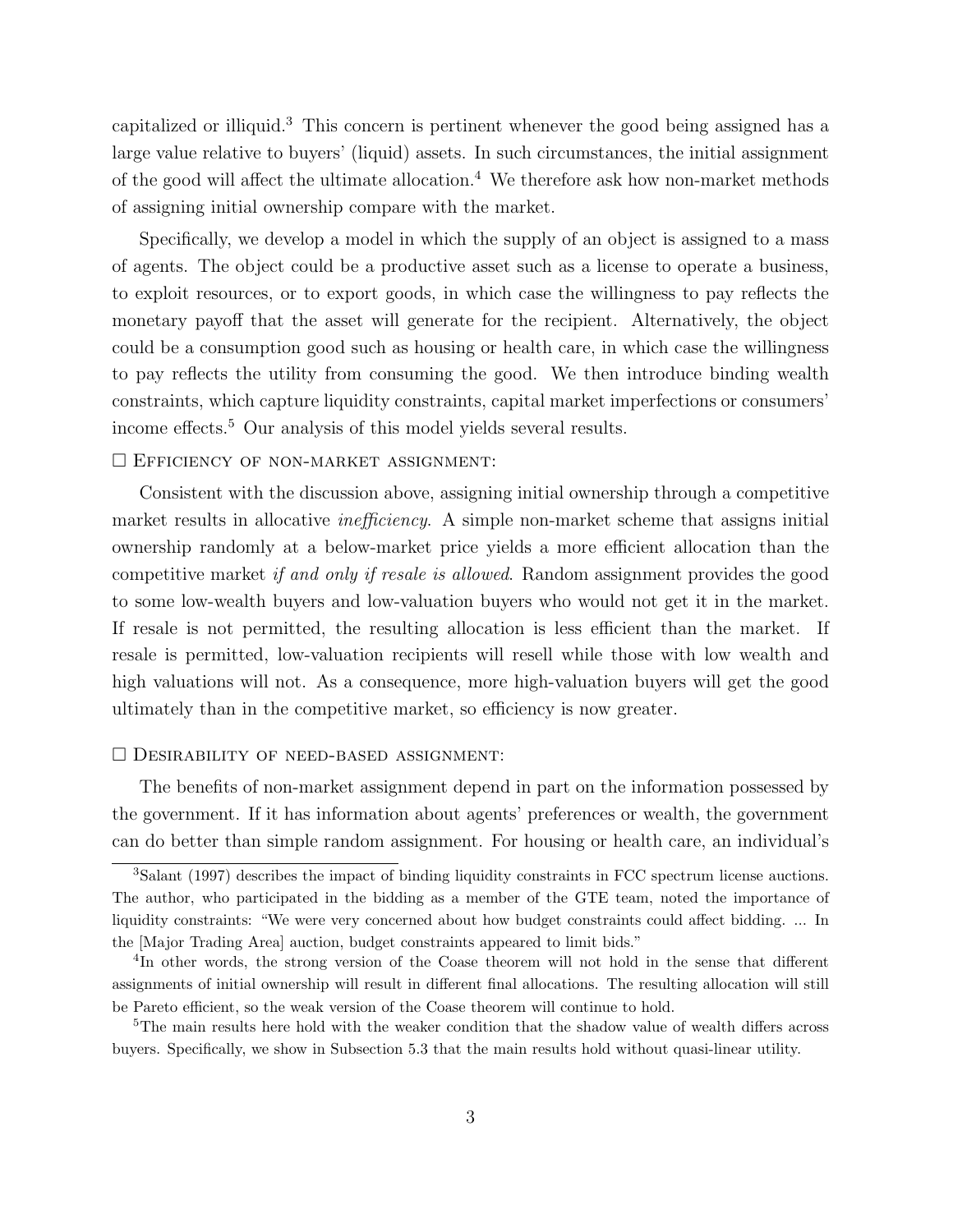valuation may be gleaned from her existing living arrangements or a doctor's assessment of her medical condition. Likewise, one's wealth may be inferred from earnings and asset holdings. While *merit-based* assignment (i.e., favoring those with the highest apparent valuation) is justifiable on efficiency grounds, it is not immediately clear that the same holds for *need-based* assignment (i.e., favoring the poor). In fact, the argument above supporting random assignment means that need-based schemes yield an even more efficient allocation, presuming resale is allowed, since more of the good is assigned initially to lowwealth-high-valuation individuals.

#### $\square$  Speculation and desirability of restricting resale:

Allowing resale enables agents to alleviate the misallocation resulting from non-market schemes. In fact, resale is crucial for such schemes to be beneficial. At the same time, unrestricted resale invites speculation, sometimes on a massive scale. For example, after the FCC decided to use a lottery to assign cellular telephone licenses, it received nearly 400,000 applications.<sup>6</sup> The volume of applications caused shelves to break at the FCC's processing center (Kwerel and Williams, 1993). The use of lotteries to assign housing at below-market prices in Korea engendered so much speculation that it has been blamed for volatility in housing prices.<sup>7</sup>

Speculation undermines non-market schemes by reducing the probability of assignment for those with low wealth but high valuations. Specifically, the benefit of non-market assignment vanishes as the number of would-be speculators grows without bound. We show that a broad class of non-market schemes yields the competitive market allocation in the limit. Although this result resembles the Coase theorem, the predicted allocation is inefficient, which points to a very different normative conclusion: Restricting or totally prohibiting resale may be socially desirable if the assignment technology is sufficiently effective at targeting high-valuation individuals.

Our results have broad applicability to the assignment of public resources and entitlements such as rights to exploit resources including minerals, forests, fish and wildlife; as well as immigration visas and exemptions from civic duty such as military service or jury duty. They apply to the assignment of private resources as well, presuming that the government can regulate the private market. (The housing markets in Korea and Singapore provide cases in point.) They also apply to government-led industrialization processes in many developing economies. For example, the Korean industrialization process was marked

<sup>6</sup>The application fee was zero initially, and only \$230 in 1993.

<sup>7</sup>See the references in Malpezzi and Wachter (2005), for example.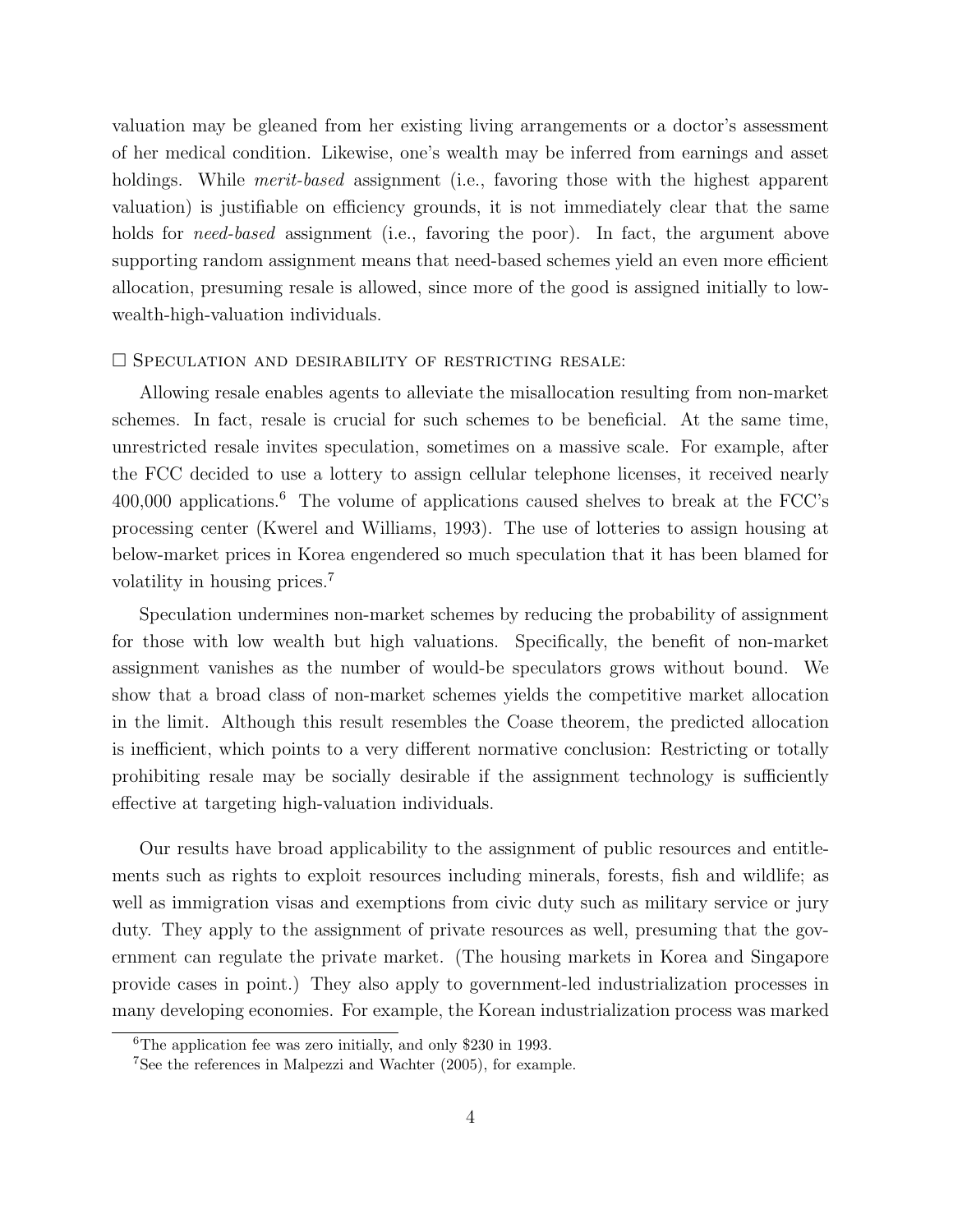by licensing policies that targeted industries and firms for export quotas, trade protection and other privileges (Amsden, 1989). During a period dubbed the "licence raj," the Indian government controlled large areas of economic activity through the awarding of rights and "permissions" (Esteban and Ray, 2006).

Several specific conclusions can be drawn from the results. First, despite the widespread use of non-market assignment methods, their efficiency properties have not been well appreciated; we show that non-market schemes have efficiency benefits. Market-based schemes such as auctions are employed increasingly to assign government resources, replacing comparative hearings and lotteries. While a market-based approach is justified in many cases, it may warrant some modification in others, especially when liquidity constraints or wealth effects are important. In the same vein, intervention in a competitive market might be justified in some cases. Note that these observations do not detract from the fundamental value of markets: Well-functioning (resale) markets are crucial for non-market schemes to succeed.

Second, our findings provide an efficiency basis for need-based schemes that favor the poor. Such schemes are common in college admissions, license auctions, and subsidized housing programs. While these programs are often motivated by redistributive goals, our results suggest that they may be desirable from an efficiency standpoint as well. Note, however, that transferability of benefits, which is often prohibited by such programs, is necessary for the desirable efficiency performance.

Third, the previous point about transferability has implications for the design of nonmarket assignment schemes. Allowing transferability may undermine certain redistributive goals since, ex ante, it will invite speculators whose participation reduces the benefits that accrue to the target group. But, many programs are likely to experience an increase in efficiency if they allow transferability.

Last, our theory suggests that it may sometimes be desirable to restrict resale. The sale of human organs is outlawed in most countries, just as one cannot transfer the rights to enroll in a university or to immigrate. Restrictions on transferability are typically justified by paternalistic arguments (e.g., those who wish to sell an organ might not make rational decisions) or concerns about fairness (e.g., only the wealthiest patients will get a transplant). Our theory offers an efficiency rationale for such restrictions.

The remainder of this paper is organized as follows. Section 2 lays out the model, and it describes the efficient allocation and the competitive market allocation. Section 3 characterizes the outcome when the good is subject to a price cap and the available supply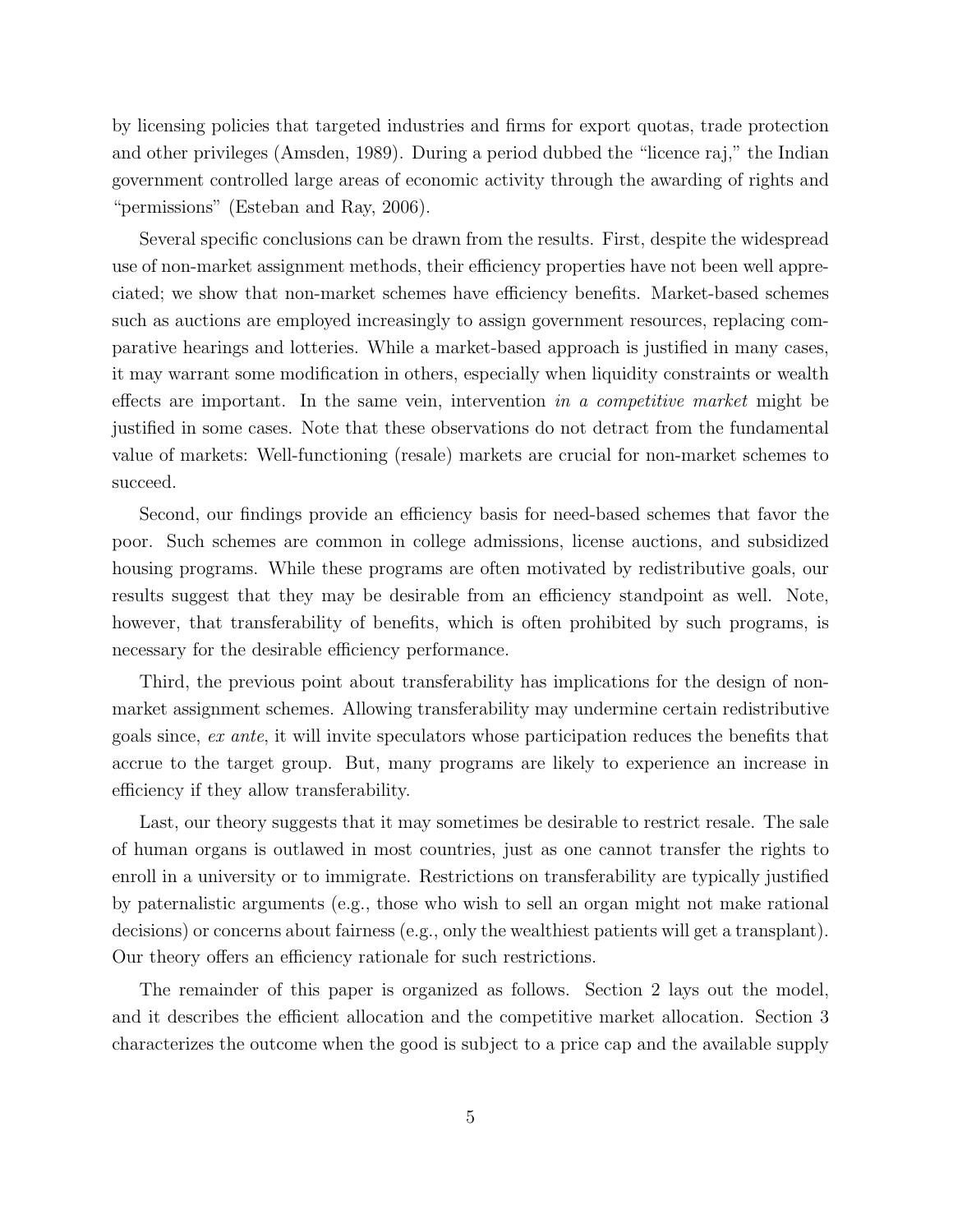is assigned randomly. Section 4 analyzes general assignment schemes and derives conditions under which they outperform the market. We discuss various generalizations in Section 5. The related literature is discussed in Section 6, with concluding remarks in Section 7.

## 2 The Model

#### 2.1 Primitives

A good is available in fixed supply,  $S \in (0,1)$ . The good is indivisible, and it is supplied at a constant marginal cost of c, up to S. The good may be owned by the government or supplied by private firms. It could a productive asset, a license to exploit resources, or a consumption good.

There is a mass  $1 + m$  of buyers who each consume either zero or one unit of this good. They also consume a divisible numeraire called "money." Each buyer has two attributes: her endowment of money or *wealth*, w, and her valuation of the good, v; we refer to  $(w, v)$ as the buyer's type. If the good is a productive asset,  $v$  represents the profit that a firm can generate from the asset. If it is a consumption good,  $v$  represents a buyer's gross consumer surplus.

The attributes w and v are distributed independently over  $[0, 1]^2$  and there is a nonzero density for almost every  $(w, v)$  in the support. Wealth is distributed according to the cumulative distribution function (cdf)  $G(w)$ . A unit mass of buyers have valuations  $v \in [0, 1]$  distributed according to the cdf  $F(v)$ . The remaining m have a valuation of zero; these buyers have no real demand for the good but may still participate for speculative reasons. We therefore refer to them as *pure speculators*. The independence of w and v helps to isolate the role that each attribute plays and the effect of policy treatments based on each; most of our results are robust to the introduction of correlation.

Buyers are risk-neutral, with quasilinear utility. In particular, a type- $(w, v)$  buyer gets utility  $vx + w - p$  if she "consumes" the good with probability  $x \in [0, 1]$  and pays  $p \leq w$ . Buyers cannot spend more than their wealth, however. A buyer with  $w < v$  is wealthconstrained in the sense that she is unable to pay as much as she is willing to pay. The wealth constraint is a device for introducing "income effects," which are the fundamental source of our results. By contrast, the literature on mechanism design and auctions typically assumes quasilinear preferences without wealth constraints, so income effects never arise. Yet, such effects are often important in economic development and social programs, and in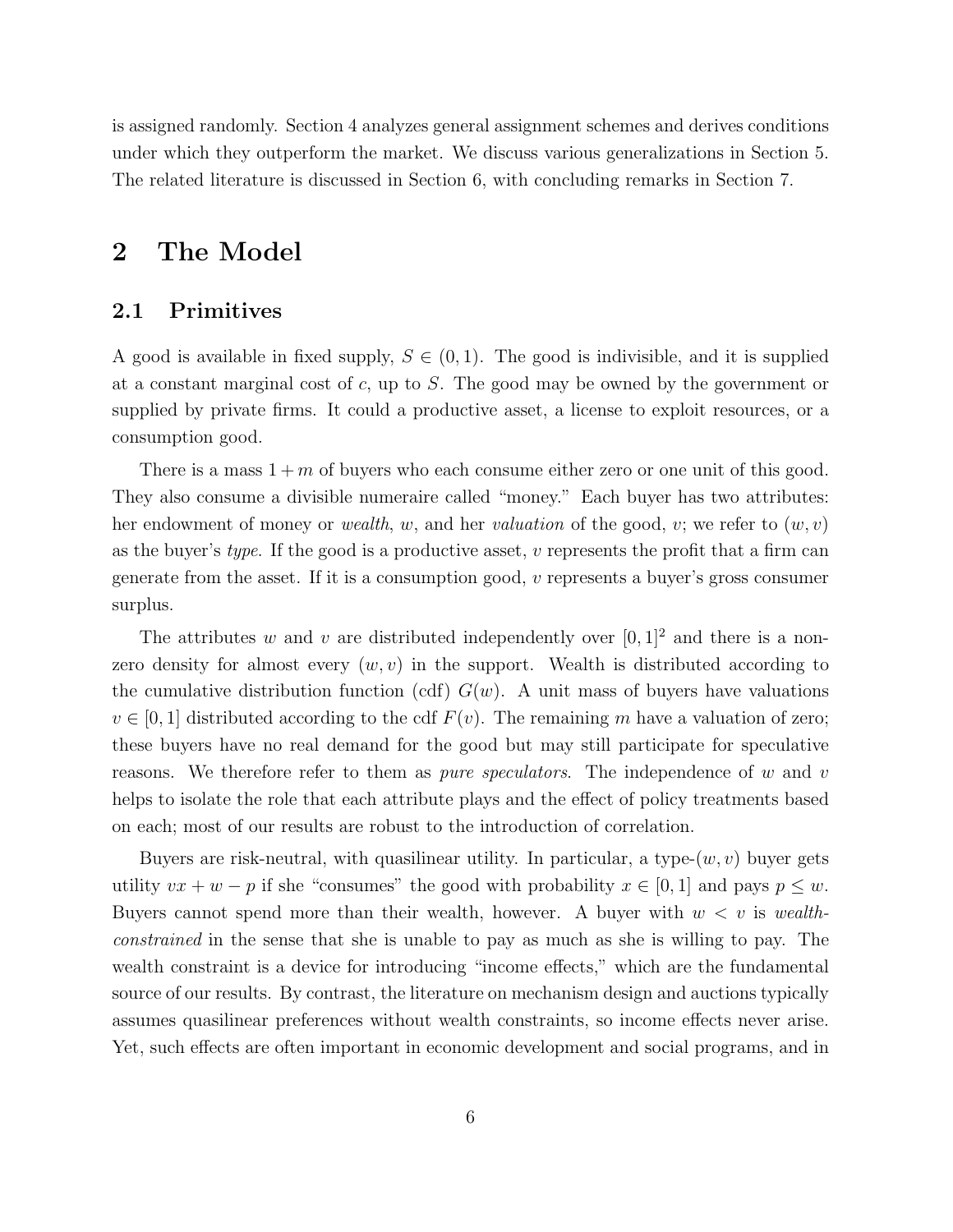many auctions, for instance.

The precise way in which income effects are modelled is not essential. As will be seen in Subsection 5.3, our main result holds in a more general setup in which buyers simply have different shadow values of wealth. Nonetheless, our simple way of introducing income effects — combining wealth constraints with quasilinear preferences — has an analytical advantage. The effect arises only when the wealth constraint binds here, so Utilitarian efficiency can be measured by the total value of the good consumed (less costs) as in the standard framework without income effects. This feature makes comparisons with the latter transparent, thereby isolating the role that income effects play. Consequently, we take as our welfare measure the sum of the valuations of those who consume the good, less the cost of production.<sup>8</sup> Since supply is inelastic, we will focus on *total value*, which is the sum of the valuations for those who consume.

The *efficient allocation* maximizes total value by providing the good to the S buyers with the highest valuations. Let  $v^* > 0$  denote the critical valuation such that  $1 - F(v^*) = S$ . If all  $S$  buyers with valuations of  $v^*$  and above acquire the good, the allocation is efficient. The corresponding total value is

$$
V^* := \int_0^1 \int_{v^*}^1 v dF(v) dG(w) = \int_{v^*}^1 v dF(v) = S\phi(v^*),
$$

where

$$
\phi(z) := \frac{\int_z^1 v dF(v)}{1 - F(z)}
$$

is the expectation of a buyer's valuation, conditional on exceeding z.

#### 2.2 Assignment Schemes

Throughout the paper we will compare the performance of three alternatives: (1) a competitive market, (2) a non-market assignment scheme without transferability, and (3) a non-market assignment scheme with transferability. A competitive market arises naturally when there are private firms and the government adopts a laissez-faire policy. If the good is

<sup>8</sup>This Utilitarian criterion is widely used, and it is appealing since agents who do not yet know their types would seek to maximize aggregate utility. Suppose that consumers and producers are drawn from a large pool, with each individual equally likely to be selected for the consumer pool as the producer pool. Then, a second drawing selects active participants and their types. If the individuals were to select an assignment mechanism prior to realizing their types, they would vote for the one with the higher total value. Analogous justifications have been given by Vickrey (1945) and Harsanyi (1953, 1955).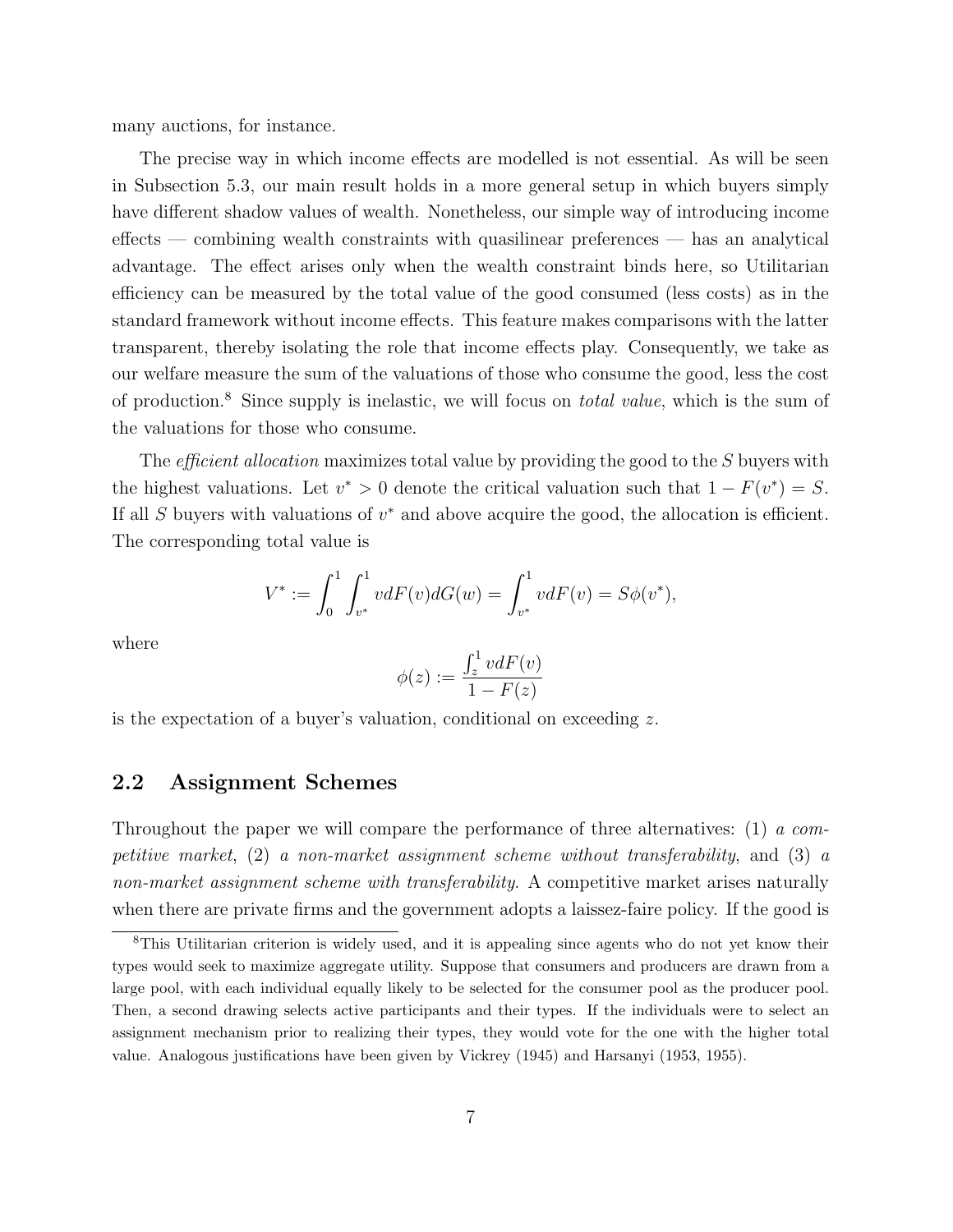supplied by the government, the outcome of a competitive market can be replicated by the government's acting as a Walrasian auctioneer or employing a multiunit auction.<sup>9</sup> A nonmarket assignment scheme can be implemented in a similar fashion in the two scenarios. That is, the government either charges a price below the market equilibrium and assigns the good according to its chosen priority rule, or it mandates that private firms follow the same assignment rule. The recipients of the good are allowed to resell it in a resale market in (3), but not in (2).

The three regimes are all observed in the housing market, for example, and they are employed or could be employed in various other settings:

- Education: Suppose that public school students are assigned to two schools based solely on place of residence. The number of students who actually *prefer* school A exceeds its capacity. The valuation now represents the premium that an individual is willing to pay for the right to attend  $A$ . Since the nominal price of attending the school is zero, the preference for  $A$  will be capitalized in housing prices. This corresponds to the market regime. Now suppose that slots in school A are awarded by lottery. This is a non-market assignment scheme without transferability. The final regime arises if a lottery awards transferable vouchers that confer the right to attend A.
- Fugitive Property, Entitlements, and Government Resources: Fugitive prop- $\text{erty} \rightarrow$  a good or resource whose ownership is not yet established  $\rightarrow$  can be assigned to the individual who claims it first (the rule of first possession) or to the individual who owns property tied to it (*tied ownership*).<sup>10</sup> These methods correspond to assignment with transferability. The 1889 Oklahoma Land Rush and the 1901 Oklahoma Land Opening are examples of assignment with transferability. In 1906, government land in Oklahoma was sold by auction, which corresponds to a competitive market. Emissions permits are typically assigned based on historical emissions data and they are often transferable. A notable example is the Kyoto Protocol, which assigned emissions credits based partly on countries' levels of economic development, and allowed credits to be traded.<sup>11</sup>

<sup>&</sup>lt;sup>9</sup>The competitive market outcome can also be replicated when there is lobbying in which individuals offer bids to a government official, who makes inferences about their merits (as signaled by the bids) and then assigns the good. Esteban and Ray (2005) shows that a (refined) signaling equilibrium will generate an allocation that corresponds to the competitive market allocation we identify later.

 $10$ For instance, a landowner has the subsurface right to natural gas deposits underneath the land.

<sup>11</sup>See http://unfccc.int/resource/docs/convkp/kpeng.pdf, accessed October 30, 2006.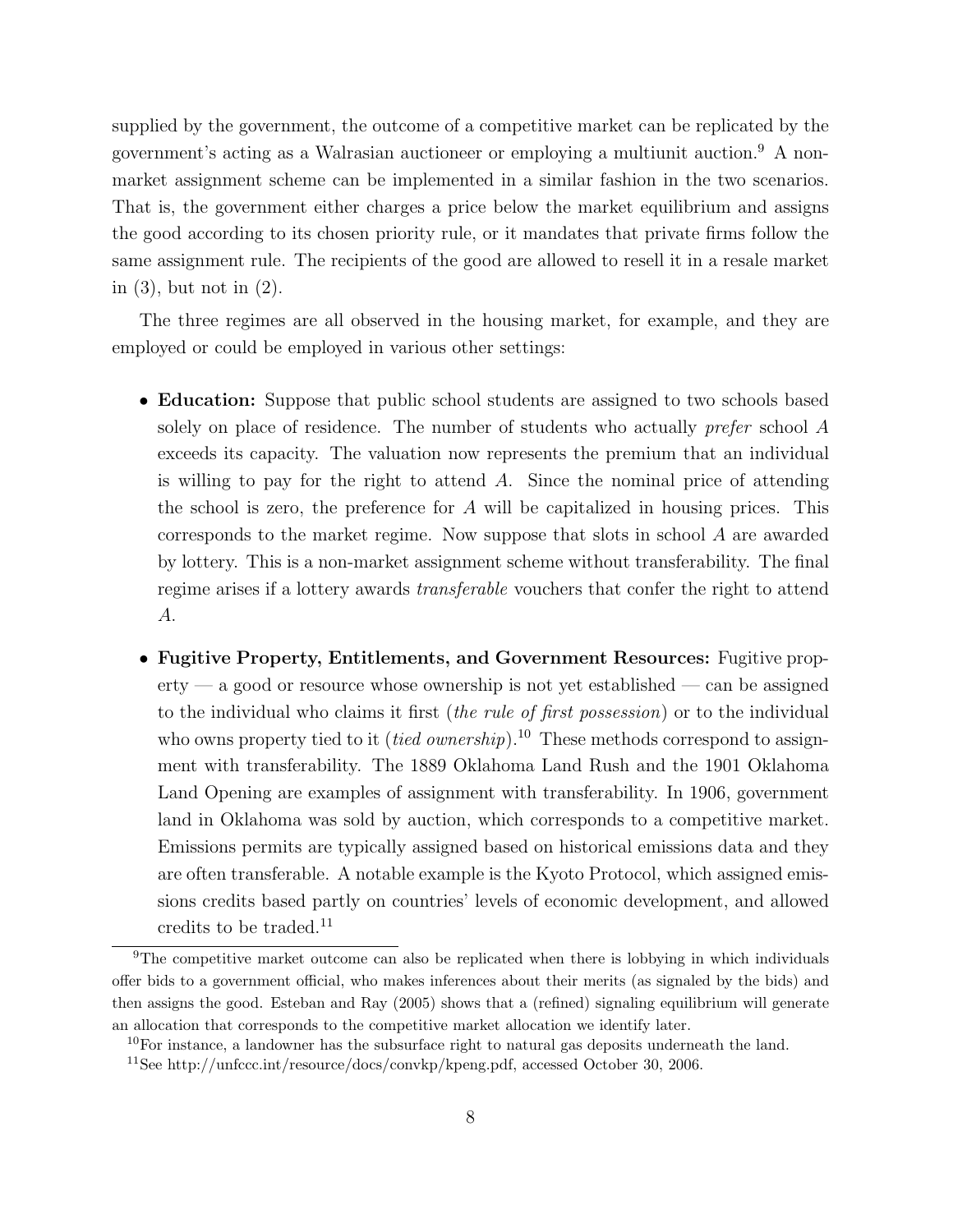- Health Care: Health care is often provided via a non-market assignment scheme without transferability. A specific example involves organ transplants, where patients are placed in a queue and cannot switch places.<sup>12</sup> One could also employ a general assignment scheme with transferability in which patients waiting for a transplant may sell their places in the queue. Finally, a competitive market would assign organs to those willing and able to pay the market price.
- Military Recruitment: An all-volunteer army corresponds to the competitive market. A draft lottery is effectively a non-market assignment scheme without transferability. A draft with tradable deferments represents an assignment scheme with transferability. An example of this practice arose during the U.S. Civil War: conscripts could avoid service in the Union Army by paying non-draftees to take their places.

In the remainder of this section we focus on the competitive market.

#### 2.3 A Competitive Market

A competitive market operates according to the standard textbook description. At any price, demand and supply are formed, and the price adjusts to clear the market. There is no supply at any price  $p < c$ , so the equilibrium must have  $p \geq c$ . At any price  $p \geq c$ , the entire supply, S, is available. On the demand side, the measure of buyers willing and able to pay p is

$$
D(p) := [1 - G(p)][1 - F(p)].
$$

We assume the good to be scarce in the sense of  $D(c) > S$ , so not every buyer who demands the good at the marginal cost can be accommodated. Hence, the market clears at the price  $p^e > c$  such that

$$
D(p^{e}) = [1 - G(p^{e})][1 - F(p^{e})] = S.
$$
\n(1)

A couple of remarks are in order. First,  $1 - F(v^*) = S$ , so  $[1 - G(v^*)][1 - F(v^*)] < S$ , which implies  $p^e \leq v^*$ . This means that the equilibrium allocation is not efficient.

<sup>&</sup>lt;sup>12</sup>In the U.S., a patient awaiting a kidney transplant can effectively move to the front of the queue by locating a live donor. Roth, Sönmez, and Unver (2004) discuss kidney exchanges wherein patients who have located incompatible live donors essentially trade donor kidneys.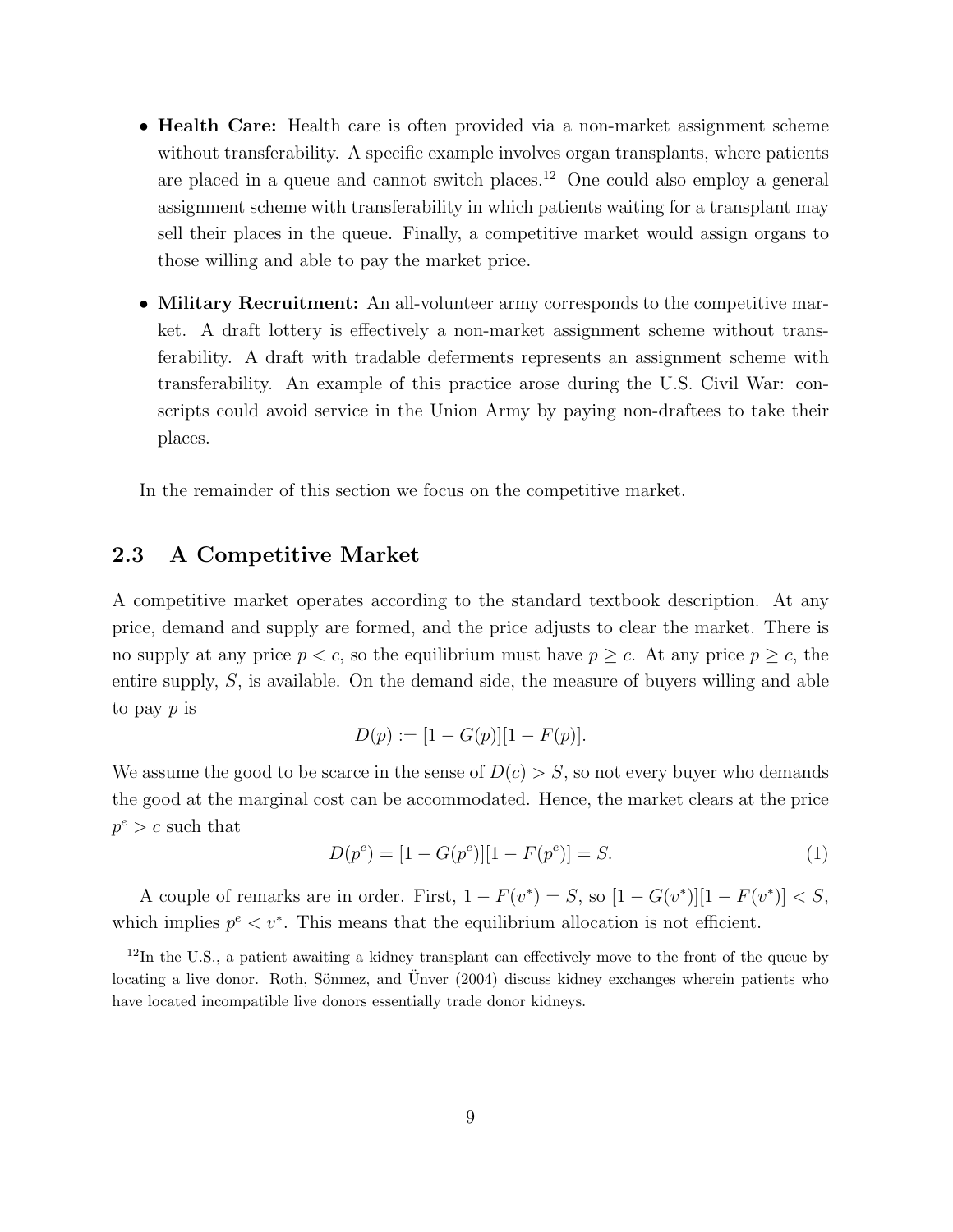

Figure 1: Benchmark Allocations

In Figure 1, the efficient allocation gives the good to all buyers in region  $A + B$  while the market assigns it to those in  $B + C$ . Relative to the efficient allocation, the market favors high-wealth-low-valuation buyers (region C) over low-wealth-high-valuation buyers (region A).

The total value in the market equilibrium is:

$$
V^{e} := \int_{p^{e}}^{1} \int_{p^{e}}^{1} v dF(v) dG(w) = [1 - G(p^{e})] \int_{p^{e}}^{1} v dF(v) = S\phi(p^{e}) < S\phi(v^{*}) = V^{*}.
$$

The second equality holds since  $[1 - G(p^e)][1 - F(p^e)] = S$ , by (1), and the inequality holds since  $p^e \leq v^*$  and  $\phi$  is a strictly increasing function. The inefficiency is entirely attributable to the binding wealth constraints. If no buyers were constrained, the market-clearing price would satisfy  $p = v^*$ , yielding an efficient allocation.

Second, even though the market allocation is inefficient, it would not trigger any resale. Individuals who purchase the good have  $v \geq p^e$ , so they would only sell at prices exceeding  $p^e$ , but there would be no demand at such prices.<sup>13</sup> In other words, the inefficiency will not be mitigated by opening another market.

 $13$ If there were an *active* resale market, the resale market price would equal the price in the original equilibrium; otherwise, buyers would switch from one market to the other. Hence, the allocation would be the same.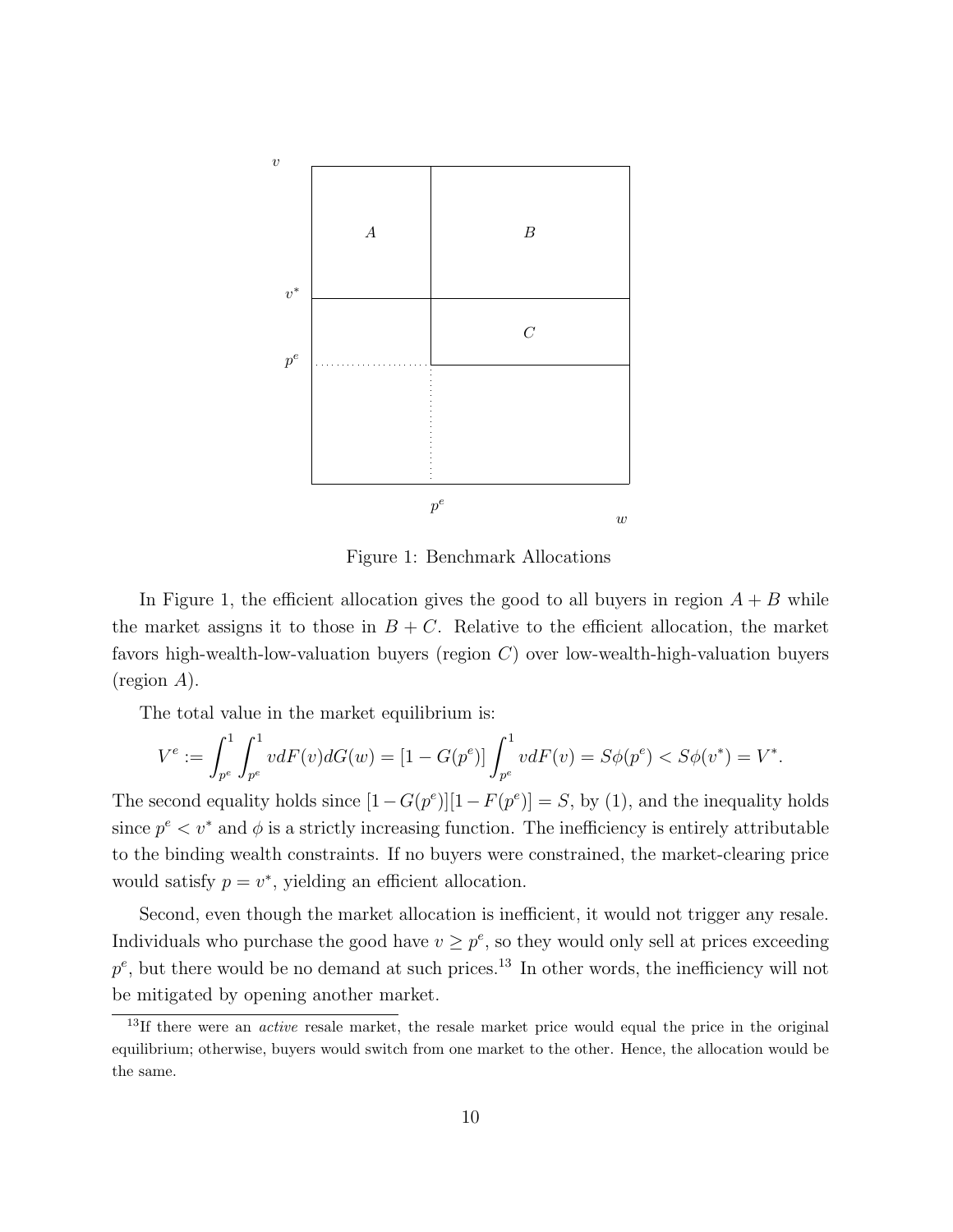## 3 Analysis with Random Assignment

We begin the analysis of non-market assignment schemes with the simplest one: the price is capped at  $\bar{p} \in [c, p^e)$ , and the good is assigned randomly to those who demand it at that price. Random assignment is particularly easy to implement since it does not require any knowledge of buyers' preferences or wealth. We will analyze general assignment schemes in Section 4. For simplicity, we assume that each individual may participate in the assignment scheme only once.

#### 3.1 Random Assignment without Transferability

We first consider the case in which resale is not permitted. Some of the goods we have discussed may not be transferable because the supplier mandates it or because there are legal restrictions. When the good cannot be transferred, only buyers whose valuation and wealth both exceed  $\bar{p}$  will attempt to acquire it. In particular, pure speculators will not participate. The participants each receive the good with probability

$$
\frac{S}{[1 - F(\overline{p})][1 - G(\overline{p})]}.
$$

The expected valuation for such buyers is  $\phi(\bar{p})$ , and the aggregate quantity is S, so random assignment gives a total value of  $S\phi(\bar{p})$ . Since  $\bar{p} < p^e$ , we have  $S\phi(\bar{p}) < S\phi(p^e)$ , meaning that efficiency is lower than under the market.

The reason why a price cap is harmful here differs from the standard explanation, which is that quantity falls, resulting in a deadweight loss. There is no quantity effect here; rather, the fixed quantity is simply allocated less efficiently.

#### 3.2 Random Assignment with Transferability

Now consider random assignment with unrestricted resale. In other words, the buyers who obtained the good at  $\bar{p}$  are allowed to sell it subsequently in a competitive resale market. We will see that the equilibrium resale price,  $r_{\bar{p}}$ , exceeds the cap so any buyer who receives the good can pocket  $r_{\bar{p}} - \bar{p} > 0$  by reselling. Hence, all buyers who are able to pay  $\bar{p}$ will participate in the random assignment, including the pure speculators. Since there are  $[1 + m][1 - G(\bar{p})]$  such buyers, each participant will receive the good with probability

$$
\rho(\overline{p};m) := \frac{S}{[1+m][1-G(\overline{p})]}.
$$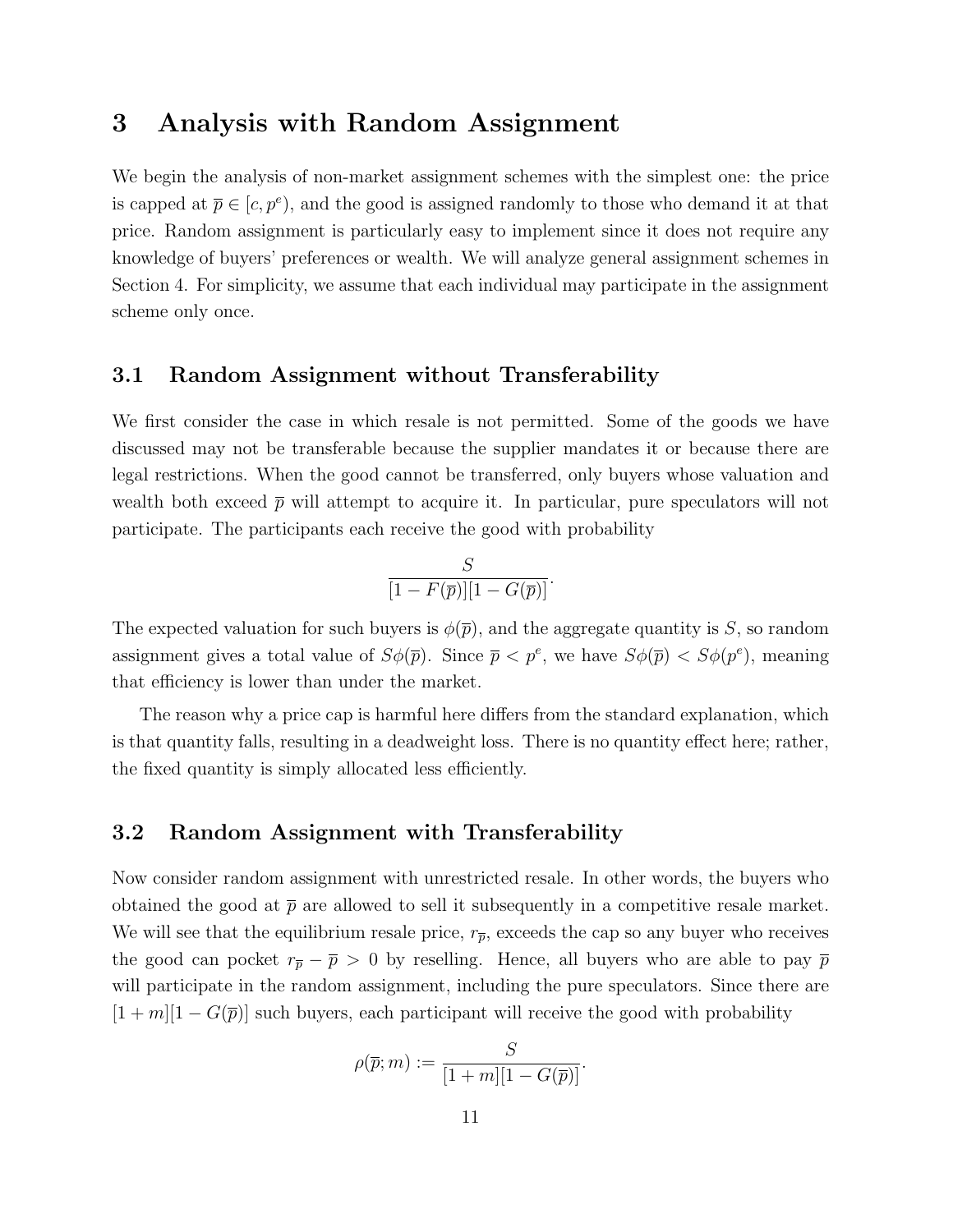Suppose that the resale price is  $r > \bar{p}$ . Resale demand at that price comprises the buyers who did not receive the good initially but who are willing and able to pay r:

$$
RD(r) := [1 - F(r)][1 - G(r)][1 - \rho(\overline{p}; m)].
$$
\n(2)

Now consider resale supply. If a buyer with valuation  $v$  keeps the good, she will receive a net surplus of  $v - \overline{p}$  since reselling gives  $r - \overline{p}$ . A successful buyer will resell if and only if  $v < r$ . Resale supply therefore equals the measure of the initial supply assigned to those with  $v < r$ :

$$
RS(r) := S\left(\frac{F(r) + m}{1 + m}\right). \tag{3}
$$

Equilibrium requires that resale demand equals resale supply: At  $r = r_{\bar{p}}$ ,

$$
[1 - F(r)][1 - G(r)][1 - \rho(\bar{p}; m)] = S\left(\frac{F(r) + m}{1 + m}\right)
$$
  
\n
$$
\Rightarrow D(r) = S - \rho(\bar{p}; m)[1 - F(r)][G(r) - G(\bar{p})].
$$

The product on the last line is the measure of buyers who are unable to purchase the good at the price  $r_{\overline{p}}$  but would not resell the good if they had it. These buyers are depicted in Figure 2 as  $A'$ .



Figure 2: Random Assignment with Resale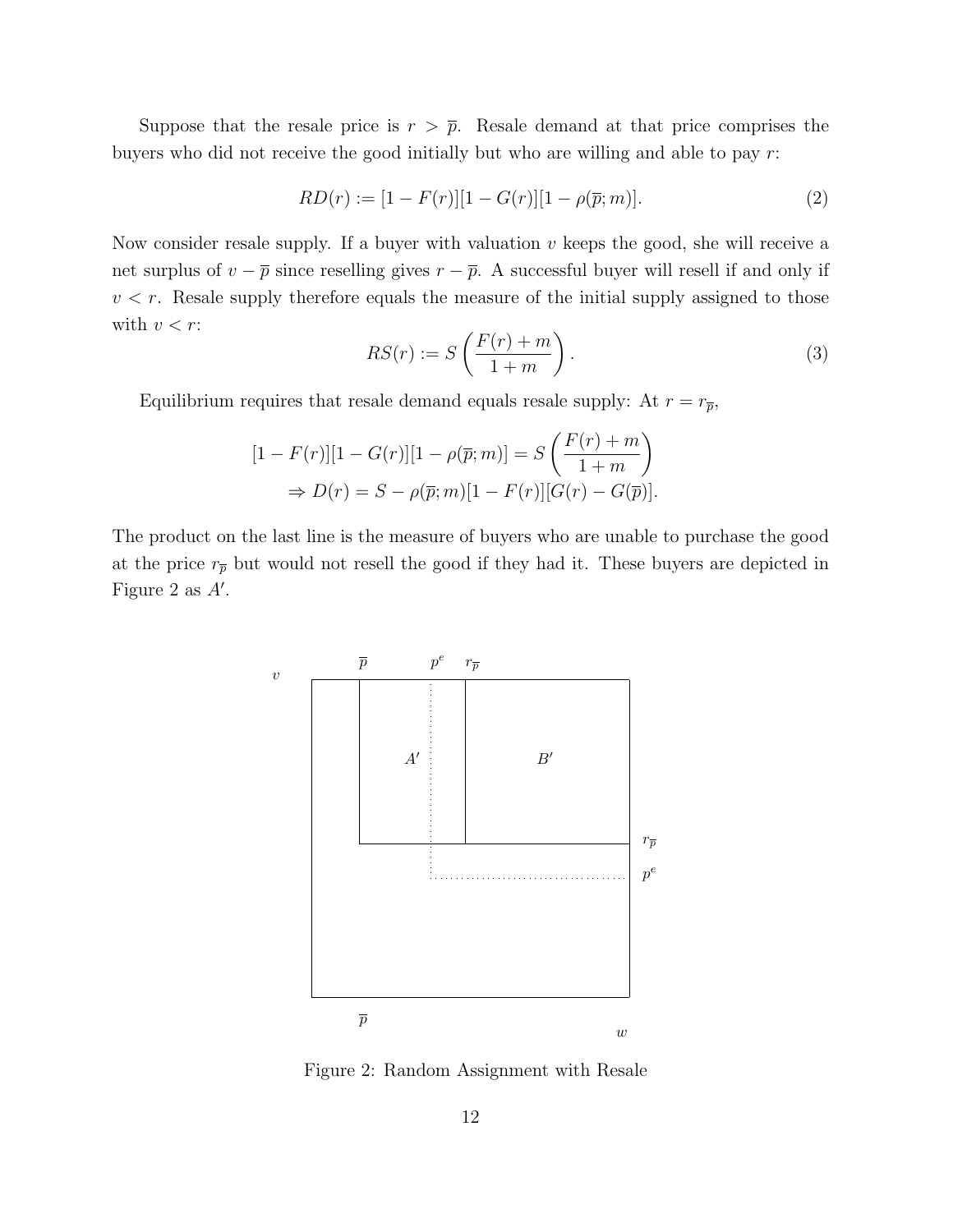Assigning the good to these buyers reduces the available supply in the resale market, causing the equilibrium resale price to be higher than  $p^e$ . To see this, suppose that the resale price were  $r \leq p^e$ . Then, by (1), we have  $D(r) \geq S$ , so the buyers who are willing and able to pay  $r$  (region  $B'$ ) would exhaust the entire  $S$  by themselves. (They are either assigned the good and keep it, or they buy it on the resale market.) In addition, some buyers in region  $A'$  are assigned the good, and do not resell it. Since there will be excess demand on the resale market when  $r \leq p^e$ , the equilibrium resale price,  $r_{\overline{p}}$ , must exceed  $p^e$ .

In sum, random assignment with resale yields total value  $S\phi(r_{\overline{p}}) > S\phi(p^e) = V^{e.14}$  That is, random assignment with transferability produces a strictly more efficient allocation than either random assignment without transferability or operating a competitive market.<sup>15</sup> This result rests on a simple insight: Shifting the initial assignment away from the wealthy to the poor improves the post-resale allocation because the former group has the ability to purchase the good on the open market, which the latter group lacks. The market does poorly in this regard since it tends to assign the good to buyers with purchasing power rather than those without. By contrast, random assignment does not screen buyers based on their purchasing power. Transferability of the good is also crucial to the beneficial performance of random assignment: Absent transferability, there is no efficiency rationale for assigning the good randomly.

A similar logic applies to reductions in the price cap. As  $\bar{p}$  falls, more of the good is assigned to the poor. The ultimate allocation becomes more efficient since  $r_{\bar{p}}$  rises as  $\bar{p}$ falls, so efficiency is highest when the cap is at the lowest level at which supply is available, c. The formal results are now given.

PROPOSITION 1. Random assignment without transferability is less efficient than the competitive market, and it becomes increasingly less efficient as the price cap,  $\bar{p} > c$ , falls. Random assignment with transferability is more efficient than the competitive market, and it becomes increasingly more so as the price cap falls.

Although random assignment and resale are beneficial, speculation reduces the benefits by lowering the quantity assigned to low-wealth buyers. In particular,  $\rho(\bar{p}; m) \to 0$  as  $m \to \infty$ , so speculators acquire essentially the entire supply. The resale market then mimics the original competitive market, and the equilibrium resale price approaches  $p^e$ . It follows that there is no benefit from random assignment and resale in the limit as  $m \to \infty$ .

<sup>&</sup>lt;sup>14</sup>Independence of v and w implies that, for any given  $w \geq \overline{p}$ , the expected value of v, conditional on exceeding  $r_{\overline{p}}$ , is  $\phi(r_{\overline{p}})$ . Since quantity equals S, the total value is  $S\phi(r_{\overline{p}})$ .

<sup>&</sup>lt;sup>15</sup>High-valuation buyers with wealth  $w < \bar{p}$  cannot get the good, so  $r_{\bar{p}} < v^*$ , which means that there is not full efficiency.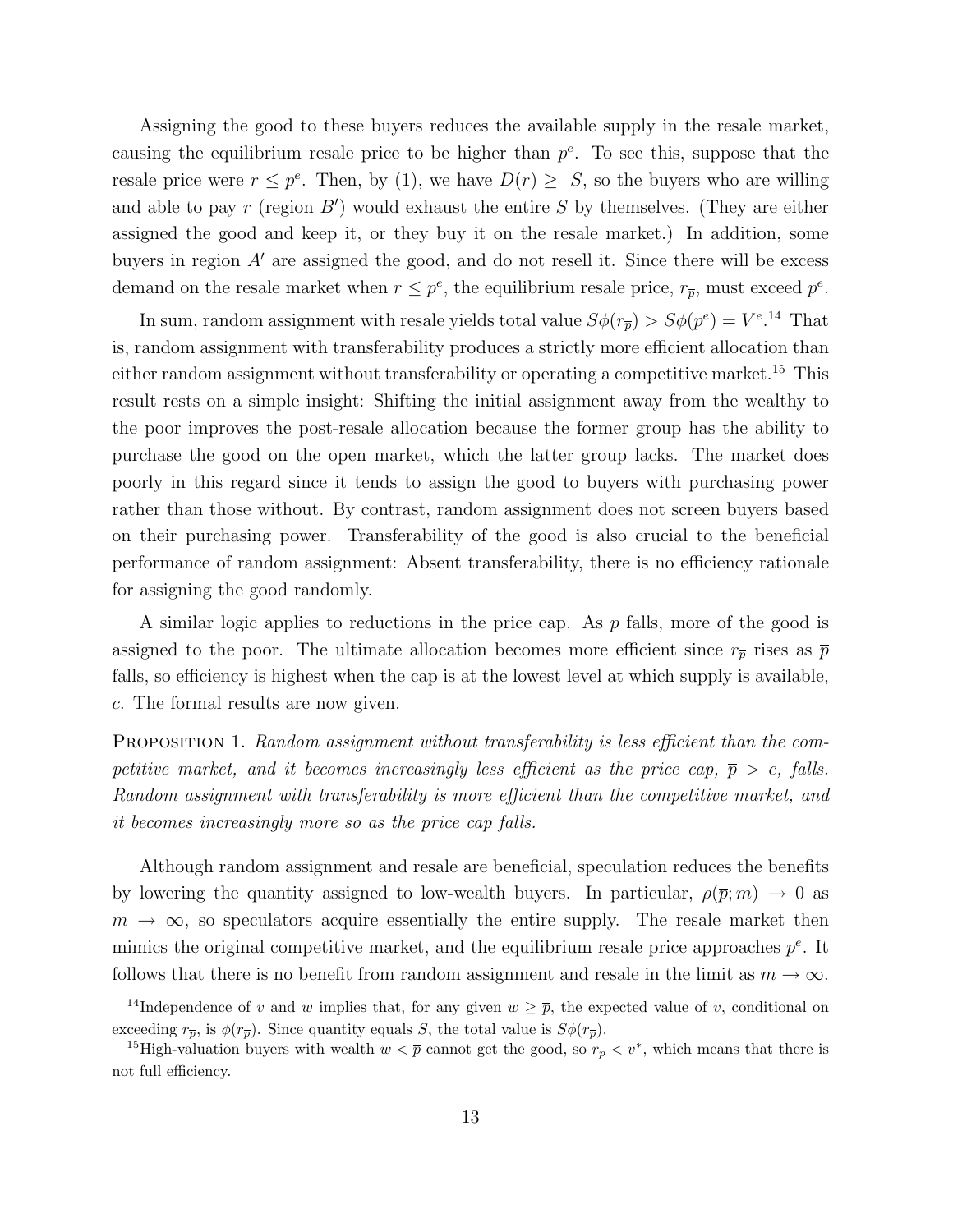The general points from this section can be seen clearly in a discrete version of our model.

EXAMPLE 1. *(Discrete Types)* Let the supply be  $S = \frac{1}{2}$  $\frac{1}{2}$ . The numbers (measures) of agents of different types are given by the following table:

|             | $w=\hat{w}$    | $w=2$               |
|-------------|----------------|---------------------|
| $v=2$       |                |                     |
| $v =$       |                |                     |
| $v =$<br>'' | $\overline{m}$ | $\mathfrak{m}$<br>Q |

The low wealth is  $\hat{w} \in (0, 1)$ .

It is efficient for all agents with  $v = 2$  to consume, but a competitive market cannot support that allocation. In order for all agents with  $v = 2$  to obtain the good, the price must be no greater than  $\hat{w} < 1$ , but such a price would attract buyers with  $v = 1$ , leading to excess demand. Hence,  $p > \hat{w}$  in a competitive market equilibrium, only agents with  $w = 2$ obtain the good, and total value is

$$
V^e = \frac{1}{4} \times 2 + \frac{1}{4} \times 1 = \frac{3}{4}.
$$

Now suppose that the good is assigned randomly at price  $\bar{p} = \hat{w}$ , with no resale allowed. All agents with  $v \ge 1$  will participate, so each has probability  $\frac{1}{2}$  of obtaining the good. The resulting allocation yields total value  $\frac{3}{4}$ , just as the competitive market does.<sup>16</sup>

Finally, suppose that the good is assigned randomly at price  $\bar{p} = \hat{w}$ , with resale allowed. All agents will participate now, so each has probability  $\frac{1}{2(m+1)}$  of obtaining the good. Unsuccessful agents with  $v = 2$  will purchase on the resale market from successful ones with  $v \leq 1$ . Since there are more resellers than buyers at any  $r > 1$ , the resale market clears at  $r = 1$ . The resulting allocation yields total value<sup>17</sup>

$$
W = \left(\frac{1}{4} + \frac{1}{8(m+1)}\right) \times 2 + \left(\frac{1}{2} - \frac{1}{4} - \frac{1}{8(m+1)}\right) \times 1 = \frac{3}{4} + \frac{1}{8(m+1)},
$$

which exceeds  $V^e = \frac{3}{4}$  $\frac{3}{4}$ . At the same time,  $W \to V^e$  as  $m \to \infty$ , so the benefit from nonmarket assignment disappears as the number of pure speculators increases without bound.<sup>18</sup>

<sup>18</sup>The speculation problem also explains why resale may be prohibited in social programs motivated

<sup>&</sup>lt;sup>16</sup>This equivalence is an artifact of the feature that there are no buyers with valuation  $v \in (\hat{w}, 1)$ . The presence of such a buyer type would have favored the competitive market, just as Proposition 1 asserts.

<sup>&</sup>lt;sup>17</sup>The measure  $\frac{1}{4}$  with  $(w, v) = (2, 2)$  get the good, via assignment or in the resale market, while the measure  $\frac{1}{8(m+1)}$  with  $(\hat{w}, 2)$  get it through the assignment scheme. The remaining supply goes to a subset of the buyers with  $v = 1$ .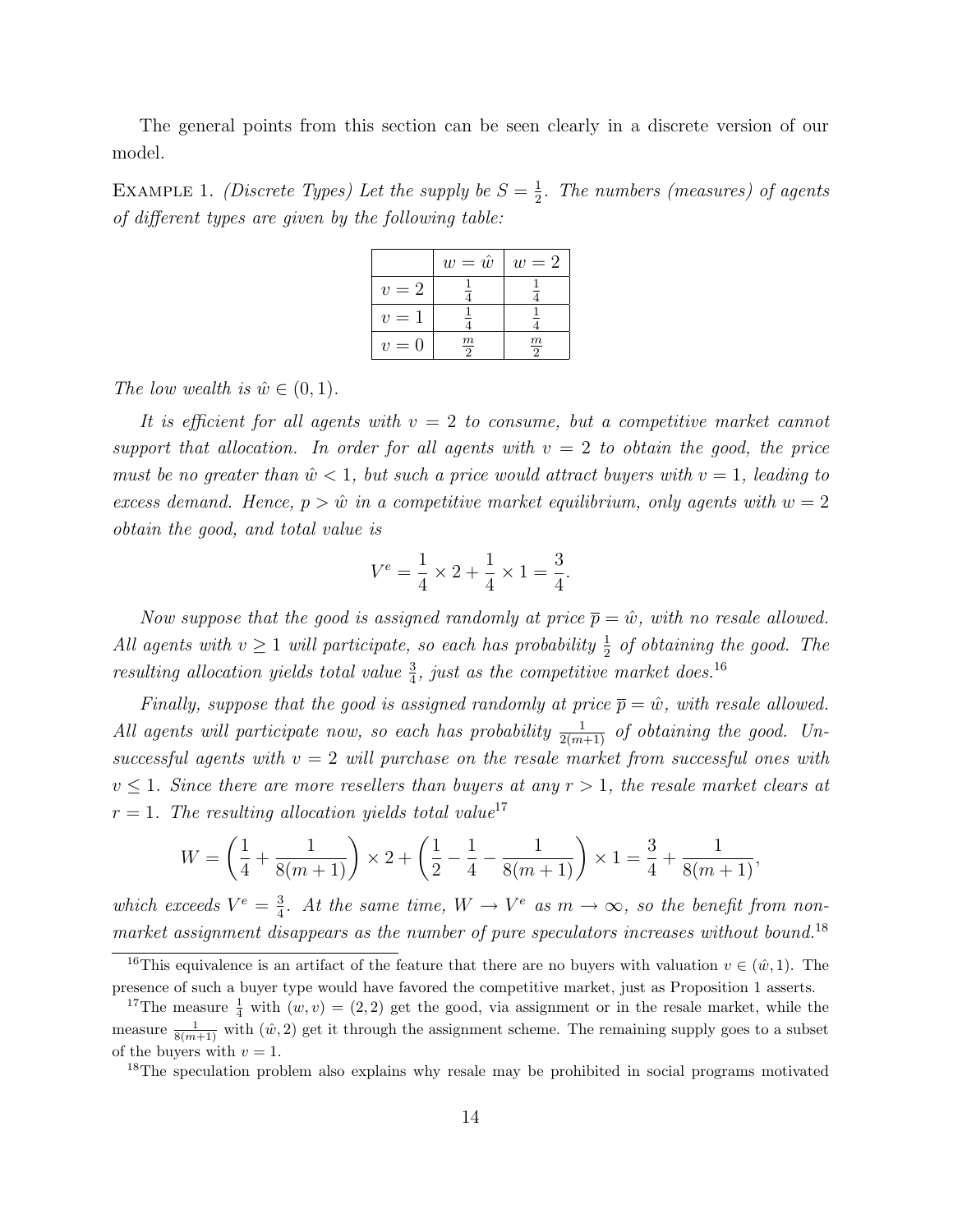## 4 General Non-Market Assignment Schemes

Random assignment can be implemented with no information about agents' characteristics. When information is available, it may be used to produce a different initial assignment. For instance, a patient may get priority for an organ transplant based on his age and medical urgency, which likely reflect his valuation. The awarding of need-based scholarships provides an example of assignment based on wealth. Need-based assignment was seen in the preferences for small businesses in the FCC spectrum license auctions. Even a firstcome-first-served scheme generates an allocation that is correlated with buyers' types. In this section, we study a general assignment scheme that depends on agents' characteristics.

Consider an *assignment technology*, labeled x, and suppose that a (measurable) set of agents,  $\Omega \subset \Theta$ , participates in the assignment. The assignment technology then induces an assignment rule,  $x_{\Omega} : \Theta \mapsto [0, 1]$ , which determines the probability of assignment for each  $(w, v) \in \Theta$ . A feasible assignment rule satisfies  $x_{\Omega}(w, v) = 0$  for each  $(w, v) \in \Theta \backslash \Omega$ , and

$$
\int_{\Theta} x_{\Omega}(w,v)dF(v)dG(w) = S.
$$
\n(4)

Let  $X$  denote the set of all feasible assignment rules. The assignment technology is then defined as the family,  $\{x_{\Omega}\}_{\Omega\subset\Theta}$ , of feasible assignment rules that it induces. Let X denote the set of all assignment technologies. This reduced-form approach enables us to treat a broad class of assignment schemes.

For much of our discussion,  $\Omega$  will be fixed under a given assignment technology, so we drop the subscript,  $\Omega$ , and use x to denote the induced assignment rule as well. We focus on assignment rules that are *separable* in that  $x(w, v) = \alpha_x(w)\beta_x(v)$  for functions  $\alpha_x : [0,1] \mapsto \Re_+$  and  $\beta_x : [0,1] \mapsto \Re_+$ . Let  $X_S \subset X$  denote the set of feasible, separable assignment rules. Our interest is in the efficiency implications of assigning the good based on "merit" (i.e., valuations) and "need" (i.e., wealth). Separable assignment schemes allow us to evaluate policies targeting each attribute in the most transparent way.

by redistributive goals. Allowing resale reduces a low-wealth buyer's probability of assignment from  $\frac{1}{2}$  to  $\frac{1}{2(1+m)}$ . Although resale increases the value of the entitlement, it invites speculation, so the target group may be worse off. The beneficiaries of resale are the buyers with  $(w, v) = (2, 2)$  and the buyers with  $v = 0$ .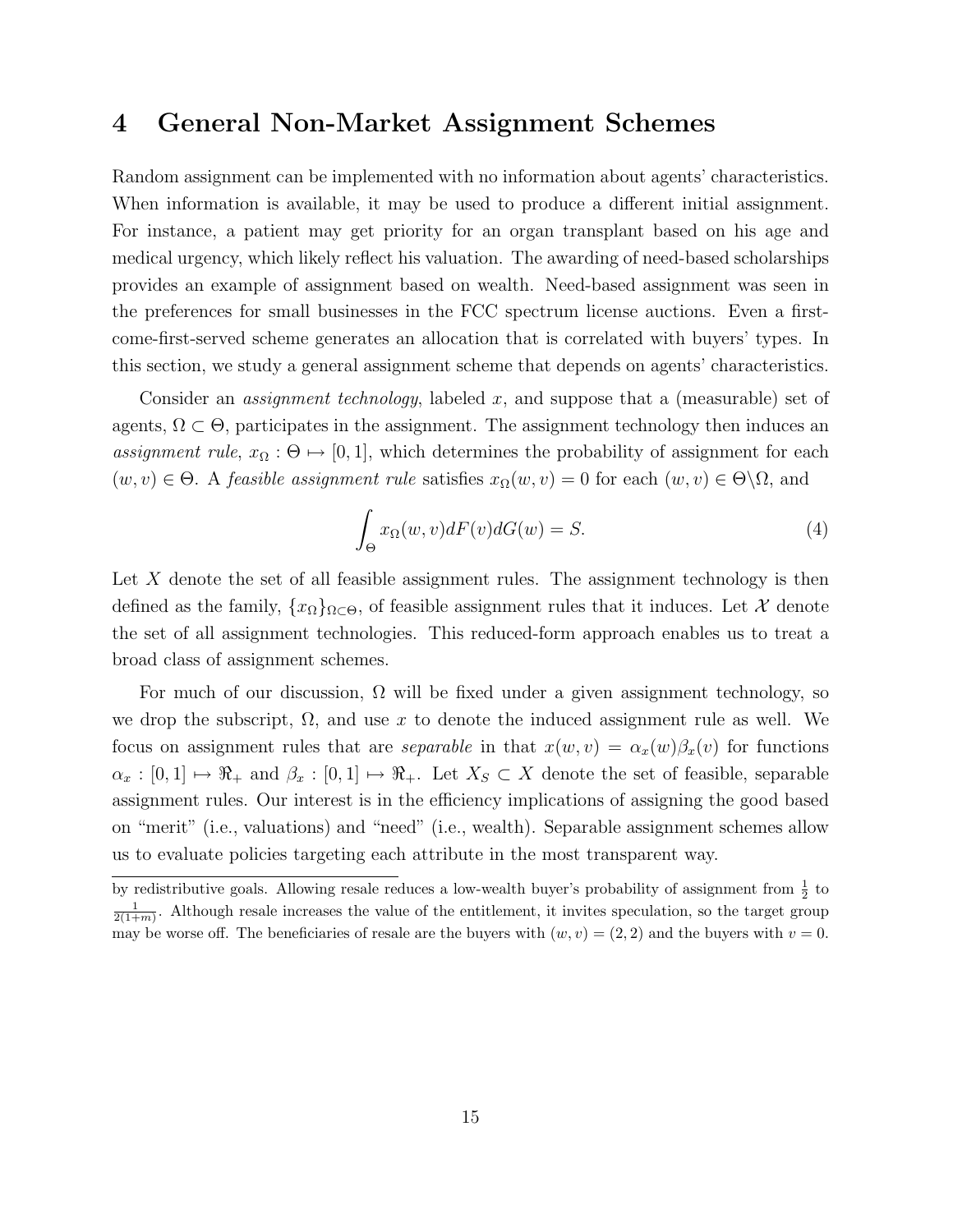### 4.1 Characterization of Assignment Rules

Consider an assignment rule,  $x \in X_S$ , with  $x(w, v) = \alpha_x(w)\beta_x(v)$ . We can express the rule as

$$
x(w, v) = S \cdot a_x(w) b_x(v),
$$

where

$$
a_x(w) := \frac{\alpha_x(w)}{\int_0^1 \alpha_x(\tilde{w}) dG(\tilde{w})}
$$

and

$$
b_x(v) := \frac{\beta_x(v)}{\int_0^1 \beta_x(\tilde{v}) dF(\tilde{v}) + m\beta_x(0)}.
$$

This holds because

$$
\left(\int_0^1 \alpha_x(\tilde{w}) dG(\tilde{w})\right) \left(\int_0^1 \beta_x(\tilde{v}) dF(\tilde{v}) + m\beta_x(0)\right)
$$
  
= 
$$
\int_0^1 \int_0^1 \alpha_x(\tilde{w}) \beta_x(\tilde{v}) dF(\tilde{v}) dG(\tilde{w}) + m \int_0^1 \alpha_x(\tilde{w}) \beta_x(0) dG(\tilde{w}) = S,
$$

where the last equality follows from  $(4)$ . With x expressed this way,

$$
A_x(w) := \int_0^w a_x(\tilde{w}) dG(\tilde{w})
$$

represents the fraction of the supply assigned to agents with wealth less than  $w$ , and

$$
B_x(v) := \int_0^v b_x(\tilde{v}) dF(\tilde{v}) + mb_x(0)
$$

represents the fraction assigned to agents with valuations less than v. That is,  $A_x$  and  $B_x$  are cumulative distribution functions of quantity across wealth levels and valuations, respectively.

These functions will prove useful in characterizing how an assignment rule treats an agent based on each attribute. We say that x merit-dominates  $y \in X_S$  if  $B_x$  first-order stochastically dominates (FOSD)  $B_y$ :  $\forall v, B_x(v) \leq B_y(v)$ .<sup>19</sup> In words, x assigns greater quantities to high-valuation buyers than  $y$  does. Rules  $x$  and  $y$  are merit-equivalent if  $B_x(\cdot) = B_y(\cdot)$ . The assignment rule is merit-blind if  $b_x(v)$  is constant for all  $v \geq \overline{p}$ . Random assignment is an obvious example of a merit-blind rule as it awards the good with equal probability to all buyers whose valuations exceed the price cap.

 $19$ The merit-dominance is *strict* if the inequality is strict for a positive measure of valuations. The analogous condition makes subsequent dominance definitions strict as well.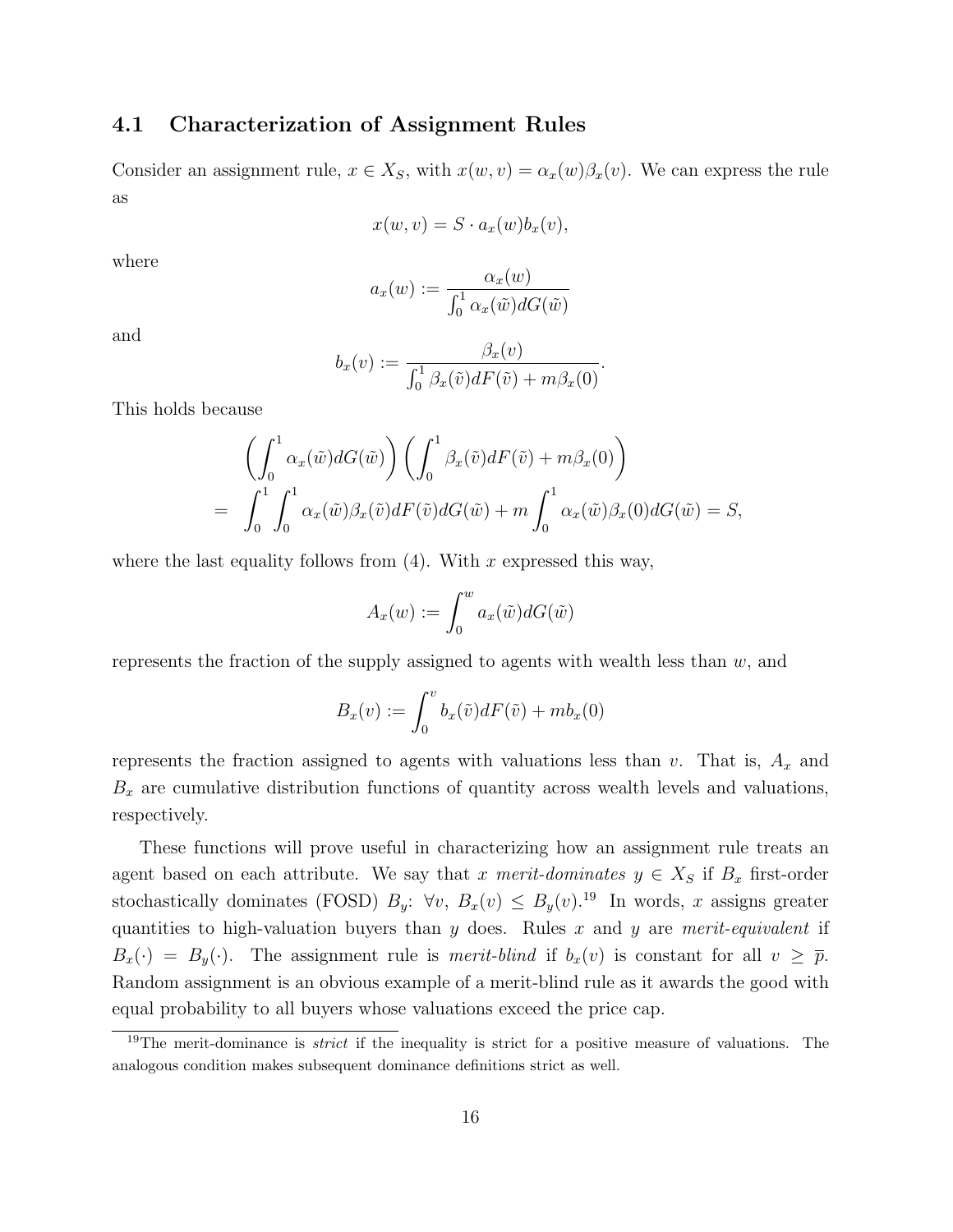There are analogous conditions for cases in which *lower wealth* is favored. We say that x need-dominates y if  $A_y$  FOSD  $A_x$ :  $\forall w$ ,  $A_x(w) \ge A_y(w)$ . Then, x is more likely to assign the good to low-wealth buyers than  $y$  is. Rules  $x$  and  $y$  are said to be need-equivalent if  $a_x(\cdot) = a_y(\cdot)$ . Finally, x is need-blind if  $a_x(w)$  is constant for all  $w \geq \overline{p}$ , in which case the probability of receipt is independent of wealth for  $w \geq \overline{p}$ .

#### 4.2 Non-Market Assignment without Transferability

We first consider a general non-market assignment rule,  $x \in X_S$ , without resale. There is a price cap,  $\bar{p} \in [c, p^e)$ , so only agents with  $(w, v) \geq (\bar{p}, \bar{p})$  will participate. The assignment rule will therefore satisfy  $x(w, v) = 0$  if  $w < \overline{p}$  or  $v < \overline{p}$ . Total value is

$$
V(x_{\overline{p}}) \quad := \quad \int_0^1 \int_0^1 vx(w,v)dF(v)dG(w).
$$

The following proposition provides a ranking of schemes based on merit-dominance.

PROPOSITION 2. If  $x \in X$  [strictly] merit-dominates  $y \in X$ , then  $V(x) \ge |y|/y$ .

PROOF: Rewrite the total value as

$$
V(x) = S \int_0^1 \int_0^1 va_x(w)b_x(v)dF(v)dG(w)
$$
  
= 
$$
S \int_0^1 v b_x(v)dF(v)
$$
  
= 
$$
S \int_0^1 v dB_x(v).
$$

Since x [strictly] merit-dominates  $y \in X$ ,  $B_x$  [strictly] FOSD  $B_y$ , so the result follows.

An assignment rule that puts relatively more weight on high valuations yields greater efficiency. A couple of implications immediately follow. We first note that it does not matter how an assignment rule treats buyers with different wealth levels here: All that matters for efficiency is how it screens based on valuations.

COROLLARY 1. (IRRELEVANCE OF NEED-BASED SCREENING) If  $x \in X_S$  and  $y \in X_S$  are merit-equivalent, then  $V(x) = V(y)$ .

Any assignment rule that is merit-dominated by a merit-blind rule is less efficient than the latter rule, which is itself welfare-equivalent to random assignment, by Corollary 1. The previous section established that random assignment is strictly less efficient than the competitive market, so the following result is also immediate.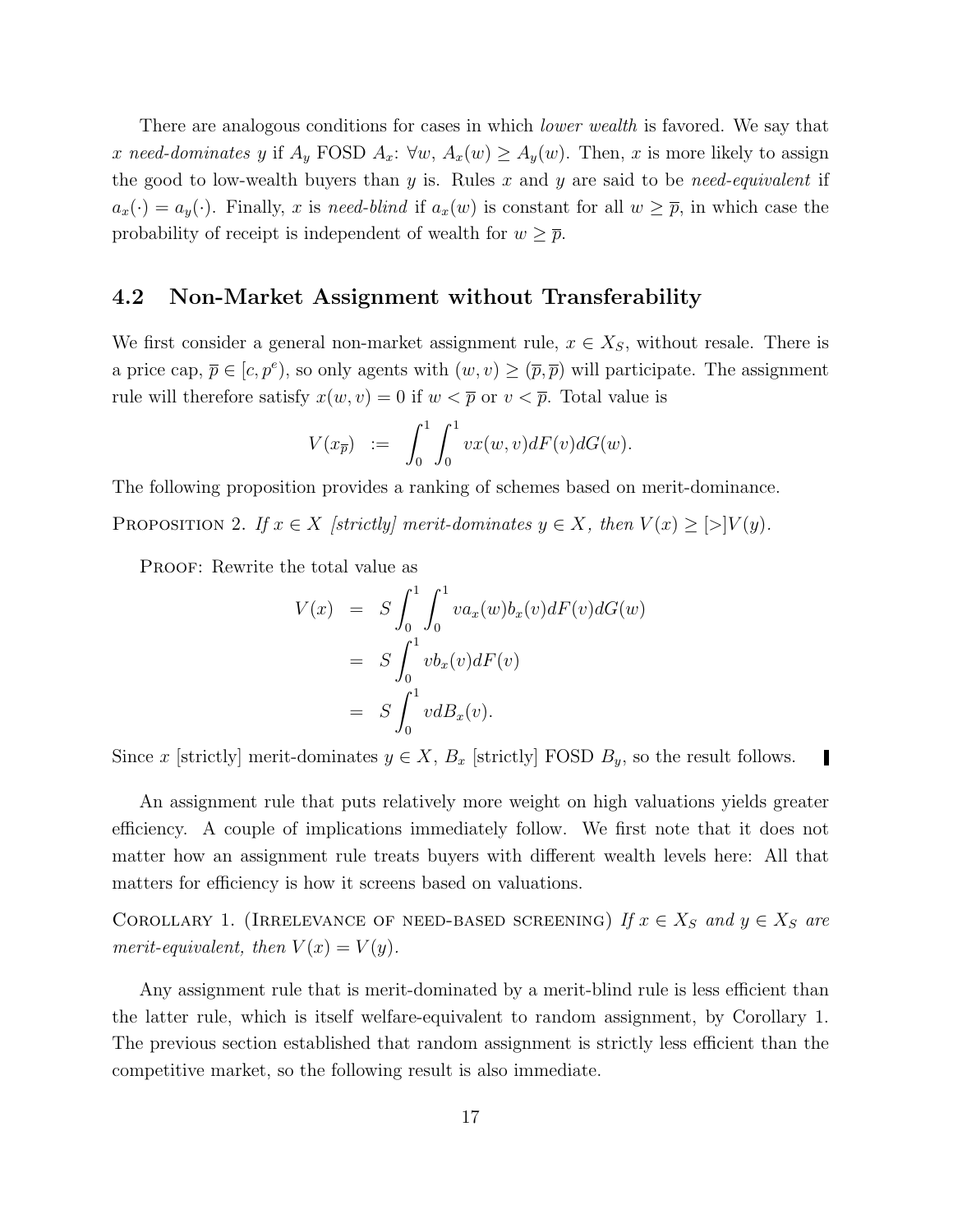Corollary 2. (Drawback of non-market assignment without transferabil-ITY) Any assignment rule in  $X<sub>S</sub>$  that is merit-dominated by the random assignment rule (given the same binding price cap) yields a strictly less efficient allocation than the market does.

It follows that a merit-blind assignment rule is strictly less efficient than the competitive market. That is, any assignment rule associated with purely need-based screening is less efficient than the market. This implies that favoring the poor cannot be justified from an efficiency perspective if the good is not transferable.

The *strict* dominance of the market over merit-blind rules implies that any rule that is modestly merit-superior to random assignment will also do worse than the market efficiencywise. In order for non-market assignment without transferability to improve efficiency, substantial merit-based screening must be feasible.

#### 4.3 Non-Market Assignment with Transferability

The good is again assigned by  $x \in X_S$ , with a price cap of  $\overline{p} < p^e$ , but now the recipients are allowed to resell the good. The subsequent resale price must exceed  $\bar{p}$  so all buyers with  $w \geq \overline{p}$  will participate. At the same time,  $x(w, v) = 0$  for any  $w < \overline{p}$ .

Suppose that the resale price is  $r$ . An agent who fails to get the good initially will demand a unit on the resale market if she is willing and able to pay r, so resale demand is

$$
RD(r) := \int_r^1 \int_r^1 [1 - x(w, v)] dF(v) dG(w).
$$

Buyers who get the good initially will keep it if  $v \geq r$ , so the quantity supplied on the resale market is

$$
RS(r) := S - \int_{\overline{p}}^{1} \int_{r}^{1} x(w, v) dF(v) dG(w).
$$

 $RD(\cdot)$  is nonincreasing,  $RS(\cdot)$  is nondecreasing, and both are continuous functions. Further,  $RD(1) = 0 < RS(1)$ , and  $RD(0) > 0 = RS(0)$ . Hence, there exists an equilibrium resale price,  $r(x)$ , that clears the market:  $RD(r(x)) = RS(r(x))$ .

We can rewrite the market-clearing condition as:

$$
RD(r) - RS(r) = D(r) - S + K_x(r) = 0,
$$
\n(5)

where

$$
K_x(r) := \int_{\overline{p}}^r \int_r^1 x(w, v) dF(v) dG(w) = S[A_x(r) - A_x(\overline{p})][1 - B_x(r)]
$$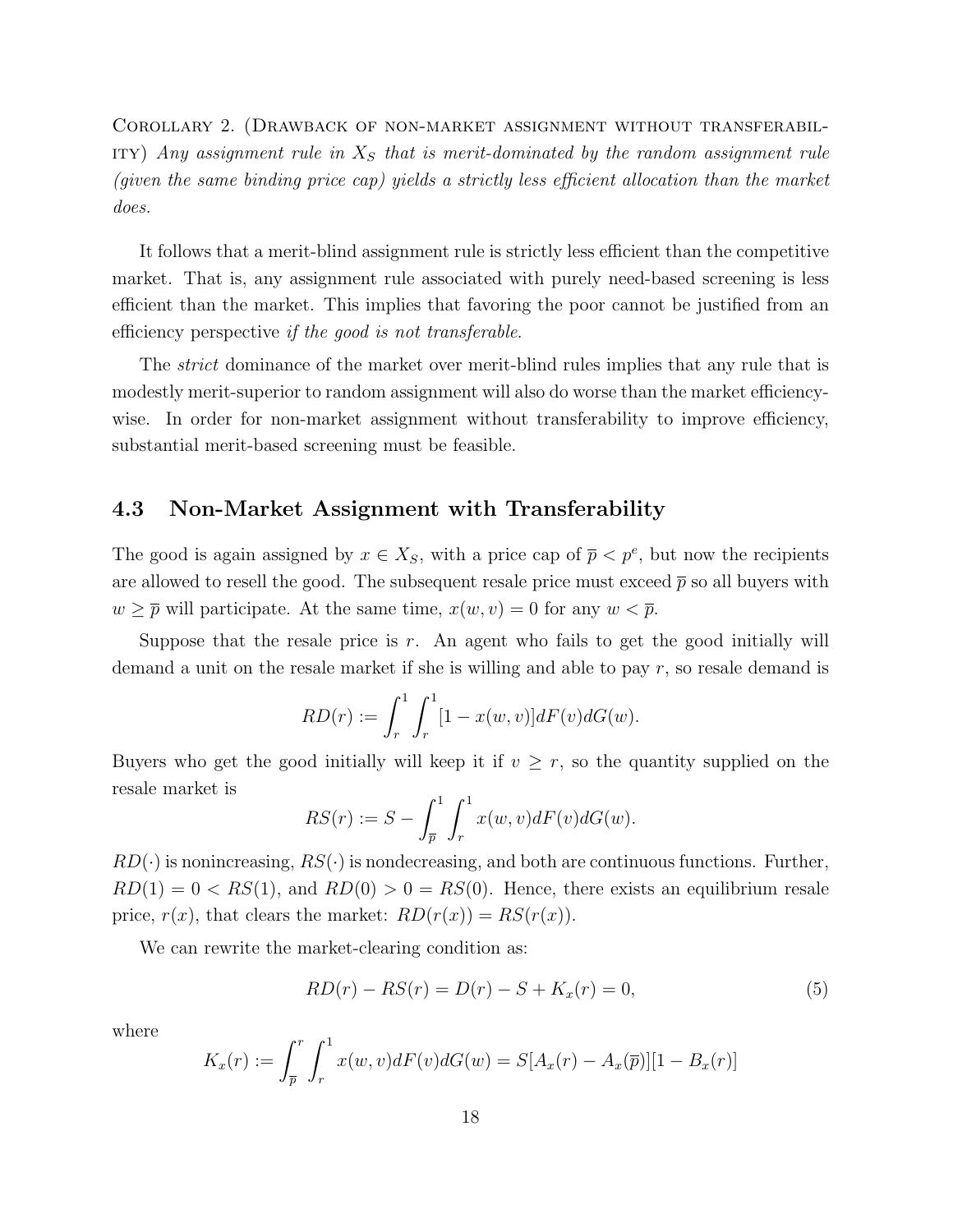is the measure of buyers with wealth  $w \in [\bar{p}, r]$  who get the good initially and keep it.<sup>20</sup> Since  $K_x(r) \ge 0$ ,  $RD(r) - RS(r) \ge D(r) - S > 0$  for any  $r < p^e$ , so the equilibrium resale price cannot be less than  $p^e$ . In fact,  $r(x) > p^e$  if  $K_x(p^e) > 0$ .

Total value is now

$$
W(x) := \int_{\overline{p}}^{r(x)} \int_{r(x)}^{1} vx(w,v) dF(v) dG(w) + \int_{r(x)}^{1} \int_{r(x)}^{1} v dF(v) dG(w).
$$

The first term represents the value realized by high-valuation-low-wealth buyers who are assigned the good, while the second represents the value realized by those with high valuations and high wealth, all of whom buy the good on the resale market if not assigned it.

The subsequent characterization refers to a new property. We say that the assignment rule x relatively merit-dominates the rule y if  $B_x(0) \le B_y(0)$  and

$$
\frac{b_x(v')}{b_x(v)} \ge \frac{b_y(v')}{b_y(v)},
$$

for every  $v' \in (v, 1)$ . This concept implies merit-dominance as it requires the latter to hold for all subsets of valuations. We say that x is *meritorious* if it relatively merit-dominates a merit-blind rule, in which case  $b_x(v') \geq b_x(v)$  for all  $v' > v$ . Likewise, x is *demeritori*ous if it is relatively merit-dominated by a merit-blind rule. Meritorious (demeritorious) assignment rules dominate (are dominated by) merit-blind rules in a stronger sense than merit-dominance.

Let  $X_S^+$  $S<sub>S</sub><sup>+</sup>$  and  $X<sub>S</sub><sup>-</sup>$  denote, respectively, the sets of all meritorious and demeritorious rules in  $X<sub>S</sub>$ . Note that both sets include merit-blind rules.

PROPOSITION 3. If a meritorious rule,  $x \in X_S^+$  $S<sub>S</sub>$ , relatively merit-dominates  $y \in X_S$ , and if  $r(x) \ge | > | r(y), \text{ then } W(x) \ge | > | W(y).$ 

PROOF: See the Appendix.

As was the case with random assignment, Proposition 3 shows that a higher resale price indicates a more efficient allocation. Several important conclusions can then be drawn. The first concerns a sufficient condition for assignment schemes to improve upon the competitive market equilibrium.

Corollary 3. (Superiority of meritorious assignment with transferability) Fix a meritorious assignment rule,  $x \in X_S^+$  $S^+$ , with  $\bar{p}_x < p^e$  and  $A_x(p^e) > 0$ . The rule produces a strictly more efficient allocation than the competitive market does.

<sup>&</sup>lt;sup>20</sup>Note that  $A_x(\overline{p}) = 0$  since  $x(w, v) = 0$  for  $w < \overline{p}$ .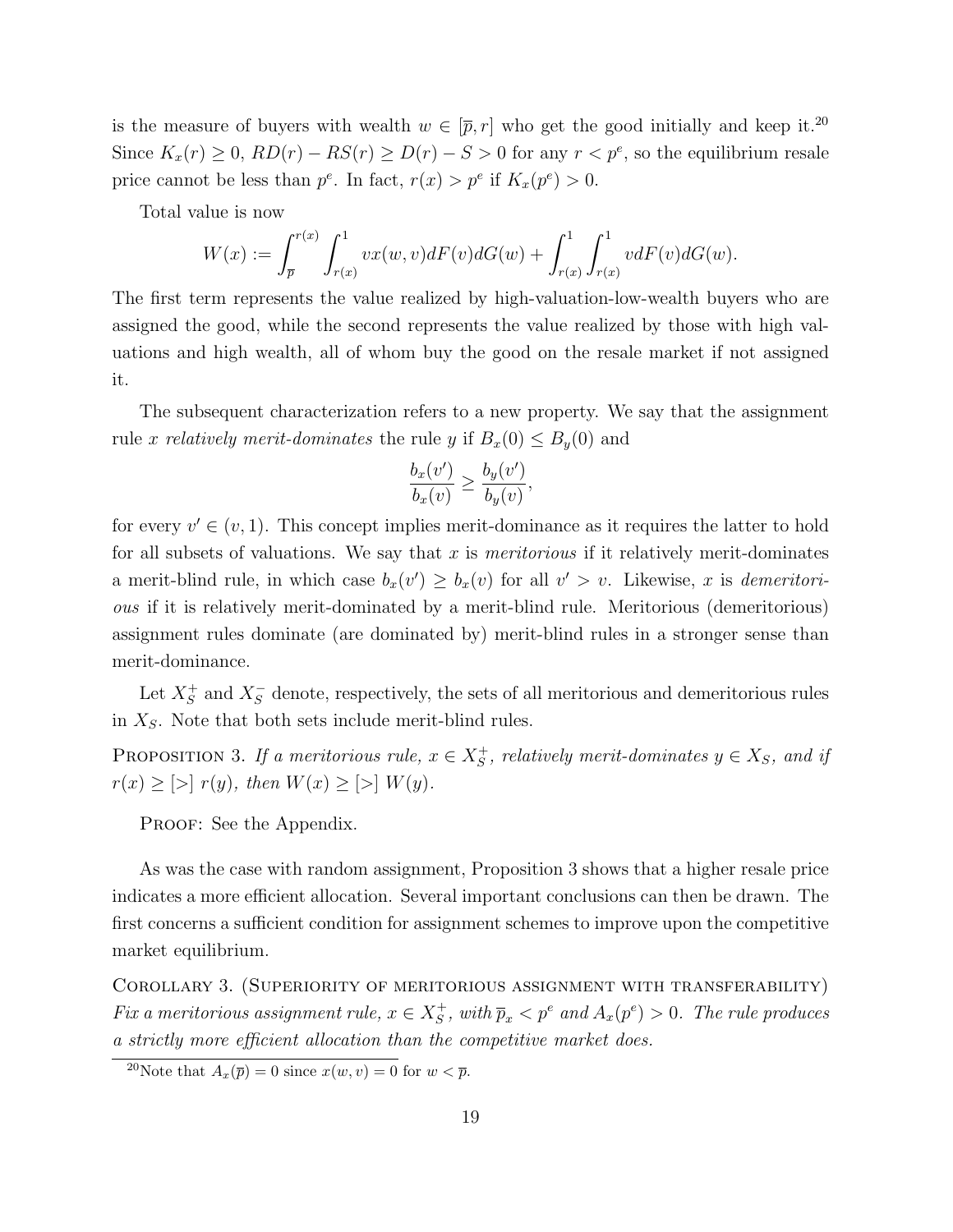PROOF: Fix  $x \in X_S^+$  with  $\bar{p}_x < p^e$  and  $A_x(p^e) > 0$ . Since x is meritorious, we have  $B_x(p^e) \leq p^e < 1$ ; together with  $A_x(p^e) > 0$ , this means  $K_x(p^e) > 0$ . It follows that  $r(x) > p^e$ .

Now consider  $y \in X_S$  with  $\bar{p}_y = p^e$  and  $b_y(v) = b_y(v')$  for every  $v \neq v'$ . Then,  $A_y(p^e) - A_y(\bar{p}_y) = 0$ , so  $K_y(p_e) = 0$ . This means that  $r(y) = p^e$ , which in turn implies that y generates the same allocation as the competitive market. Since  $r(x) > p^e = r(y)$ , and since x relatively merit-dominates y (given  $x \in X_S^+$  $\mathcal{L}_{S}^{+}$ ), Proposition 3 gives the result. 

This result generalizes the main point of Proposition 1. The requirement that  $A_x(p^e)$ 0 simply means that the scheme awards the good to some buyers who are willing but unable to pay  $p^e$ . These recipients would not resell the good if  $r = p^e$ , which pushes the resale price above the competitive market price. Except for this condition, the result does not require much in terms of how the assignment depends on wealth levels. In other words, a weakly meritorious assignment rule does strictly better than the competitive market, largely independent of how it treats different levels of wealth. Even merit-blind assignment rules strictly dominate the market. This means that some demeritorious assignment schemes could do better than the market, given transferability. We next use the proposition to demonstrate the benefit of need-based assignment schemes.

COROLLARY 4. (BENEFIT OF NEED-BASED ASSIGNMENT SCHEMES) If  $x \in X$  relatively merit-dominates and need-dominates  $y \in X$ , then  $W(x) \geq W(y)$ . If either dominance is strict, then  $W(x) > W(y)$ .

**PROOF:** Given Proposition 3, it suffices to show that  $r(x) \geq r(y)$ , with a strict inequality for a strict ranking. Relative merit-dominance by x over y implies  $1 - B_x(r) \ge$  $1-B_y(r)$  for all r, whereas need-dominance implies  $A_x(r) \ge A_y(r)$ . Hence,  $K_x(r) \ge K_y(r)$ , for all r, which implies  $r(x) \ge r(y)$ . If either dominance is strict, then  $K_x(r) > K_y(r)$  when  $r = r(y)$ , so  $r(x) > r(y)$ .

While it is unsurprising that merit-based rules can improve efficiency, it is noteworthy that need-based rules can have the same effect. If  $x$  and  $y$  are merit-equivalent, but the former need-dominates the latter,  $x$  produces a more efficient ultimate allocation. Wealthy buyers can purchase the good from a reseller if they do not get it initially; the poor lack the means to do so. As a consequence, an initial assignment that gives the good disproportionately to the poor produces a more efficient allocation than the market, if resale is allowed. Combined with Corollary 1, this illustrates the importance of resale for need-based assignment to have an efficiency benefit.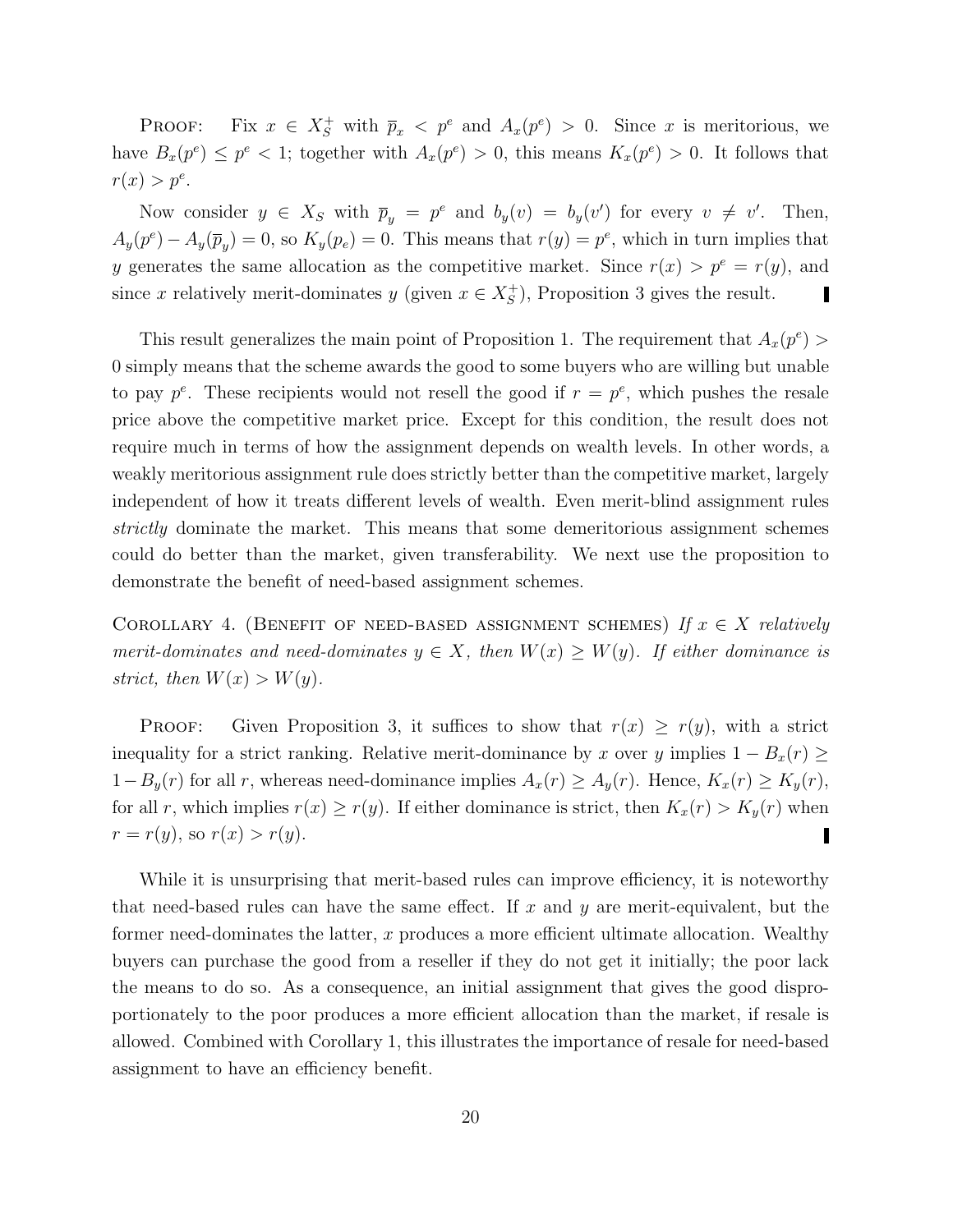Full efficiency may even be attainable if wealth is observable. Consider an assignment rule with  $x^*(w, v) = 1$  if  $w \leq w^*$ , and  $x^*(w, v) = 0$  otherwise, where  $(1 + m)G(w^*) = S$ . This rule assigns the good to all buyers with wealth  $w^*$  or below (region  $A + B$  in Figure 3).



Figure 3: Efficiency of Need-Based Assignment

If  $v^* \leq w^*$ , this rule achieves full efficiency.<sup>21</sup> The buyers with  $v \geq v^*$  (region  $A + C$ in Figure 3) will end up with the good, which is efficient. The requirement that  $v^* \leq w^*$ is satisfied when S is sufficiently large. In that case,  $x^*$  assigns the good to so many buyers that those not assigned the good are all financially capable of purchasing on the resale market. Note that this benefit from need-based screening does not depend on the independence of  $v$  and  $w$ , although it does depend on observability of  $w$ .

We next examine the effect of a change in the price cap. When the cap changes, it alters the set of buyers who participate, so the assignment rule itself changes. We make two natural assumptions about how the rule then changes.

CONDITION (R): Suppose that x and x' are rules induced by a given assignment technology,

<sup>&</sup>lt;sup>21</sup>When the resale price is r, supply will be  $RS(r) = S\frac{F(r)+m}{1+m}$ . Meanwhile, those not assigned the good are willing to buy on the resale market if  $v \ge r$ , so resale demand is  $RD(r) = [1 - F(r)][1 - G(\max\{r, w^*\})]$ . Since  $RD(r) \geq R S(r)$  if  $r \leq v^*$ , the equilibrium resale price is  $v^*$ .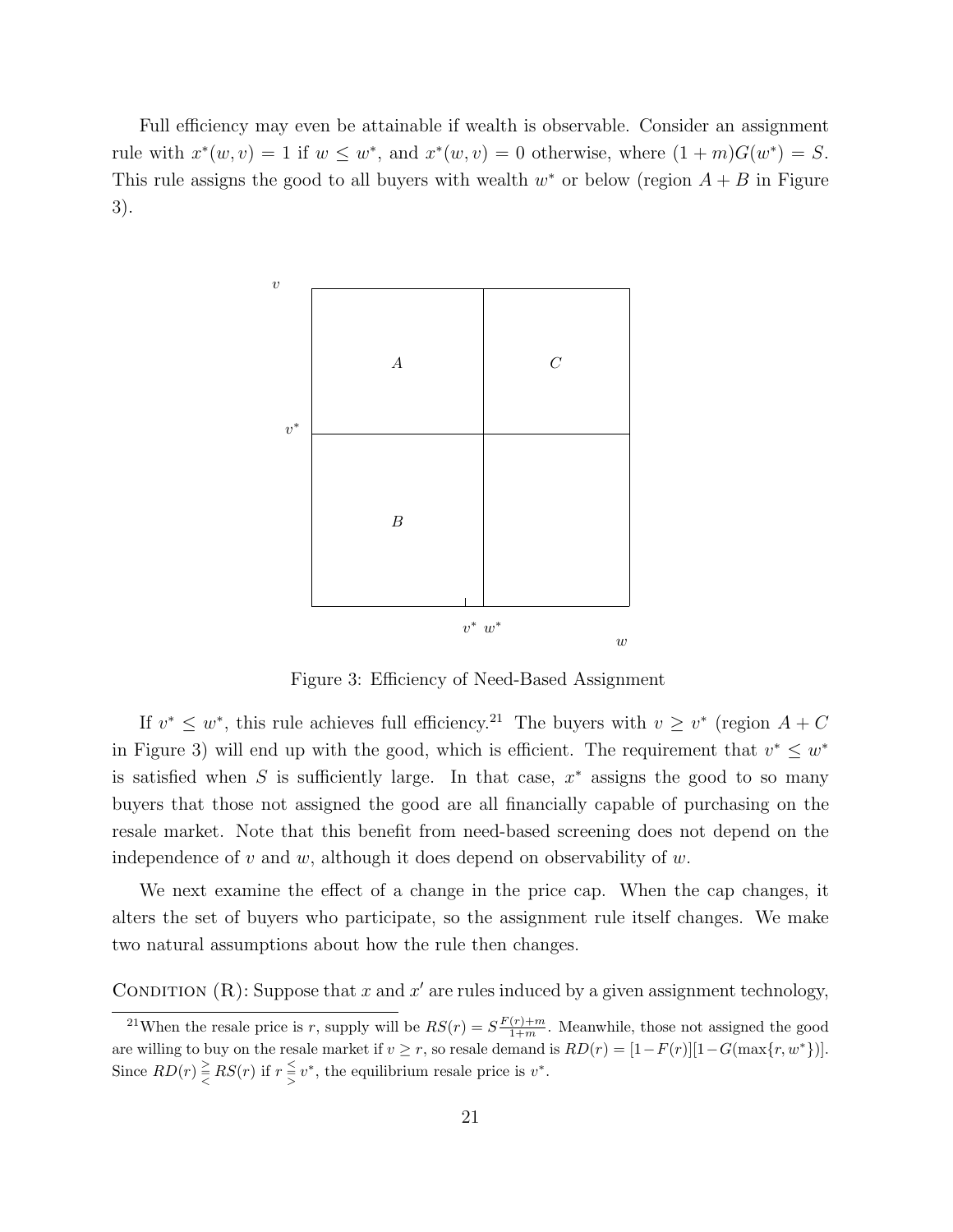with price caps  $\bar{p} < p^e$  and  $\bar{p}' < \bar{p}$ , respectively. Then, (i) x and x' are merit-equivalent (i.e.,  $b_{x'}(\cdot) = b_x(\cdot)$ ), and (ii)  $a_{x'}(w) < a_x(w)$  for  $w \in [\bar{p}, 1]$ .

Property (i) says that the assignment across valuations is unchanged, which is sensible since all buyers with wealth exceeding the price cap participate, so the cap affects participation along the wealth dimension only. Property (ii) reflects the equally plausible condition that adding buyers with lower wealth reduces the assignment probability for each of the existing participants. This would hold, for example, if the relative probabilities among the existing participants are unchanged:  $x'(w, v) = \lambda x(w, v)$  for  $w \in [\overline{p}, 1]$ , for some  $\lambda < 1$ . The following result shows that the lowest feasible cap is then optimal.

COROLLARY 5. (BENEFIT OF LOWERING PRICE CAPS) Lowering the price cap,  $\bar{p} > c$ , increases efficiency when resale is permitted, given a meritorious assignment technology satisfying Condition (R).

**PROOF:** Let  $x$  and  $x'$  be meritorious rules induced by a given assignment technology, with price caps  $\bar{p} < p^e$  and  $\bar{p}' < \bar{p}$ , respectively. Then, Condition (R) means that x and x' are also merit-equivalent. Hence, x' relatively merit-dominates x, and  $B_{x'}(\cdot) = B_x(\cdot)$ .

We next prove that  $A_{x'}(w) > A_x(w)$  for all  $w \in [\overline{p}, 1)$ . Fixing w, we have

$$
A_x(w) = \int_{\overline{p}}^w a_x(\tilde{w}) dG(\tilde{w}),
$$

and

$$
A_{x'}(w) = \int_{\overline{p}'}^{w} a_{x'}(\tilde{w}) dG(\tilde{w}).
$$

Hence, for  $w \geq \overline{p}$ ,

$$
\frac{dA_{x'}(w)}{dw} = a_{x'}(w)g(w) < a_x(w)g(w) = \frac{dA_x(w)}{dw},
$$

where the inequality follows from Condition (R). Together with  $A_{x'}(1) = A_x(1)$ , this implies that  $A_{x'}(w) > A_x(w)$  for all  $w \in [\overline{p}, 1)$ . Combining these facts, we have

$$
K_{x'}(r) = A_{x'}(r)[1 - B_{x'}(r)] > A_x(r)[1 - B_x(r)] = K_x(r)
$$

for any  $r > \overline{p}$ , so  $r(x') > r(x)$ . Proposition 3 then implies that  $W(x') > W(x)$ .

### 4.4 Speculation and Regulation of Resale

Although resale mitigates the inefficiency of non-market assignment schemes, it also engenders speculation. Speculators — low-valuation buyers who participate in the assignment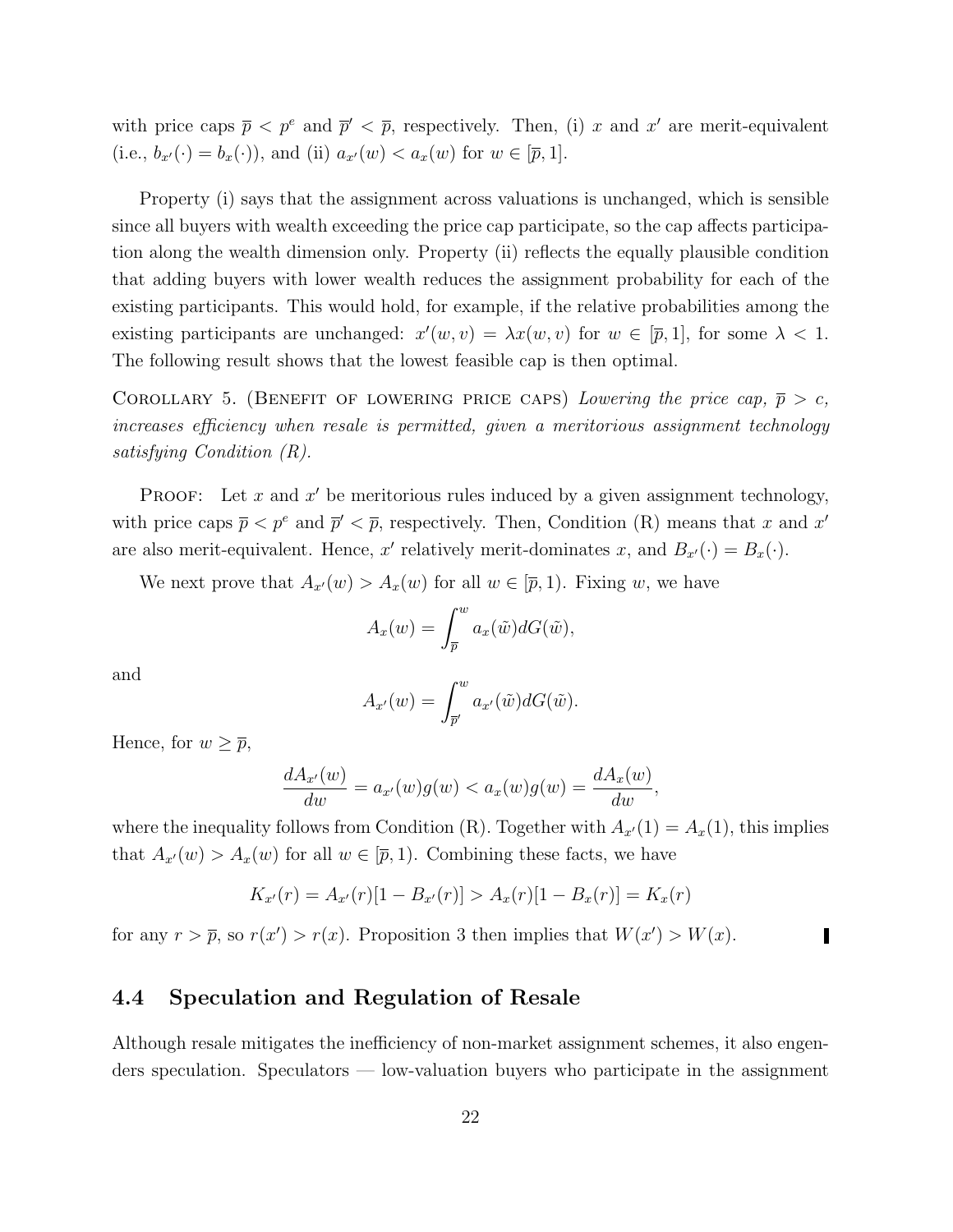solely for the purpose of reselling — reduce the probability that the good is assigned to those with high valuations but low wealth. This diminishes the benefits of employing a non-market assignment scheme, possibly to the point that regulation of resale becomes desirable.<sup>22</sup>

Regulation of resale could take the form of a blanket prohibition, or it could entail not allowing buyers to profit from resale. For instance, in the 3G spectrum auctions in the United Kingdom, resale of the licenses was not permitted.<sup>23</sup> Owners of subsidized housing units may not be allowed to resell at a profit for a certain period of time.<sup>24</sup> Similarly, if a designated entity sells a spectrum license during the first five years, it must reimburse the FCC for the entire bidding credit plus interest.<sup>25</sup>

In order to assess the impact of speculation, we examine the effect of varying the number of pure speculators. Consider a general class of assignment technologies,  $\mathcal{X}$ , with price cap  $\overline{p} \leq p^e$ . An assignment technology,  $x \in \mathcal{X}$ , is called *non-concentrating* if there exists  $N > 0$ such that, for any set  $\Omega \subset \Theta$  of participants and  $\forall (w, v), (w', v') \in \Omega$ , we have

$$
\frac{x_{\Omega}(w, v)}{x_{\Omega}(w', v')} \le N,
$$

irrespective of the measure, m, of pure speculators.

Let  $\mathcal{X}_{NC} \subset \mathcal{X}$  be the set of non-concentrating assignment technologies. Members of this set cannot perfectly screen buyers. This condition is sensible in many environments in which agents' types are not accurately observed, making complete exclusion of certain types of buyers impossible. Random assignment is an obvious example; another has constant (and bounded) relative assignment probabilities. Assignment of the good using any assignment technology within this class leads to the same allocation, as  $m \to \infty$ .

PROPOSITION 4. Any  $x \in \mathcal{X}_{NC}$  followed by resale yields the competitive market allocation in the limit as  $m \to \infty$ .

 $22$ Speculation may also entail a direct welfare cost. The price caps on new housing in Korea have been criticized for encouraging speculation and diverting resources away from other productive investment activities.

 $^{23}$ See Klemperer (2004). This did not stop the acquisition of licenses through a corporate takeover, however.

<sup>24</sup>See 42 U.S.C. §12875 for a discussion of restrictions in the "Housing Opportunities for People Everywhere" (HOPE) program in the U.S. When a housing unit is sold within six years, the seller may not receive any "undue profit." That is, the seller must disgorge proceeds exceeding the original price, adjusted for inflation.

<sup>25</sup>See Federal Communications Commission 47 CFR Part 1 [WT Docket No. 05-211; FCC 06-52].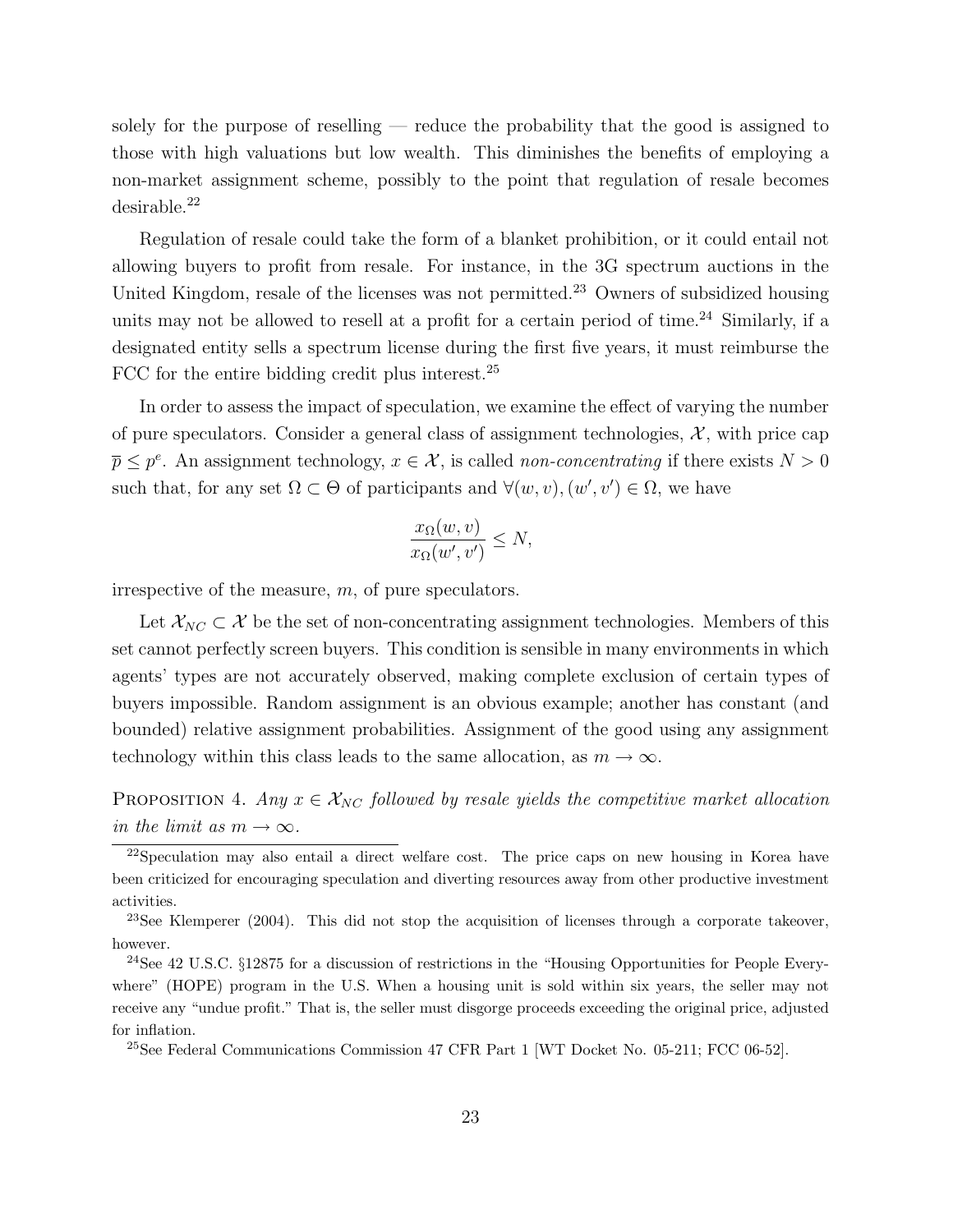PROOF: Fix any  $x \in \mathcal{X}_{NC}$ . Suppose that  $r > p^e$  is the resale price that follows assignment by x. Index the market-clearing condition in  $(5)$  by the measure of pure speculators:

$$
RDm(r) - RSm(r) = D(r) - S + Kxm(r),
$$
\n(6)

where  $K_x^m(r)$  is the measure of buyers with  $(w, v) \in [\overline{p}, r] \times [r, 1]$  who are assigned the good. (Feasibility of x requires  $\bar{p} \leq p^e$ .) Since  $r > \bar{p}$ , all buyers with  $w \geq \bar{p}$  participate in the assignment scheme.

For each  $(w, v) \in [\overline{p}, r] \times [r, 1]$  and for  $(w', v') \in \Omega = [\overline{p}, 1] \times [0, 1]$ , we have

$$
x(w, v) \le Nx(w', v'),
$$

from which it follows that

$$
x(w,v) \le \frac{\int_{\overline{p}}^1 \int_0^1 Nx(w',v')dF(v')dG(w') + m\int_{\overline{p}}^1 Nx(w',0)dG(w')}{(1+m)[1-G(\overline{p})]} = \frac{NS}{(1+m)[1-G(\overline{p})]}.
$$

Hence,

$$
K_x^m(r) = \int_{\overline{p}}^r \int_r^1 x(w, v) dF(v) dG(w) \le \frac{\int_{\overline{p}}^r \int_r^1 NSdF(v) dG(w)}{[1+m][1-G(\overline{p})]} \le \frac{NS}{1+m}.
$$

Thus,  $K_x^m(r)$  must converge to zero as m rises without bound, implying  $RD^m(r) - RS^m(r)$ 0 for all  $m > M$ , for some  $M > 0$ . This means that the equilibrium resale price,  $r_x^m$ , must converge to  $p^e$  as  $m \to \infty$ .

This is reminiscent of the Coase theorem, as the initial assignment does not matter much, but the ultimate outcome is *inefficient* here. When there is substantial participation by pure speculators, most of the supply will be resold, thereby mimicking the competitive market. Since that outcome is inefficient, it may be desirable to discourage speculation. One common approach is to prohibit resale for a period of time. For example, as noted above, owners of subsidized housing may effectively be prohibited from reselling for a certain period.

To examine the effects of such a regulation, we reinterpret our model so that the good has a lifespan normalized to one, and it generates a flow surplus of v to a type- $(w, v)$  buyer. The recipient is prohibited from reselling the good until time  $z \in [0,1]$ . This approach encompasses no restriction on resale (i.e.,  $z = 0$ ) and total prohibition of resale (i.e.,  $z = 1$ ) as special cases. For simplicity, we assume that there is no discounting.<sup>26</sup>

<sup>&</sup>lt;sup>26</sup>Suppose that the agents discount the future at the rate  $r > 0$ . Then, the subsequent results will hold if the total period is T such that  $\int_0^T e^{-r\tau} d\tau = 1$ , and  $z = \int_0^t e^{-r\tau} d\tau$  for  $t \in [0, T]$ .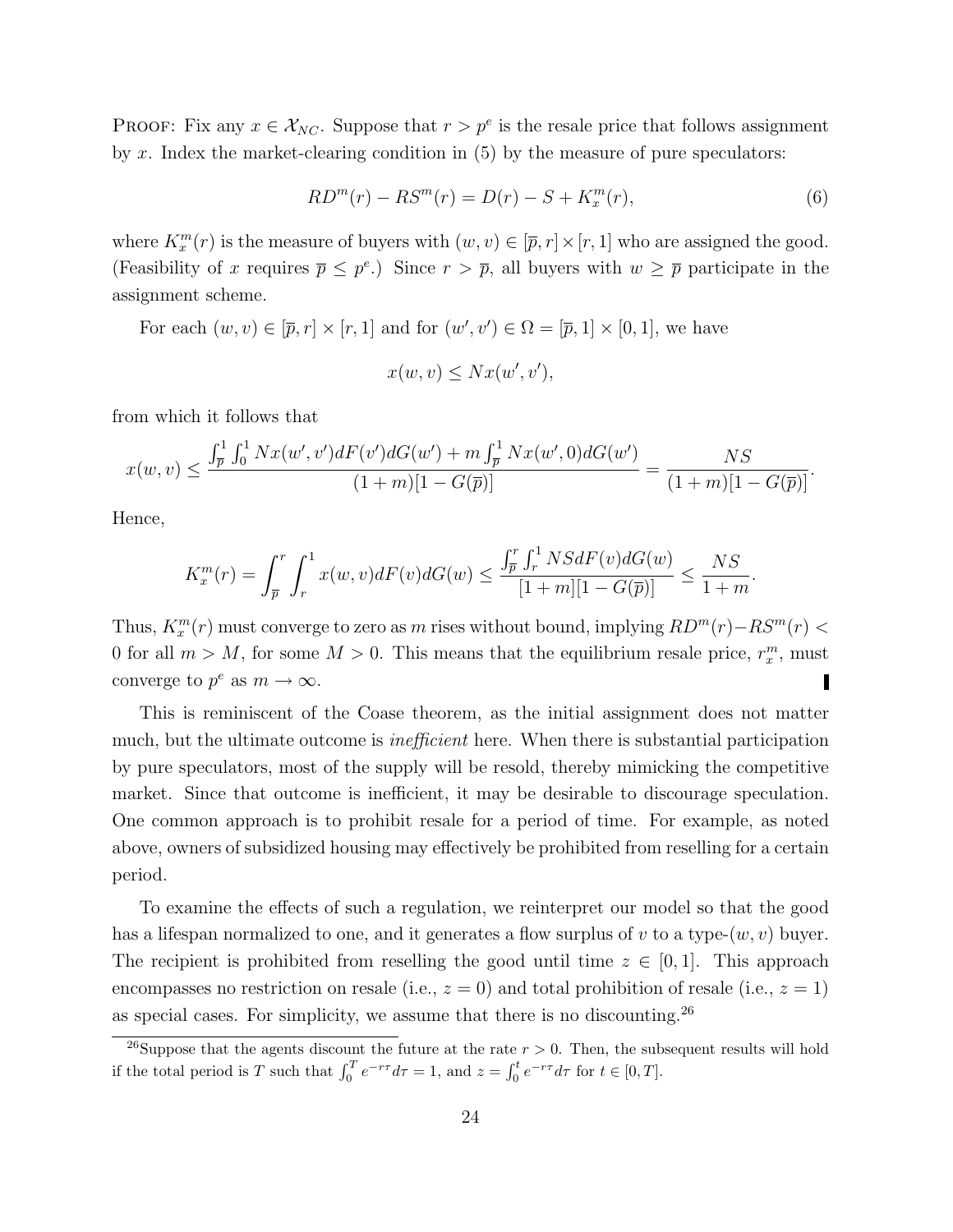Consider an assignment technology,  $x \in \mathcal{X}$ , with price cap  $\overline{p} \leq p^e$ , and suppose that buyers with  $(w, v) \geq (\bar{p}, \hat{v})$  participate. Then, the resulting assignment rule is  $x_{[\bar{p},1]\times[\hat{v},1]}$  =:  $\xi(\bar{p}, \hat{v})$ . When the resale market opens at z, it operates just as before, with the surplus rescaled by the remaining time,  $1-z$ . The resale equilibrium price is then  $(1-z)r(\xi(\bar{p}, \hat{v}))$ , where  $r(\cdot)$  solves (5). If an agent with valuation  $v \in [\hat{v}, 1]$  is assigned the good and then resells it at time z, he receives a payoff of

$$
zv + (1-z)r(\xi(\overline{p}, \hat{v})) - \overline{p}.
$$

The restriction on resale means that the payoff from assignment is strictly increasing in a reseller's valuation. This feature may discourage agents with low valuations from participating. In particular, given  $\bar{p} > 0$ , one can select  $z \in (0, 1)$  so that pure speculators have no incentive to participate:

$$
(1-z)r(\xi(\overline{p},0^+)) < \overline{p},\tag{7}
$$

where  $\xi(\bar{p}, 0^+)$  is the assignment rule when all buyers with wealth above  $\bar{p}$  and valuations strictly above zero participate. Let  $\hat{z} := \inf\{z | (1-z)r(\xi(\bar{p}, 0^+)) \leq \bar{p}\}\$  be the smallest z that would discourage them. (Assume that they do not participate when indifferent.) Since  $\bar{p} < p^e \le r(\xi(\bar{p}, 0^+))$ , we have  $\hat{z} > 0$ . With resale prohibited until  $z = \hat{z}$ , the assignment rule yields total value of

$$
\hat{W} := \hat{z}V(\xi(\overline{p}, 0^+)) + (1 - \hat{z})W(\xi(\overline{p}, 0^+)).
$$

Total value does not depend on m since pure speculators do not participate. Since  $V(\cdot) \leq$  $W(\cdot)$ , the following is then true.

COROLLARY 6. Consider a non-concentrating assignment technology,  $x$ , with price cap  $\overline{p} < p^e$ . Suppose that x dominates the competitive market when the good is not transferable. Then, prohibiting resale until  $\hat{z} \in (0,1)$  yields a more efficient allocation than unrestricted resale  $(z = 0)$  if  $m > M_1$ , for some  $M_1 > 0$ . Prohibiting resale altogether  $(z = 1)$  produces a more efficient allocation than unrestricted resale if  $m > M_2$ , for some  $M_2 > M_1$ .

With transferability, the allocation approaches the original competitive market allocation as  $m$  rises without bound. If the corresponding assignment rule is sufficiently meritorious, restricting resale may produce a more efficient allocation than both the market and the assignment scheme with transferability. As such, there is an efficiency rationale for restricting resale.<sup>27</sup>

 $27$ Suen (1989) rationalizes restrictions on transferability when a queue is used to ration a good. Allowing resale raises the benefit from acquiring the good, which raises the incentive to incur socially wasteful time costs.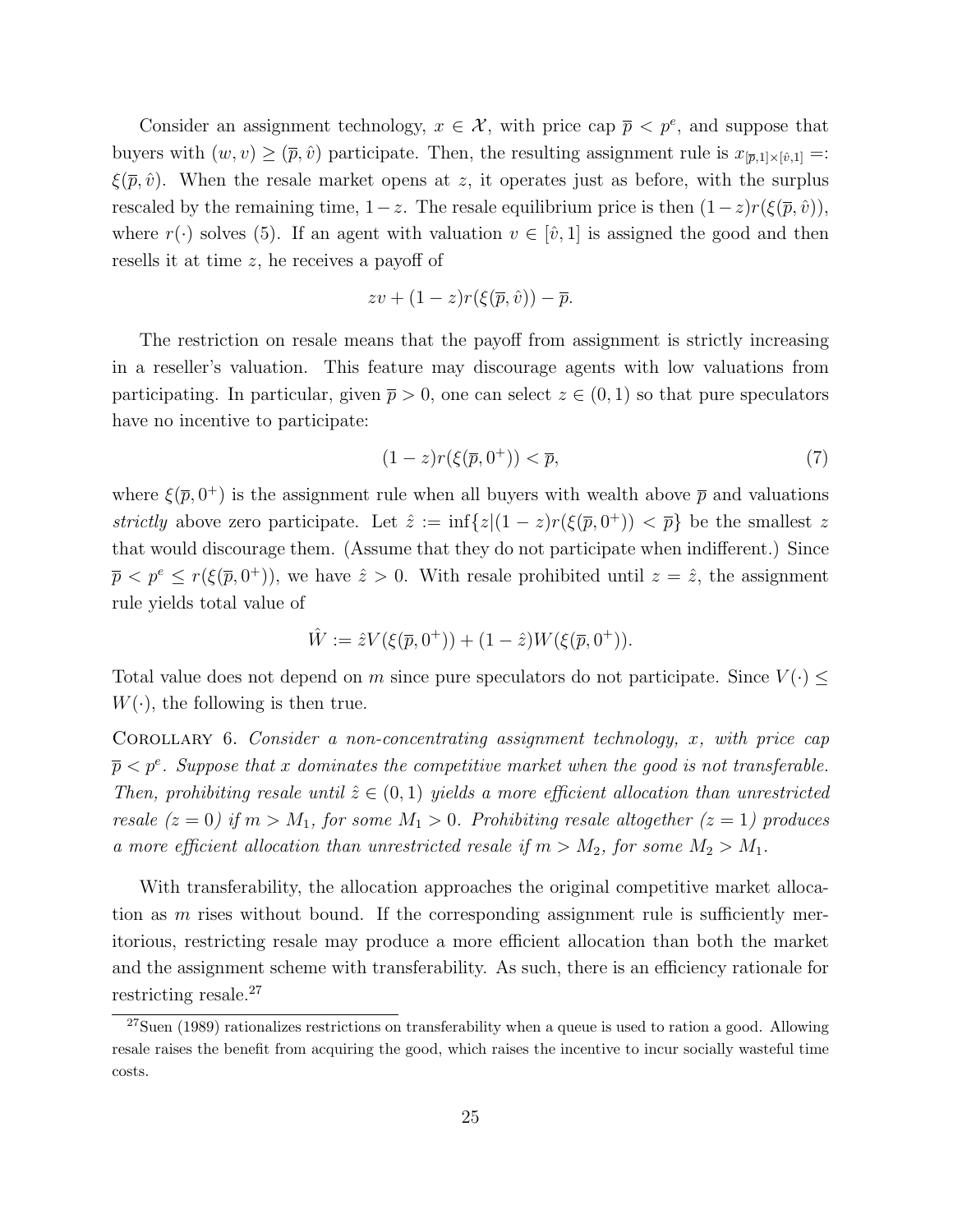EXAMPLE 2. Return to the discrete case from Example 1. It showed that random assignment with resale yields total value  $W = \frac{3}{4} + \frac{1}{8(m+1)}$  when  $\bar{p} = \hat{w}$ . The market and random assignment without resale would both yield total value of  $\frac{3}{4}$ .

Now suppose that resale is prohibited until  $z \in [0,1]$ . The equilibrium resale price will be  $r = 1 - z^{28}$  Pure speculators will not participate if

$$
1 - z \le \overline{p} = \hat{w},
$$

or  $z \geq 1 - \hat{w}$ . Random assignment, with  $\bar{p} = \hat{w}$  and a resale ban until  $z = 1 - \hat{w}$ , yields total value

$$
\hat{W} = (1 - \hat{w}) \times \frac{3}{4} + \hat{w} \times \frac{7}{8} = \frac{3}{4} + \frac{1}{8}\hat{w}.
$$

This is clearly higher than the value generated by the market or random assignment with total prohibition of resale. (As was shown in Proposition 1, random assignment with total prohibition of resale cannot dominate the market.) Comparing W and  $\hat{W}$ , we see that restricting resale is desirable if and only if  $m \geq \frac{1-\hat{w}}{\hat{w}}$  $\frac{-w}{\hat{w}}$ .

Example 3. Consider the same example but with a merit-based assignment technology: a buyer with  $v = 2$  is twice as likely to get the good as one with  $v = 1$ , who is in turn twice as likely to get the good as a buyer with  $v = 0$ , if they all participate. That is, a buyer with valuation v gets the good with probability  $\frac{2^{v-1}}{m+3}$ . If resale is prohibited, pure speculators do not participate, so the buyers with  $v = 2$  get the good with probability  $\frac{2}{3}$ , while those with  $v = 1$  get it with probability  $\frac{1}{3}$ . This yields total value  $V(x) = \frac{5}{6}$ , which exceeds  $\frac{3}{4}$ , the value under the market.

Now suppose that unrestricted resale is allowed. Then, all buyers participate. The resale market clears at  $r = 1$  and yields total value of  $\frac{11+3m}{4(3+m)}$ .

Suppose, next, that resale is prohibited just long enough to keep the pure speculators out. That is,  $z = 1 - \hat{w}$  again. With this restriction on resale, the assignment scheme yields total value of

$$
\hat{W}(x) = (1 - \hat{w})\frac{5}{6} + \hat{w} \times \frac{11}{12} = \frac{5}{6} + \frac{1}{12}\hat{w}.
$$

This value is higher than that attainable by the market and by total prohibition of resale. It also dominates unrestricted resale if and only if

$$
\frac{5}{6} + \frac{1}{12}\hat{w} \ge \frac{11 + 3m}{4(3+m)} \Rightarrow m \ge \frac{3(1-\hat{w})}{1+\hat{w}} =: M_1.
$$

<sup>&</sup>lt;sup>28</sup>For  $r \in (1-z, 2(1-z))$ , unsuccessful buyers with  $(2, 2)$  demand the good and successful ones with  $v \leq 1$  wish to sell; since there are more of the latter than the former, there is excess supply. For  $r < 1-z$ , all unsuccessful buyers with  $v \geq 1$  wish to buy, which would require  $S = 1$ , so there is excess demand. Hence, the equilibrium resale price must be  $1 - z$ .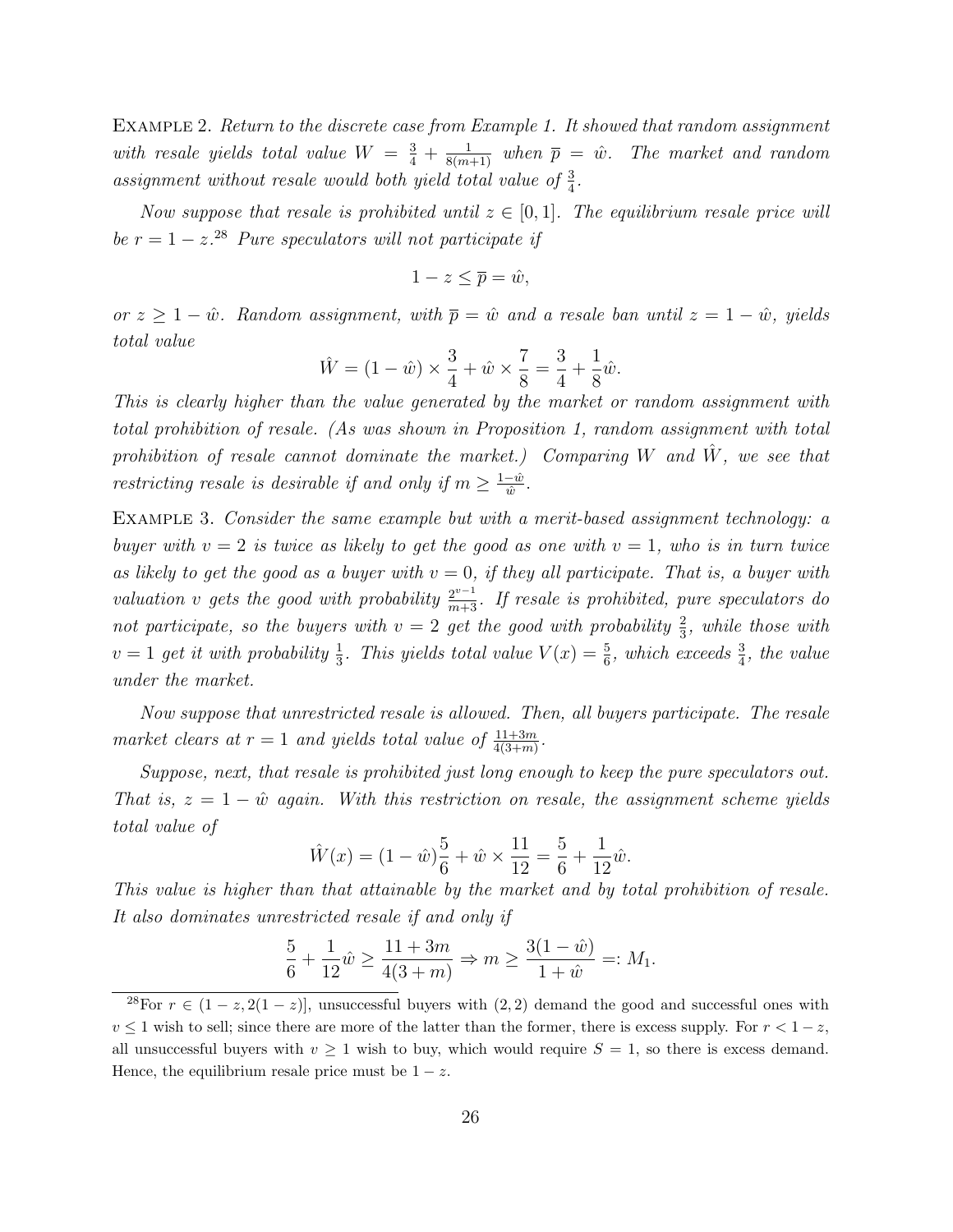We also see that, unlike the case of random assignment, total prohibition of resale may dominate unrestricted resale. Specifically, the former dominates the latter here if and only if

$$
\frac{5}{6} \ge \frac{11+3m}{4(3+m)} \Leftrightarrow m \ge 3 =: M_2.
$$

Note that  $M_1 < M_2$  so the number of speculators needed for partial prohibition to outperform unrestricted resale is smaller than is needed for complete prohibition to do so.

## 5 Discussion

In this section we examine several additional issues and discuss the robustness of our results.

#### 5.1 In-kind versus Cash Subsidies

The type of assignment scheme employed here improves efficiency by subsidizing the poor. In particular, it is an in-kind subsidy as a good is awarded at a below-market price. This raises the question of whether the same efficiency benefits would obtain with a direct cash subsidy. Providing each agent with a sufficiently large cash subsidy would eliminate the impact of wealth constraints, but such a policy may not be feasible or socially desirable since financing of the subsidy could have its own welfare costs. By contrast, our in-kind subsidy mechanism is budget balanced and does not require financing.

There does exist a budget-balanced cash subsidy scheme that can replicate a non-market assignment rule with *unrestricted resale*. Fix a feasible assignment rule,  $x$ , with price cap,  $\bar{p}$ , and suppose that it entails a resale price of  $r(x)$ . Now let a cash subsidy scheme be employed in place of this in-kind scheme; specifically,  $r(x) - \bar{p}$  is awarded to S buyers, using the same assignment rule,  $x^{29}$  This policy endows each successful type- $(w, v)$  buyer with the ability to pay at least  $r(x)$ . The ensuing competitive market clears at the price  $r(x)$ , and it implements the same allocation as the original non-market assignment rule with resale.

Despite this observation, the results of the current paper are still relevant because a cash subsidy cannot replicate an in-kind subsidy in one important respect: controlling speculation.<sup>30</sup> We have seen that speculators can be deterred by imposing restrictions on

<sup>&</sup>lt;sup>29</sup>The rule stipulates that only buyers with  $w \geq \overline{p}$  may receive the subsidy; this can be enforced by requiring buyers to post a bond of  $\bar{p}$ .

 $30$ It is also possible that cash subsidies are simply not feasible. For example, the relevant government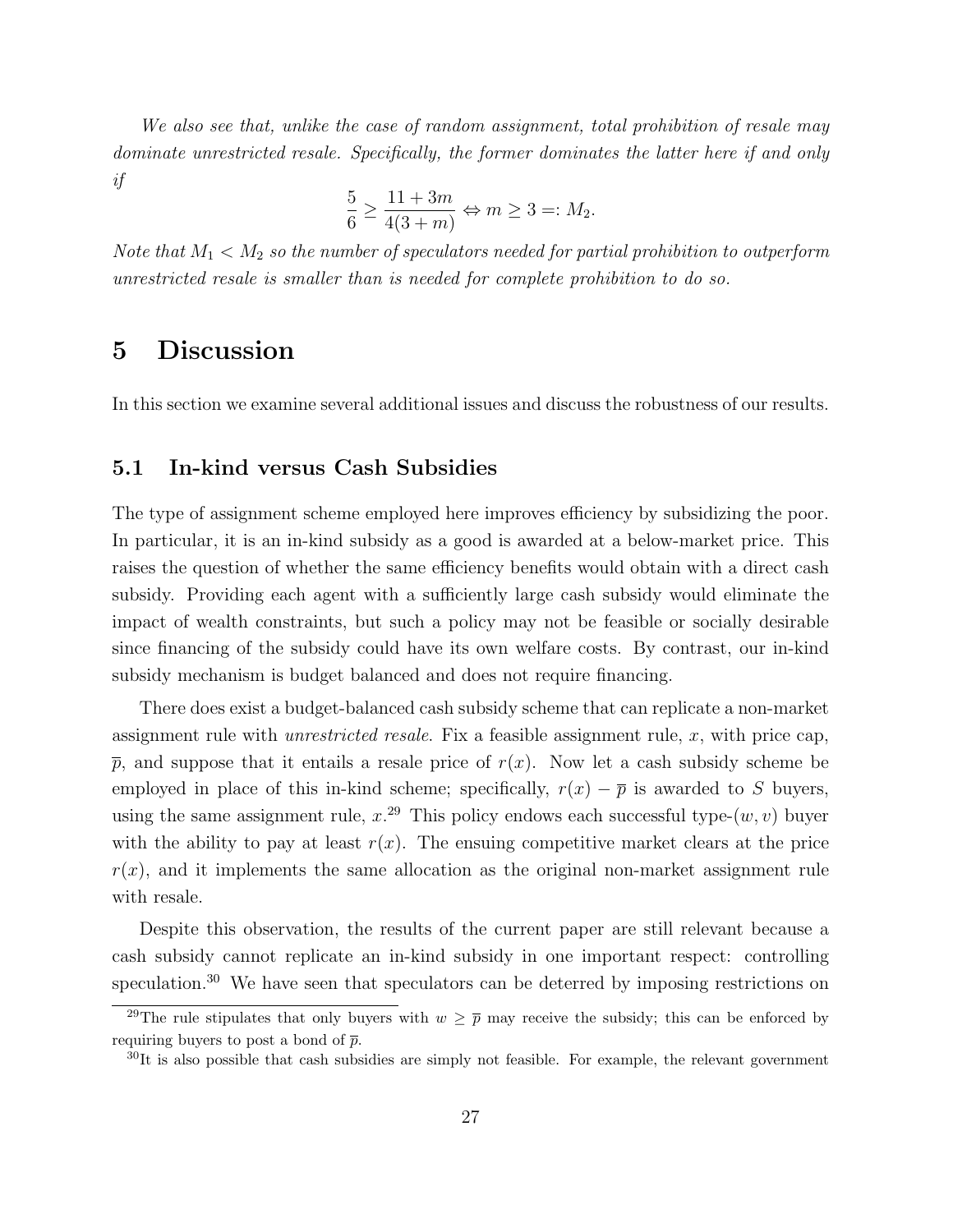resale, which can result in a strictly more efficient allocation than a competitive market if there are sufficiently many speculators. By contrast, a cash subsidy cannot be made unattractive to speculators in the same way that an in-kind subsidy can be. If a cash subsidy is awarded according to a non-concentrating assignment technology, it will only mimic the allocation from a competitive market as the number of pure speculators grows without bound. Hence, as in Corollary 6, non-market assignment of the good with restricted resale dominates a cash subsidy scheme (using the same assignment technology) for a sufficiently large m. This point is made more concrete in the next example.

EXAMPLE 4. Revisit Example 2. Random assignment with  $\overline{p} = \hat{w}$  and a ban on resale until  $z = 1 - \hat{w}$  yields total value  $\hat{W} = \frac{3}{4} + \frac{1}{8}\hat{w}$ . We now show that this scheme can dominate a cash subsidy.

Suppose that the cash subsidy is assigned randomly, consistent with the in-kind subsidy scheme. For a cash subsidy to have an effect, the recipient of the subsidy must be able to pay at least \$1 since that is what high-wealth-low-valuation buyers are willing (and able) to pay. That is, the subsidy must be at least  $1 - \hat{w}$ . Suppose that a subsidy  $s \geq 1 - \hat{w}$  is given to a measure  $\ell$  of randomly chosen buyers. Budget balancing means that the subsidy cannot exceed the proceeds from the sale, which implies

$$
(1 - \hat{w})\ell \le \frac{1}{2}(p - c) \le \frac{2 - c}{2} \iff \ell \le \frac{2 - c}{2(1 - \hat{w})}
$$

(since the price cannot exceed \$2). All buyers will apply, so the probability that a given buyer receives the cash subsidy is at most

$$
\frac{\ell}{1+m} \le \frac{2-c}{2(1-\hat{w})(1+m)}.
$$

This means that at most  $\frac{2-c}{8(1-\hat{w})(1+m)}$  high-valuation-low-wealth buyers get the good. Hence, the total value resulting from any budget-balanced cash subsidy program is bounded above by

$$
2 \times \left(\frac{1}{4} + \frac{2-c}{8(1-\hat{w})(1+m)}\right) + 1 \times \left(\frac{1}{4} - \frac{2-c}{8(1-\hat{w})(1+m)}\right) = \frac{3}{4} + \frac{2-c}{8(1-\hat{w})(1+m)}.
$$

If  $m > \frac{2-c}{(1-\hat{w})\hat{w}} - 1$ , this is less than  $\hat{W} = \frac{3}{4} + \frac{1}{8}\hat{w}$ , the value attainable under random assignment with restricted resale.

agency could be a regulatory body whose authority is limited to regulating price in an industry. Then, the decision of how to assign the good is separate from any subsidy or taxation decision.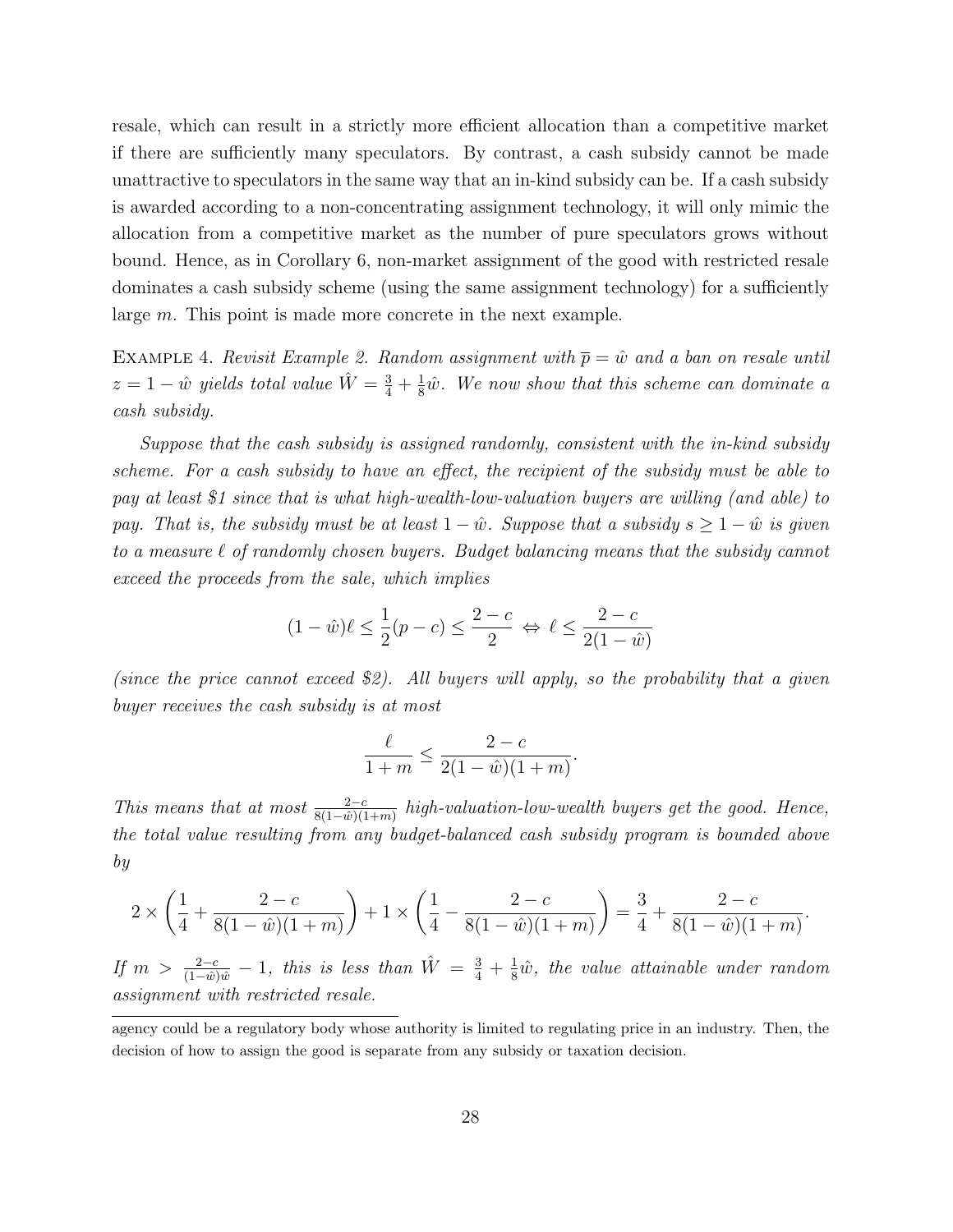This example shows that random assignment of a good, with a restriction on resale, can do strictly better than any budget-balanced cash-subsidy scheme, for sufficiently large m. We conclude that the ability to control speculation distinguishes an in-kind subsidy from a cash subsidy.<sup>31</sup>

### 5.2 Elastic Supply

Our analysis has assumed that supply is perfectly inelastic, which is an appropriate assumption when a government itself determines supply, as with licenses to produce or immigration visas. It may also be a reasonable assumption for health care, school choice, and even housing in the short run. Yet, supply may be rather responsive to a price cap in other situations.

Suppose that the good is supplied competitively according to a twice-differentiable, strictly convex, aggregate cost function,  $c(\cdot)$ . The supply at price p is  $S(p) \in \arg \max_{a>0} pq$  $c(q)$ , which implies  $c'(S(p)) = p$ . Note that  $S(\cdot)$  is increasing and differentiable. The competitive equilibrium is characterized by  $p^e$  satisfying  $D(p^e) = S(p^e)$ .

Now suppose that price is capped at  $\bar{p} < p^e$  and the good is assigned randomly. For simplicity, assume that  $m = 0$ . Also assume that the good is transferable, so all individuals with  $w \geq \overline{p}$  will participate. A resale equilibrium exists, and it is characterized by the price  $r_{\overline{p}}$  satisfying

$$
D(r_{\overline{p}}) = S(\overline{p}) - \rho(\overline{p})[1 - F(r_{\overline{p}})][G(r_{\overline{p}}) - G(\overline{p})]. \tag{8}
$$

Welfare is now

$$
\hat{W}(\overline{p}) := S(\overline{p})\phi(r_{\overline{p}}) - c(S(\overline{p})).\tag{9}
$$

Capping the price and randomly assigning the good presents a tradeoff. It has the same benefit seen previously, but the quantity supplied falls. Moreover, the resulting deadweight loss is not negligible here, even if the cap is just below the market price, since the buyers losing access may be wealth constrained but have valuations well above  $p^e$ . Nonetheless, our result may still hold: If supply is sufficiently inelastic, random assignment continues to outperform the competitive market.

PROPOSITION 5. If  $\frac{S'(p^e)}{S(p^e)}$  $\frac{S'(p^e)}{S(p^e)}$  <  $\frac{f(p^e)}{F(p^e)}$  $\frac{f(p^e)}{F(p^e)},$  there exists a price cap,  $\overline{p} < p^e$ , such that random assignment with transferability yields greater welfare than the competitive market does.

#### PROOF: See the Appendix.

<sup>&</sup>lt;sup>31</sup>Other explanations for why an in-kind subsidy may dominate a cash subsidy can be found in Bruce and Waldman (1991), Coate (1995), and Blackorby and Donaldson (1988).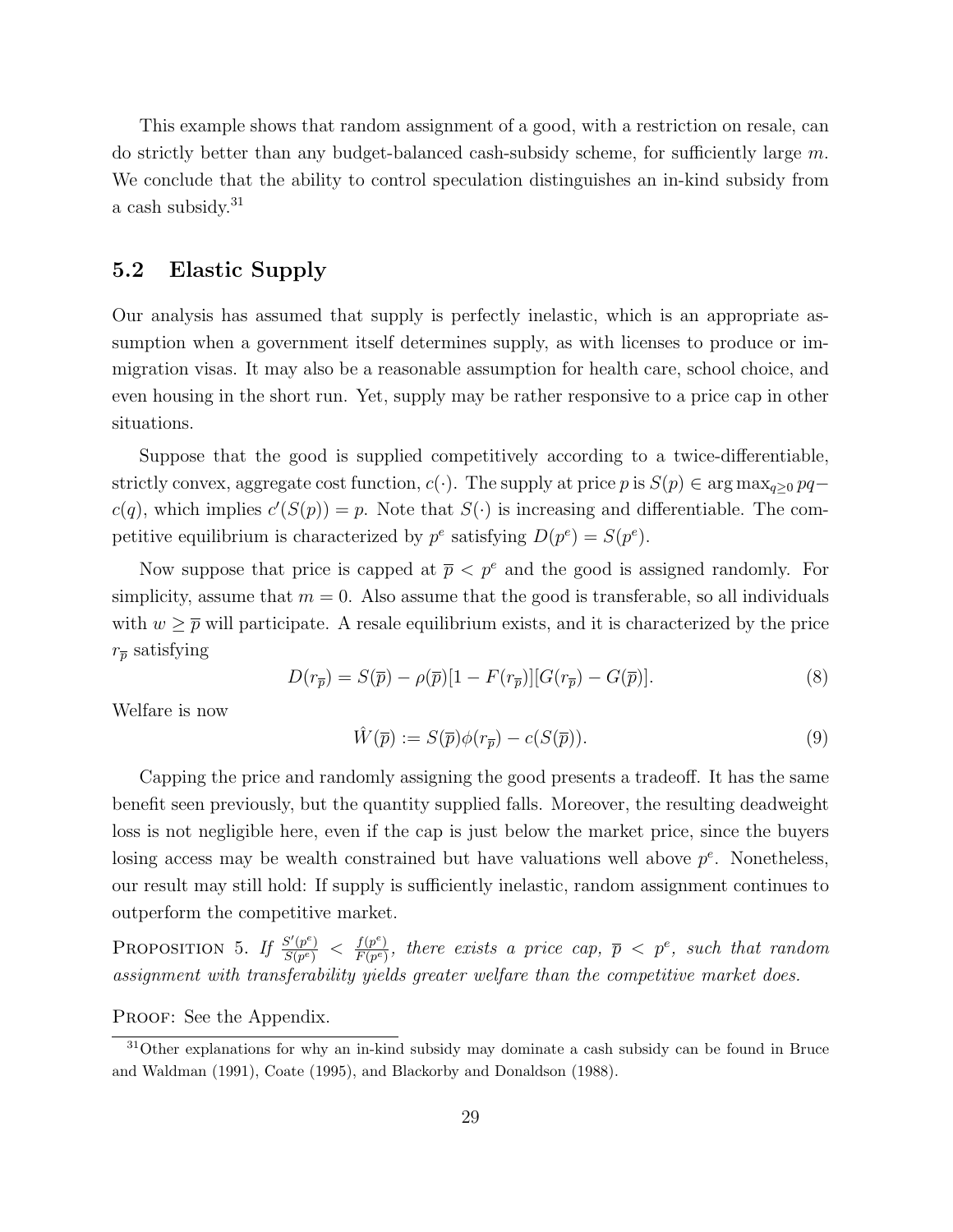#### 5.3 More General Preferences

We previously considered preferences with the property that the marginal utility of money was constant, and some buyers had binding wealth constraints. We now show that our main result is robust to more general preferences.

There are again two goods: the good being assigned and money. The former is indivisible, with buyers demanding either zero or one unit, and the latter is divisible. As before, an agent has a valuation  $v \in [0, 1]$  for the good, which is distributed according to F. Each agent has a zero endowment of the good. An agent also has a wealth,  $w$ , which is now distributed over  $(1,\infty)$  according to G. The good is supplied by the government or by competitive risk-neutral suppliers at zero cost, up to  $S \in (0, 1)$ .

A buyer of type  $(w, v)$  receives utility of  $vx + \eta(w - \pi)$ , where x is the probability of obtaining the good and  $\pi$  is the (net) payment. The function  $\eta : \Re_+ \mapsto \Re_+$  measures the utility of money; it satisfies  $\eta'(\cdot) \geq 1$  and  $\eta''(\cdot) \leq 0$ , with  $\eta''(y) < 0$  for some  $y > 0$ . The assumption that  $\eta'(\cdot) \geq 1$  ensures that no buyer is willing to spend more than v; along with  $w \ge 1$ , this means that buyers are not wealth constrained.<sup>32</sup> Even though no buyers are wealth constrained, initial wealth still matters because of the concavity of η: A buyer with high wealth has a lower marginal utility of money than does a buyer with low wealth. This feature is the fundamental driver of our main result, as we now show.

Two regimes will be compared: the competitive market and random assignment with transferability. Utilitarian efficiency maximizes aggregate utility, i.e., the aggregate valuation of the good in addition to the utility from consumption of money. This means that efficiency again requires the good to be assigned according to valuations alone, but it also requires that the payment burden (which may be necessary to finance supply of the good, for example) be allocated based on shadow values of money, with more of the burden going to buyers with higher wealth.

The competitive market is inefficient on both accounts. Given any price  $p$ , a buyer with  $(w, v)$  would buy the good if and only if

$$
v + \eta(w - p) \ge \eta(w). \tag{10}
$$

Let  $\Omega^+(p)$  be the associated set of buyers, and let  $\delta(p) := \Pr\{(w, v) \in \Omega^+(p)\}\)$  be the measure. Since  $\delta$  is strictly decreasing, there is a unique equilibrium price,  $p^e < 1$ , with  $\delta(p^e) = S$ . High-wealth buyers have a lower shadow value of money, so they are more likely

<sup>&</sup>lt;sup>32</sup>The assumption also avoids the uninteresting case in which one can improve Utilitarian efficiency simply by transferring money from buyers to sellers.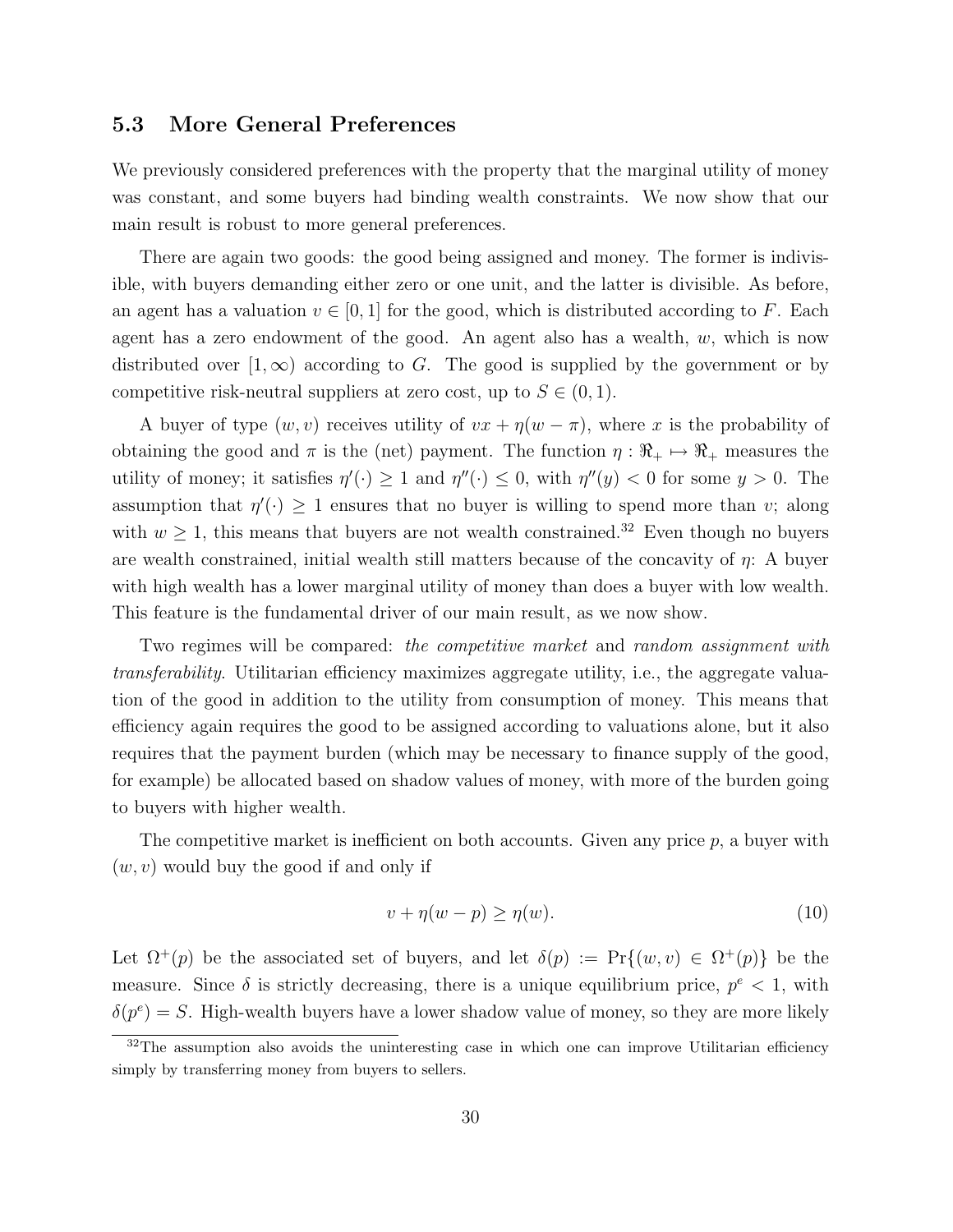to obtain the good than low-wealth buyers, all else equal. Thus, the good is inefficiently allocated. In addition, the payment burden is not efficiently allocated, as purchasers all pay the same price.

Random assignment with transferability can improve upon the competitive market on both accounts. Suppose that the price is capped at  $\bar{p} < p^e$  and the good is randomly assigned to demanders at that price. As before, the resale price will exceed  $\bar{p}$ , so all buyers participate. Hence, each buyer receives the good with probability  $\rho = \frac{S}{1+\rho}$  $\frac{S}{1+m}$ .

Resale demand is  $(1 - \rho)\delta(r)$  if the resale price is  $r \geq p^e$ , while a recipient of the good would resell it if and only if

$$
v + \eta(w - \overline{p}) < \eta(w + r - \overline{p}).\tag{11}
$$

Let  $\Omega^-(r,\bar{p})$  denote the set of *potential* resellers, with  $\sigma(r,\bar{p})$  its measure. The latter function has partial derivatives satisfying  $\sigma_1 > 0$  and  $\sigma_2 \geq 0$ , respectively. The resale supply at r is given by  $\rho\sigma(r,\bar{p})$ . Let  $r(\bar{p})$  denote the equilibrium resale price, which satisfies

$$
(1 - \rho)\delta(r) = \rho\sigma(r, \overline{p}).\tag{12}
$$

It is not difficult to see that  $r(\bar{p}) > p^e$  if and only if  $\bar{p} < p^e$ .<sup>33</sup>

A binding price cap dominates the competitive market on both accounts noted above. The lower price improves the chances that low-wealth buyers obtain the good. At the same time, the low price reduces their payment burden, compared to the competitive market. This burden is now absorbed partly by the lower price paid to the suppliers or the government, and by the unsuccessful buyers with high wealth who pay more than the competitive market price to purchase on the resale market. These changes render random assignment with transferability superior to the market.

PROPOSITION 6. There exists  $\bar{p} < p^e$  such that random assignment, with a price cap of  $\bar{p}$ and unrestricted resale, yields a more (Utilitarian) efficient allocation than the competitive market does.

Proof: See the Appendix.

<sup>&</sup>lt;sup>33</sup>If  $\bar{p} = p^e$  and  $r = p^e$ , the marginal types identified by (10) and (11) are precisely the same, so  $\sigma(p^e, p^e) = 1 + m - \delta(p^e)$ , and (12) is satisfied at  $r = p^e$ . If  $\bar{p}$  is lowered,  $\sigma$  falls, so we must have  $r(\bar{p}) > p^e$ .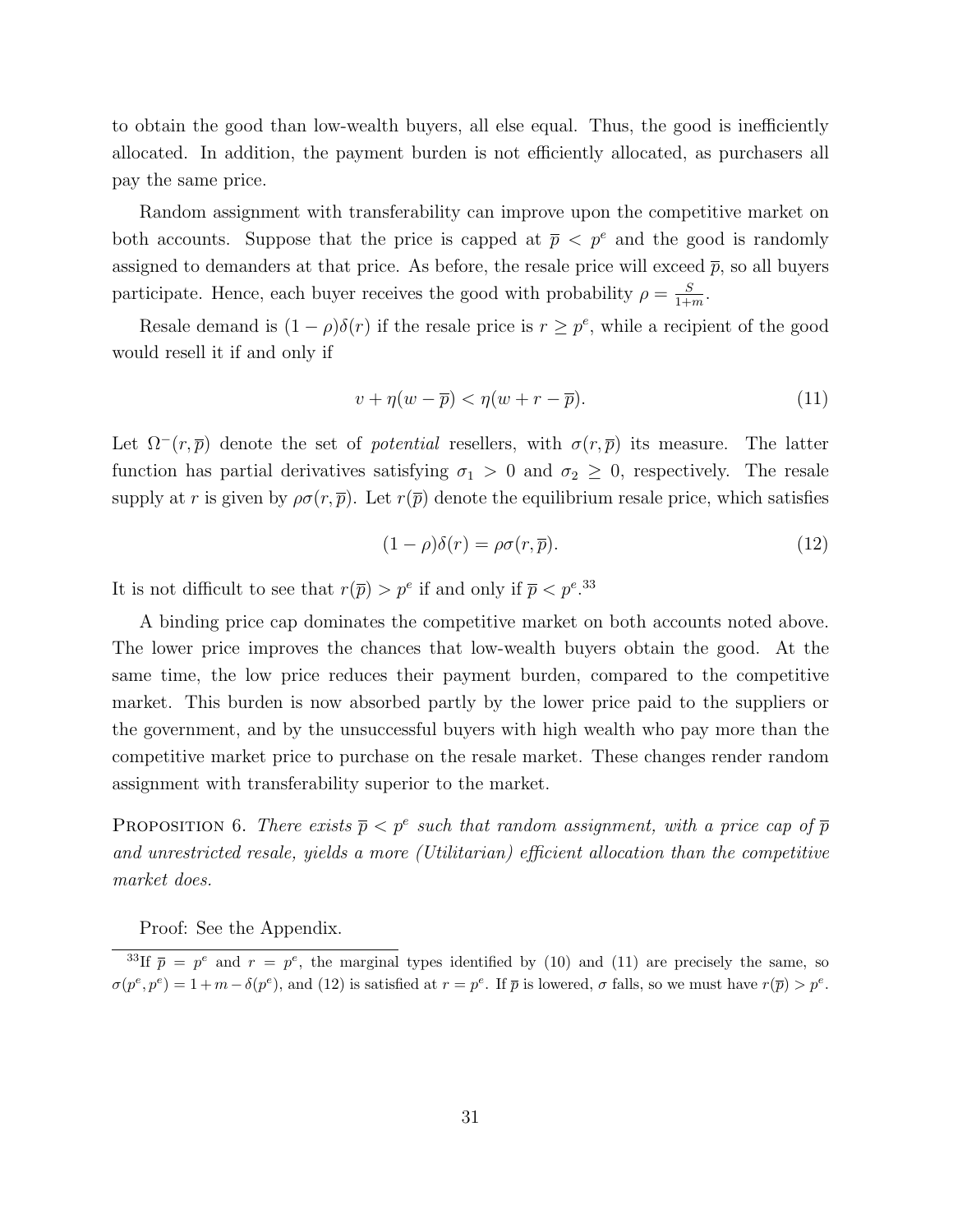## 6 Related Literature

The current paper fits in a line of research showing that wealth constraints may lead to inefficient allocations. Che and Gale (1998) show this in the context of standard auctions when bidders differ in their valuations and wealth. Gali and Fernandez (1999) study the matching of workers to inputs when the workers differ in ability and wealth. They compare the market and a tournament, and find that both regimes provide efficient matching given perfect capital markets. Inefficiencies arise with imperfect capital markets, in which case the tournament does relatively better. Finally, Esteban and Ray (2006) consider a government awarding licenses to produce. A government concerned about efficiency assigns licenses based on lobbying expenditures since lobbying is a signal of productivity; however, wealthier sectors find it *less costly* to lobby, which jams the productivity signal. The resulting allocation corresponds to the market regime in our context. Esteban and Ray focus on how allocative efficiency varies as the underlying wealth distribution changes. The current paper finds the same signal-jamming effect of binding wealth constraints, but it focuses on a different issue; namely, how alternative assignment mechanisms compare in this environment. In fact, our results yield an interesting implication of their setup: If the government is unconcerned about efficiency, lobbying will not arise. The resulting situation would correspond to random assignment here, which dominates the allocation generated by an efficiency-minded government.

A second, related literature considers assignment of goods when markets are not permitted to operate. Abdulkadiroğlu and Sönmez (1999) and (2003), along with Roth, Sönmez, and Unver (2004) have proposed ingenious algorithms for improving allocative efficiency without using transfers—when wealth constraints are important. The algorithms may not deliver full efficiency, however. The current paper suggests that introducing transfers in the form of resale may enhance efficiency, so our approach is complementary.

A final, relevant literature rationalizes market intervention based on criteria that differ from Utilitarian efficiency. Weitzman (1977) took as a benchmark the allocation of goods that would prevail if all consumers had the mean income. He then showed that an equal allocation of goods may be closer to the benchmark than the market allocation is.<sup>34</sup> Sah (1987) compared different regimes from the perspective of the (homogeneous) members of the poorest group. They preferred quantity controls (maximum purchases) with resale permitted to quantity controls without resale, which they in turn preferred to the competitive

 $34$ Closeness to the benchmark was determined using a mean-square-error criterion. This criterion does not give an exact measure of the welfare cost of misallocation, however.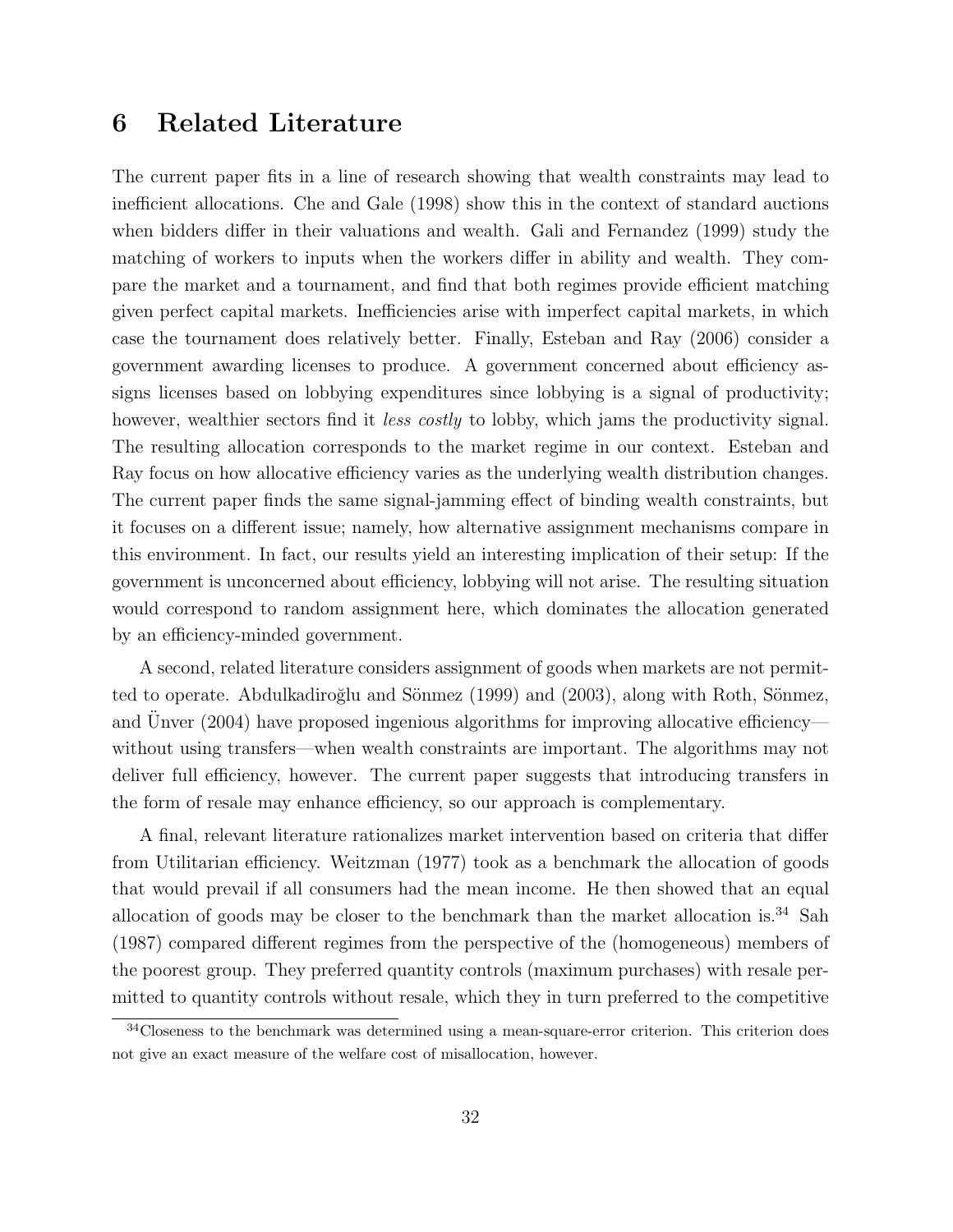market. Wijkander (1988) showed that capping price and allocating the good randomly favors certain income groups. If the welfare function puts unequal weights on different consumers' utility, capping price may raise welfare. The current paper differs from this literature by maintaining a focus on efficiency throughout. Also, none of these papers deal with resale and its regulation, which are crucial aspects of our analysis.

## 7 Concluding Remarks

This paper has asked how the initial ownership of a good should be assigned when some buyers have binding wealth constraints. We have shown that non-market assignment schemes, even simple random assignment, may outperform an unregulated market. Schemes that place goods directly in the hands of high-valuation buyers obviously work well, but so do schemes that target low-wealth buyers. In fact, full efficiency may be realized by assigning the entire stock to the poor. The ability to resell the good is critical to these results.

The results provide a basic efficiency rationale for using non-market methods to assign public resources and for regulating competitive markets when valuations of the good in question are significant relative to individuals' liquid assets. Our analysis has assumed away transaction costs, however. When these costs are substantial, one must weigh the benefits of non-market assignment against the transaction costs that may be incurred. Their presence will likely favor schemes that minimize post-assignment reallocation, and thus will favor market-oriented methods. Even in these circumstances, it may still be desirable to embed some dependence on wealth into these schemes. The preferences for small firms in the FCC auctions may be an appropriate implementation of such an embedding.

It is likely that a variety of non-market methods will continue to be used, and our results have implications for how these methods can be improved. Many current non-market schemes do not permit transferability of benefits, but the present work has identified a tradeoff associated with transferability. On the one hand, we have shown that allowing transferability will improve efficiency when speculators are not numerous. On the other hand, restricting transferability is desirable when there are many potential speculators and the assignment schemes are sufficiently good at targeting recipients with high valuations.

It is not difficult to imagine resale in many assignment programs that do not currently permit it. Moreover, the resale rules can be adapted to control speculation and to accommodate other institutional constraints. We sketch how resale can be introduced in several contexts.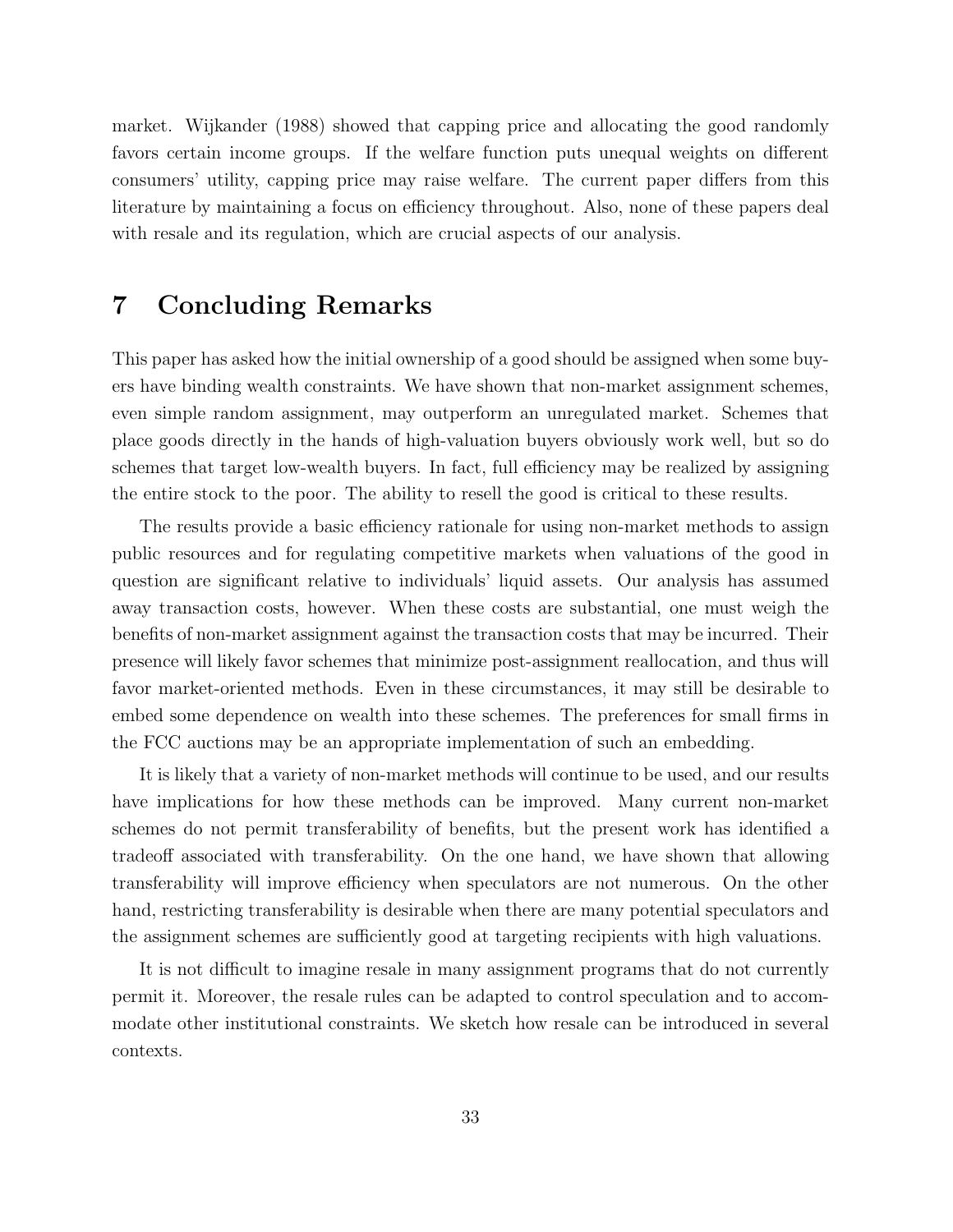The U.S. government assigns 50,000 permanent resident visas per year by lottery under the *Diversity Immigrant Visa Program*.<sup>35</sup> Becker (1987) proposed selling visas to a pool of qualified applicants. A simple alternative is to retain the lottery system but permit recipients to resell their visas to other "qualified" applicants (e.g., others within the original pool). Our results suggest that this change would yield greater efficiency than both the current system and the Becker proposal.<sup>36</sup>

A lottery could be used to assign transferable educational vouchers. With the pool of recipients and the transfer process appropriately regulated to discourage speculation, such a system may assign school enrollment more efficiently than would a system of local attendance zones or random assignment of non-transferable vouchers. In the same vein, allowing patients to swap places in the queue for human organs or other health care procedures via a (possibly supervised) resale market may be desirable. One could likewise imagine employing a draft with tradable deferments for military recruitment.<sup>37</sup> In each of these cases other objectives or institutional details loom large, but the results here argue for consideration of non-market assignment schemes and transferability.

## References

- [1] Abdulkadiroğlu, A., and Sönmez, T. (2003), "School Choice: A Mechanism Design Approach," American Economic Review, 93, 729-747.
- [2] Abdulkadiroğlu, A., and Sönmez, T. (1999), "House Allocation with Existing Tenants," Journal of Economic Theory, 88, 233-260.
- [3] Amsden, A. (1989), Asia's Next Giant: South Korea and Late Industrialization, New York: Oxford University Press.
- [4] Becker, G. (1987), "Why Not Let Immigrants Pay for Speedy Entry?" Business Week, Mar. 2, 1987, p. 20.

<sup>35</sup>Eligibility is restricted to individuals from countries with low rates of immigration to the U.S. See http://www.travel.state.gov/pdf/dv07FinalBulletin.pdf, accessed July 8, 2006.

<sup>36</sup>Other factors may enter a policymaker's welfare function. For instance, visa sales would generate revenue for the Treasury.

<sup>&</sup>lt;sup>37</sup>Tobin (1970) noted that the same conclusion can be reached on the basis of egalitarian concerns. He first pointed out that the all-volunteer army was "just a more civilized and less obvious way of ... allocating military service to those eligible young men who put the least monetary value on their safety and on alternative uses of their time." He added that the difference between the two schemes is who pays — general taxpayers or the individuals who wish to avoid military service.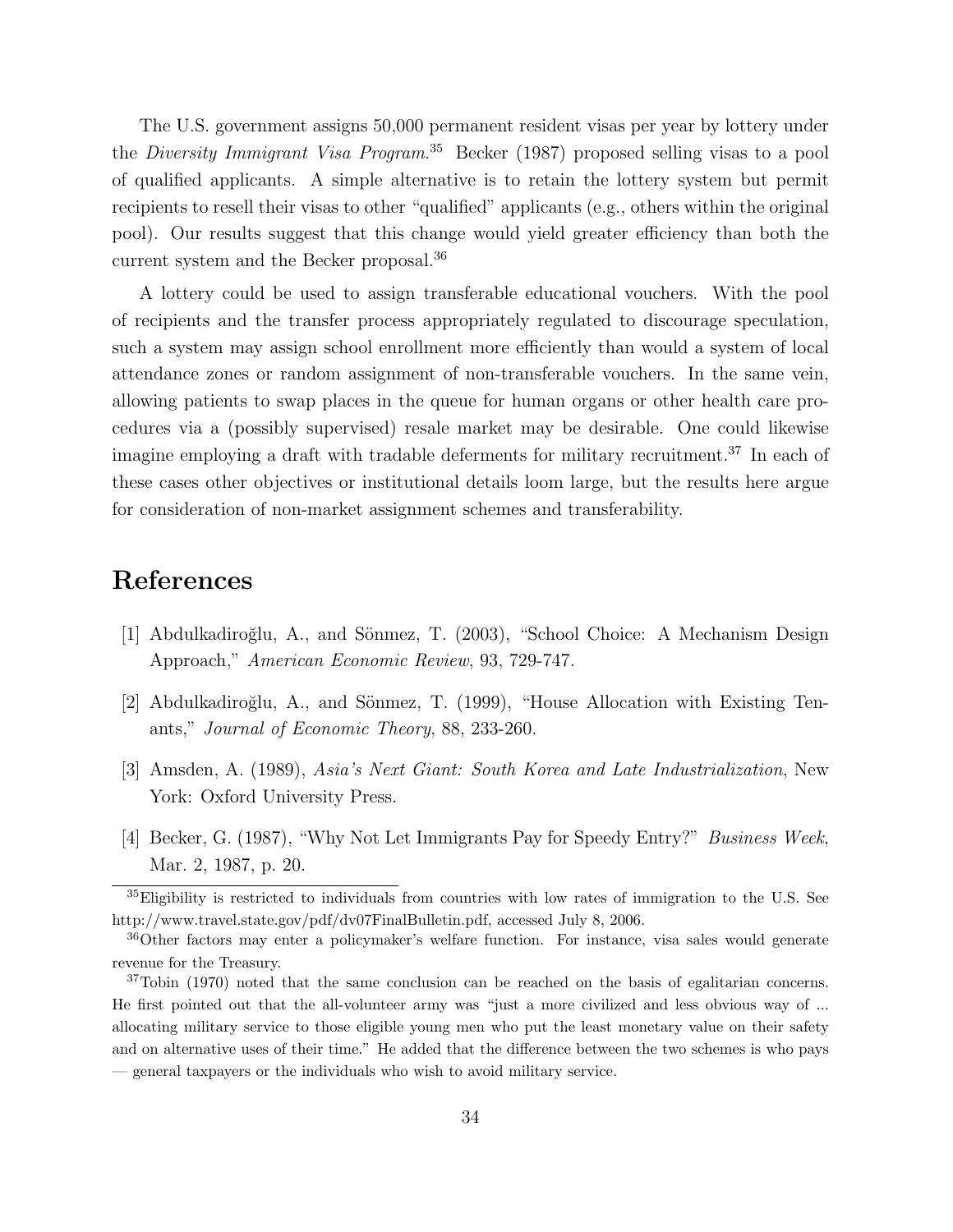- [5] Becker, G. and Elias, J. (2004), "Introducing Incentives in the Market for Live and Cadaveric Organ Donations," mimeo.
- [6] Blackorby, C., and Donaldson, D. (1988), "Cash versus Kind, Self-Selection, and Efficient Transfers," American Economic Review, 78, 691-700.
- [7] Bruce, N. and Waldman, M., (1991), "Transfers in Kind: Why They Can Be Efficient and Nonpaternalistic," American Economic Review, 81, 1345-51.
- [8] Che, Y.-K. and Gale, I. (1998), "Standard Auctions with Financially Constrained Bidders," Review of Economic Studies, 65, 1-21.
- [9] Coase, R. (1960), "The Problem of Social Cost," Journal of Law and Economics, 3, 1-44.
- [10] Coate, S. (1995), "Altruism, the Samaritan's Dilemma, and Government Transfer Policy," American Economic Review, 85, 46-57.
- [11] Elster, J. (1992), Local Justice: How Institutions Allocate Scarce Goods and Necessary Burdens, New York: Russell Sage Foundation.
- [12] Esteban, J. and Ray, D. (2006), "Inequality, Lobbying, and Resource Allocation," American Economic Review, 96, 1-30.
- [13] Fernandez, R. and Gali, J. (1999), "To Each According To...? Markets, Tournaments, and the Matching Problem with Borrowing Constraints," Review of Economic Studies, 66, 799-824.
- [14] Green, R., Malpezzi, S. and Vandell, K. (1994), "Urban Regulations and the Price of Land and Housing in Korea," *Journal of Housing Economics*, 3, 330-356.
- [15] Harsanyi, J. (1953), "Cardinal Utility in Welfare Economics and in the Theory of Risk-Taking," Journal of Political Economy, 61, 434-435.
- [16] Harsanyi, J. (1955), "Cardinal Welfare, Individualistic Ethics, and Interpersonal Comparisons of Utility," Journal of Political Economy, 63, 309-321.
- [17] Kim, K.-H. (2002), "The Impact of Government Intervention on Housing Markets in Korea," mimeo, Sogang University.
- [18] Klemperer, P. (2004), Auctions: Theory and Practice, Princeton, Princeton University Press.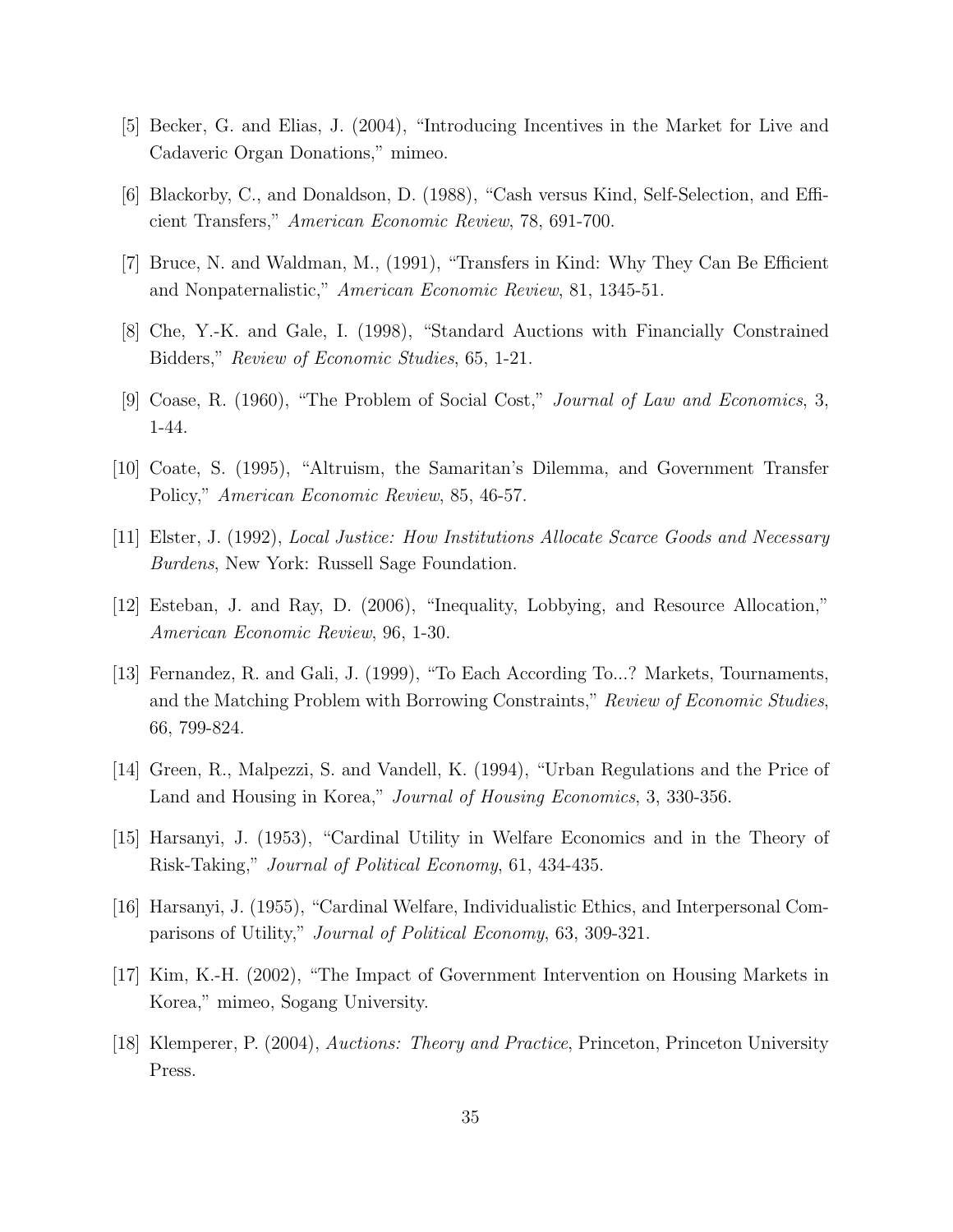- [19] Kwerel, E. and Williams, J. (1993), "Moving toward a Market for Spectrum," Regulation, 2, 53-62.
- [20] Malpezzi, S. and Wachter, S. (2005), "The Role of Speculation in Real Estate Cycles," Journal of Real Estate Literature, 13, 143-66.
- [21] Milgrom, P. (2004), Putting Auction Theory to Work, Cambridge: Cambridge University Press.
- [22] Roth, A., Sönmez, T. and Unver, M. (2004), "Kidney Exchange," Quarterly Journal of Economics, 119, 457-488.
- [23] Sah, R. (1987), "Queues, Rations, and Market: Comparisons of Outcomes for the Poor and the Rich," American Economic Review, 77, 69-77.
- [24] Salant, D. (1997), "Up in the Air: GTE's Experience in the MTA Auction for Personal Communication Services Licenses," Journal of Economics and Management Strategy, 6, 549-572.
- [25] Suen, W. (1989), "Rationing and Rent Dissipation in the Presence of Heterogeneous Individuals," Journal of Political Economy, 97, 1384-1394.
- [26] Tobin, J. (1970), "On Limiting the Domain of Inequality," Journal of Law and Economics, 13, 263-277.
- [27] Tu, Y., and G. Wong, (2002), "Public Policies and Public Resale Housing Prices in Singapore," International Real Estate Review, 5, 115-132.
- [28] Vickrey, W. (1945), "Measuring Marginal Utility by Reactions to Risks," Econometrica, 13, 319-333.
- [29] Weitzman, M. (1977), "Is the Price System or Rationing More Effective in Getting a Commodity to Those Who Need it Most?" The Bell Journal of Economics, 8, 517-524.
- [30] Wijkander, H. (1988), "Equity and Efficiency in Public Sector Pricing: A Case for Stochastic Rationing," Econometrica, 56, 1455-1465.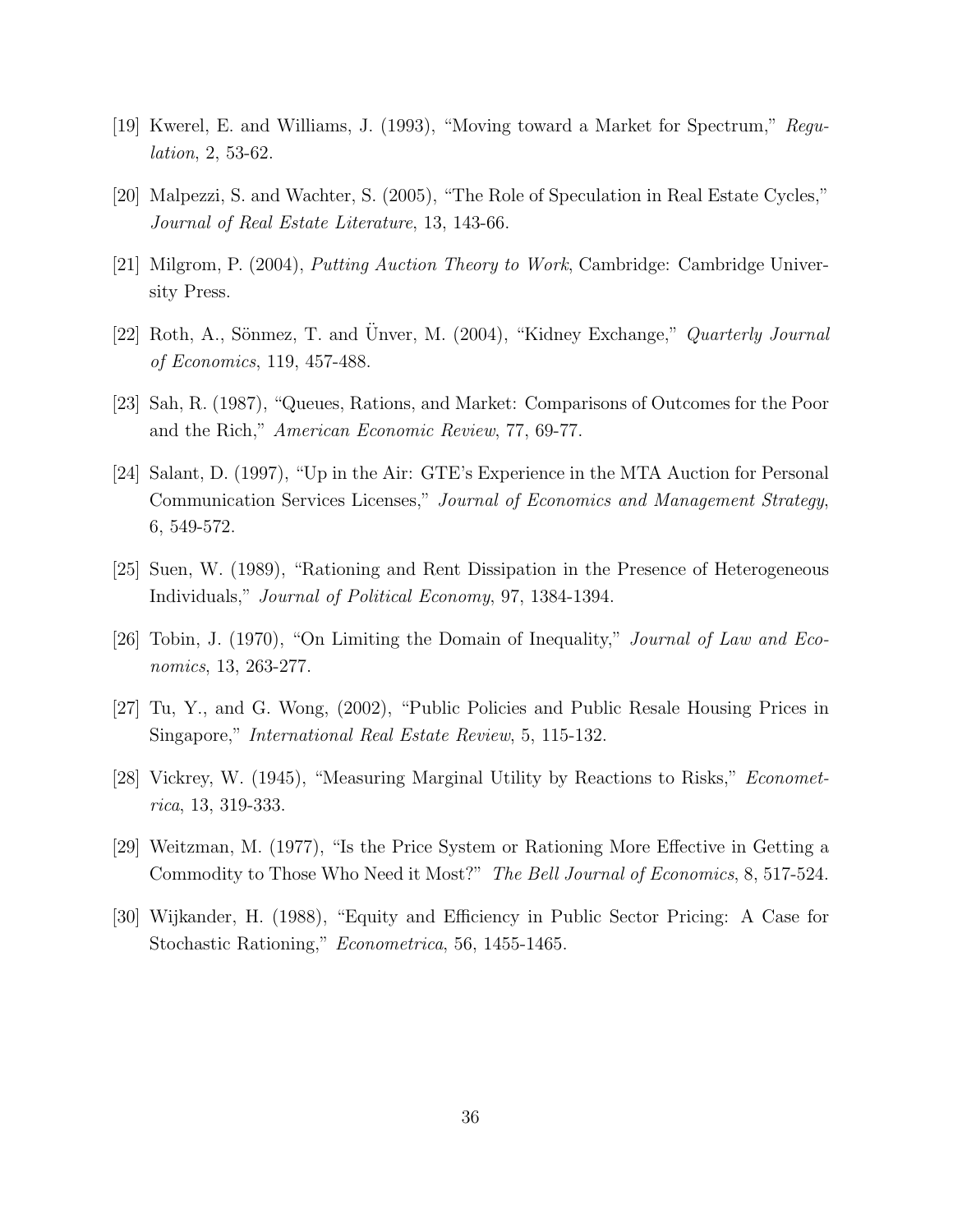## Appendix: Proofs

PROOF OF PROPOSITION 3: Let  $\psi_x(v) := \frac{\int_v^1 \tilde{v} dB_x(\tilde{v})}{1 - B_x(v)}$  $\frac{v^{v \cdot u(x,v)}}{1-B_x(v)}$  denote the expected value conditional on exceeding  $v > 0$ , given the distribution  $B_x$ . Total value can be expressed as:

$$
W(x) = \int_{\overline{p}}^{r(x)} \int_{r(x)}^{1} vx(w, v) dF(v) dG(w) + \int_{r(x)}^{1} \int_{r(x)}^{1} v dF(v) dG(w)
$$
  
\n
$$
= S \cdot \int_{\overline{p}}^{r(x)} \int_{r(x)}^{1} va_x(w) b_x(v) dF(v) dG(w) + (1 - G(r(x))) \int_{r(x)}^{1} v dF(v)
$$
  
\n
$$
= S \cdot A_x(r(x))[1 - B_x(r(x))] \left( \frac{\int_{r(x)}^{1} v dB_x(v)}{1 - B_x(r(x))} \right) + D(r(x)) \left( \frac{\int_{r(x)}^{1} v dF(v)}{1 - F(r(x))} \right)
$$
  
\n
$$
= K_x(r(x)) \psi_x(r(x)) + D(r(x)) \phi(r(x))
$$
  
\n
$$
= S \left[ \left( 1 - \frac{D(r(x))}{S} \right) \psi_x(r(x)) + \left( \frac{D(r(x))}{S} \right) \phi(r(x)) \right];
$$

where the first equality follows by definition; the second and third follow by substituting for  $x(w, v)$  and integrating; and the last one follows from (5). If x is meritorious, then  $\psi_x(r(x)) \geq \phi(r(x)).$ 

Suppose that x merit-dominates  $y \in X$  and  $r(x) \ge |y|$ . Then,

$$
W_x = S\left[\left(1 - \frac{D(r(x))}{S}\right)\psi_x(r(x)) + \left(\frac{D(r(x))}{S}\right)\phi(r(x))\right]
$$
  
\n
$$
\geq S\left[\left(1 - \frac{D(r(y))}{S}\right)\psi_x(r(x)) + \left(\frac{D(r(y))}{S}\right)\phi(r(x))\right]
$$
  
\n
$$
\geq S\left[\left(1 - \frac{D(r(y))}{S}\right)\psi_y(r(x)) + \left(\frac{D(r(y))}{S}\right)\phi(r(x))\right]
$$
  
\n
$$
\geq [>] S\left[\left(1 - \frac{D(r(y))}{S}\right)\psi_y(r(y)) + \left(\frac{D(r(y))}{S}\right)\phi(r(y))\right]
$$
  
\n
$$
= W_y;
$$

where the first inequality follows from  $r(x) \ge r(y)$  (which implies  $D(r(x)) \le D(r(y))$ ) and from  $\psi_x(r(x)) \ge \phi(r(x))$ ; the second follows from the relative merit-dominance of x over y; and the third one follows from the fact that the conditional expectations,  $\psi_y(\cdot)$  and  $\phi(\cdot)$ , are strictly increasing in the relevant region. ı

PROOF OF PROPOSITION 5: It suffices to show that  $\hat{W}'(p^e) < 0$  here, which means that lowering the cap increases total value. To that end, for  $\bar{p} \leq p^e$ , rewrite total value as:

$$
\hat{W}(\overline{p}) = \left\{ \rho(\overline{p}) [G(r_{\overline{p}}) - G(\overline{p})] + [1 - G(r_{\overline{p}})] \right\} \int_{r_{\overline{p}}}^{1} v dF(v) - c(S(\overline{p})).
$$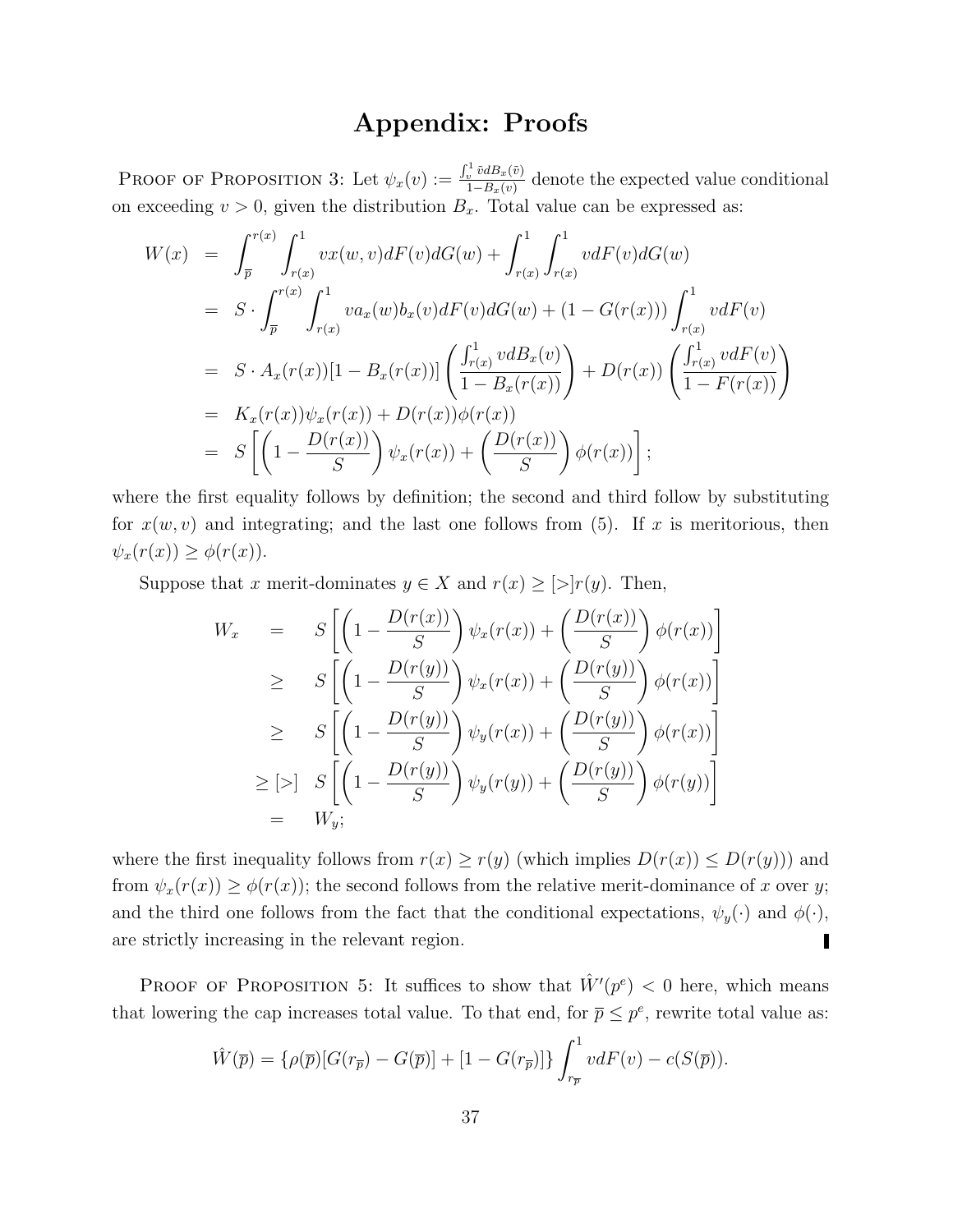Since  $r(p^e) = p^e$ , we have

$$
\hat{W}'(p^e) = -(1 - G(p^e))f(p^e)r'(p^e)p^e - (1 - \rho(p^e))g(p^e)r'(p^e)\int_{p^e}^1 v dF(v) \n- \rho(p^e)g(p^e)\int_{p^e}^1 v dF(v) - c'(S(p^e))S'(p^e) \n= -(1 - G(p^e))f(p^e)r'(p^e)p^e - F(p^e)[1 - F(p^e)]g(p^e)r'(p^e)\phi(p^e) \n- [1 - F(p^e)]^2g(p^e)\phi(p^e) - S'(p^e)p^e,
$$
\n(13)

where the second equality holds since  $\rho(p^e) = S(p^e)/[1 - G(p^e)] = D(p^e)/[1 - G(p^e)] =$  $1 - F(p^e)$ ,  $\phi(z) = \int_z^1 v dF(v) / [1 - F(z)]$ , and  $c'(S(p^e)) = p^e$ .

Totally differentiating both sides of (8) and using  $\rho(p^e) = 1 - F(p^e)$  yields

$$
r'(p^e) = -\frac{S'(p^e) + g(p^e)[1 - F(p^e))]^2}{g(p^e)(1 - F(p^e))F(p^e) + f(p^e)(1 - G(p^e))}.
$$

Substituting this into (13) and collecting terms, we get

$$
\hat{W}'(p^e) = -\frac{[\phi(p^e) - p^e](1 - F(p^e))g(p^e)[D(p^e)f(p^e) - S'(p^e)F(p^e)]}{g(p^e)(1 - F(p^e))F(p^e) + f(p^e)(1 - G(p^e))}
$$
\n
$$
= -\frac{[\phi(p^e) - p^e](1 - F(p^e))g(p^e)[S(p^e)f(p^e) - S'(p^e)F(p^e)]}{g(p^e)(1 - F(p^e))F(p^e) + f(p^e)(1 - G(p^e))}.
$$

П

Hence,  $\hat{W}'(p^e) < 0$  if and only if  $\frac{S'(p^e)}{S(p^e)}$  $\frac{S'(p^e)}{S(p^e)} < \frac{f(p^e)}{F(p^e)}$  $\frac{J(p^c)}{F(p^e)}$ .

PROOF OF PROPOSITION 6: Fix any  $\bar{p} < p^e$ , and suppose that the equilibrium resale price is  $r(\bar{p}) \geq p^e$ . We prove the result using a bound on aggregate utility. The first step is to ask what aggregate buyer utility would equal if the resale price is  $r(\bar{p})$  but there is a constraint on buyer behavior; specifically, the buyers are constrained to behave so that the competitive allocation arises. Unsuccessful agents with  $(w, v) \in \Omega^+(p^e)$  purchase on the resale market at the price  $r(\bar{p})$  and successful agents with  $(w, v) \notin \Omega^+(p^e)$  resell the good at  $r(\bar{p})$ . Then, the competitive allocation arises, and the buyers enjoy aggregate utility of

$$
\Gamma(\overline{p}) = \rho \int_{\Omega^+(p^e)} (v + \eta(w - \overline{p})) dF(v) dG(w) + (1 - \rho) \int_{\Omega^+(p^e)} (v + \eta(w - r(\overline{p})) dF(v) dG(w) \n+ (1 - \rho) \int_{\Omega^-(p^e, p^e)} \eta(w) dF(v) dG(w) + \rho \int_{\Omega^-(p^e, p^e)} \eta(w + r(\overline{p}) - \overline{p}) dF(v) dG(w).
$$

The first product pertains to high-valuation buyers who get the good through the initial assignment; the second represents the ones who purchase on the resale market. The third product covers the low-valuation buyers who never get the good; the fourth represents the